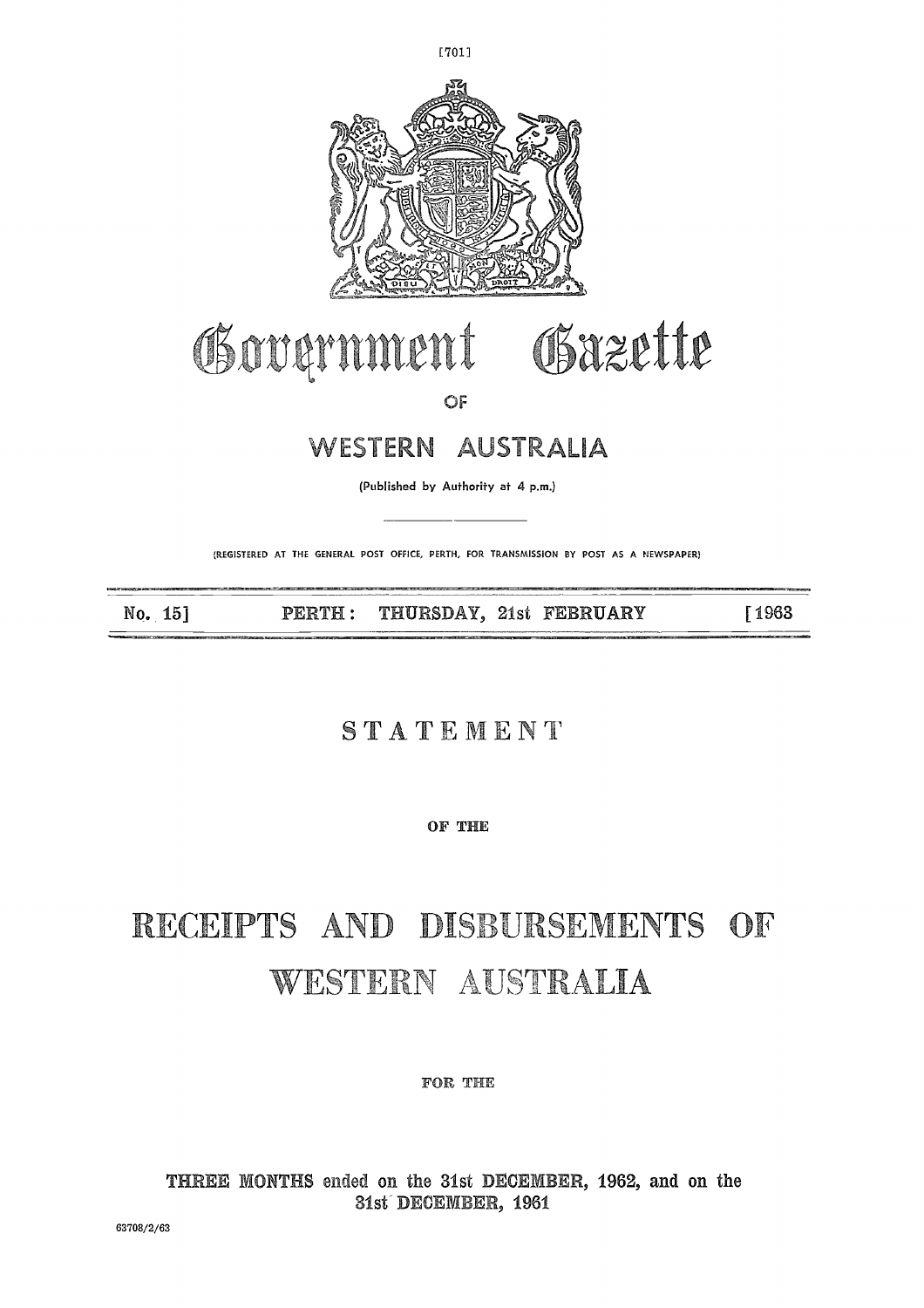## TO2<br>
GOVERNMENT GAZETTE, W.A. [21 February, 1963.]<br>
COMPARATIVE STATEMENT of the REVENUE of the GOVERNMENT of **COMPARATIVE STATEMENT** of the **REVENUE** of the **GOVERNMENT** of **WESTERN AUSTRALIA** for the **THREE MONTHS** and SIX MONTHS ended respectively on the **31st DECEMBER,** 1962 and the 31st **DECEMBER, 1961.**

|                                                                                                                                                                                                                                                                                                                                                 | <b>REVENUE</b>                                                                    |                          |                          |                                                                      |                                             |                                   |                                                                             |                                                                             |                                                                            |                   |                                                          |
|-------------------------------------------------------------------------------------------------------------------------------------------------------------------------------------------------------------------------------------------------------------------------------------------------------------------------------------------------|-----------------------------------------------------------------------------------|--------------------------|--------------------------|----------------------------------------------------------------------|---------------------------------------------|-----------------------------------|-----------------------------------------------------------------------------|-----------------------------------------------------------------------------|----------------------------------------------------------------------------|-------------------|----------------------------------------------------------|
|                                                                                                                                                                                                                                                                                                                                                 |                                                                                   |                          |                          | Three Months ended:                                                  |                                             |                                   |                                                                             |                                                                             | Six Months ended :                                                         |                   |                                                          |
| Head of Revenue                                                                                                                                                                                                                                                                                                                                 | 31st Dec., 1962                                                                   |                          |                          | 31st Dec., 1961                                                      |                                             |                                   | 31st Dec., 1962                                                             |                                                                             | 31st Dec., 1961                                                            |                   |                                                          |
| GOVERNMENTAL                                                                                                                                                                                                                                                                                                                                    | £                                                                                 | s. d.                    |                          | £                                                                    |                                             | s. d.                             | £                                                                           | s. d.                                                                       | £                                                                          |                   | s. d.                                                    |
| Taxation                                                                                                                                                                                                                                                                                                                                        |                                                                                   |                          |                          |                                                                      |                                             |                                   |                                                                             |                                                                             |                                                                            |                   |                                                          |
| Land Tax<br>$\cdots$<br>$\cdots$<br>.<br>$\cdots$<br>$\cdots$<br>$\cdots$<br>Entertainments Tax<br>$\cdots$<br>$\cdots$<br>$\cdots$<br><br><br>Stamp Duty<br>$\cdots$<br>.<br>$\cdots$<br>.<br>$\cdots$<br><br>Probate Duty<br>and a<br>in a<br>$\cdots$<br>$\cdots$<br><br><br>Licenses-Liquor and Other<br>$\ldots$<br><br><br>Betting Taxes- | 269,517<br>659,409<br>466,762 12<br>121,189 14                                    | 4 10<br>$^{\circ}$       | $\overline{4}$<br>5<br>1 | 84,905 17 10<br>47,887 18<br>505,362<br>368,442 3 10<br>94,894 12    | $\overline{7}$                              | -6<br>- 9<br>$\overline{4}$       | 376,292 14 8<br>1,255,311 12<br>741,977<br>310,570                          | 4<br>5<br>$\boldsymbol{2}$<br>6<br>1                                        | 234,605 10 4<br>94,965<br>1,013,914 19 11<br>741,704 10 4<br>281,779 16 11 | 7                 | - 6                                                      |
| Totalisator Duty and Licenses<br>$\cdots$<br><br><br>Turnover Tax and Licenses<br>$\cdots$<br><br>Investment Tax<br>$\cdots$<br><br><br>Totalisator Agency Board Betting Tax<br>Stamp Duty<br><br><br>Third Party Insurance Surcharge<br><br>.                                                                                                  | 35,711 19<br>31,736 12 10<br><br>58,287 1 10<br>157,069 10<br><br>14,000 8 11<br> | 661 17 8                 | 2<br>$\overline{0}$      | 37,472 17 10<br>40,479 12<br>45,698 19<br>82,896 12<br>34,032 14<br> |                                             | 8<br>9<br>0<br>8                  | 58,064 9<br>65.754 16<br>102,083<br>258,509 15<br>24,223<br>661 17          | 7<br>$\overline{2}$<br>$\mathbf{1}$<br>1<br>0<br>$\boldsymbol{2}$<br>4<br>8 | 61,490 12<br>95,612<br>80,145 15<br>116,916 17<br>34,032 14<br>            | - 3               | 5<br>$\overline{4}$<br>$\overline{7}$<br>$\bf{0}$<br>- 8 |
| Total, Taxation<br><br><br>.                                                                                                                                                                                                                                                                                                                    | 1,814,346 4                                                                       |                          | - 1                      | 1,342,073 17 2                                                       |                                             |                                   | 3,193,449 1 11                                                              |                                                                             | 2,755,168                                                                  |                   | 8 0                                                      |
| Territorial                                                                                                                                                                                                                                                                                                                                     |                                                                                   |                          |                          |                                                                      |                                             |                                   |                                                                             |                                                                             |                                                                            |                   |                                                          |
| $\rm Land$<br>$\cdots$<br><br><br><br><br>$\operatorname{Mining}$<br><br><br>.<br>$\mathtt{Timber}$<br><br><br><br><br>$\cdots$<br><br>                                                                                                                                                                                                         | 66,851 13 9<br>9,557<br>298,103                                                   | 1 11<br>9                | 5                        | 41,595 4<br>9,525 13<br>314,908 14                                   |                                             | - 6<br>1<br>$\overline{4}$        | 205,595 12<br>101,689<br>590,586 18                                         | - 1<br>9<br>$\mathbf{1}$<br>$\boldsymbol{2}$                                | 180,831<br>89,077 18<br>586,647                                            |                   | 70<br>$\overline{0}$<br>$7\quad 5$                       |
| Total, Territorial<br>$\cdots$<br><br>                                                                                                                                                                                                                                                                                                          | 374,512 5 1                                                                       |                          |                          | 366,029 11 11                                                        |                                             |                                   | 897,871 12                                                                  | $\bf{0}$                                                                    | 856,556 12 5                                                               |                   |                                                          |
| Law Courts<br><br><br><br>Departmenta<br>and other<br>Reimbursements,<br>Fees                                                                                                                                                                                                                                                                   | 118,483 12 1                                                                      |                          |                          | 99,705 3                                                             |                                             | - 5                               | 237,355                                                                     | $5\quad 5$                                                                  | $205{,}527$ 19                                                             |                   | - 6                                                      |
| Services<br>.<br><br><br><br>.<br>.<br>Royal Mint<br><br><br>.<br><br>$\cdots$<br>$\cdots$                                                                                                                                                                                                                                                      | 2,822,707 5<br>40,260 11                                                          |                          | $\boldsymbol{2}$<br>5    | 2,742,340 12 11<br>$46,218$ 4 0                                      |                                             |                                   | 4,088,846 10 10<br>84,760 5 4                                               |                                                                             | 3,963,052 7 10<br>102,386 15 9                                             |                   |                                                          |
|                                                                                                                                                                                                                                                                                                                                                 | 2,981,451 8                                                                       |                          | - 8                      | 2,888,264                                                            | $\bf{0}$                                    | 4                                 | 4,410,962                                                                   | $\mathbf{1}$<br>7                                                           | 4,270,967                                                                  |                   | 3 <sub>1</sub>                                           |
| COMMONWEALTH<br>Commonwealth Financial Assistance Grant<br><br>Grants under Section 96 of the Constitution<br>$\cdots$<br>Interest Contributions<br>$\dddotsc$<br>$\ddotsc$<br>.<br>$\cdots$                                                                                                                                                    | 7,779,249<br>1,960,000<br>118,359                                                 | 0<br>0<br>$\overline{0}$ | 0<br>0<br>0              | 7,524,498<br>2,631,000<br>118,359                                    | 0<br>$\bf{0}$<br>0                          | 0<br>0<br>0                       | 15,609,000<br>3,260,000<br>236,718                                          | 0<br>$\bf{0}$<br>0<br>0<br>0<br>0                                           | 15,048,996<br>3,556,000<br>236,718                                         | 0<br>0            | $\bf{0}$<br>$\bf{0}$<br>$0\quad 0$                       |
| Total, Commonwealth<br><br>                                                                                                                                                                                                                                                                                                                     | 9,857,608                                                                         | $\bf{0}$                 | $\bf{0}$                 | 10,273,857                                                           | 0                                           | $\mathbf 0$                       | 19,105,718                                                                  | $\mathbf 0$<br>$\bf{0}$                                                     | 18,841,714                                                                 | $\mathbf{0}$      | $\overline{0}$                                           |
| Grand Total, Governmental<br>$\dddotsc$                                                                                                                                                                                                                                                                                                         | 15,027,917 17 10                                                                  |                          |                          | 14,870,224                                                           | 9                                           | 5                                 | $ 27,608,000\rangle 15$                                                     |                                                                             | 6 26,724,406                                                               |                   | $3\quad 6$                                               |
|                                                                                                                                                                                                                                                                                                                                                 |                                                                                   |                          |                          |                                                                      |                                             |                                   |                                                                             |                                                                             |                                                                            |                   |                                                          |
| PUBLIC UTILITIES                                                                                                                                                                                                                                                                                                                                |                                                                                   |                          |                          |                                                                      |                                             |                                   |                                                                             |                                                                             |                                                                            |                   |                                                          |
| Country Water Supplies, Sewerage, Drainage and<br>Irrigation<br>$\cdots$<br>$\cdots$<br><br>State Abattoirs and Saleyards<br>$\cdots$<br><br>Metropolitan Water Supply, Sewerage and Drainage<br>Railways<br>.<br><br>.<br><br><br>.<br>State Batteries<br>$\cdots$<br><br><br><br><br><br>Medina Hotel<br><br><br><br><br><br>                 | 265,294<br>44,753<br>1,260,169 17<br>3,482,094 14<br>12,949<br>10,091             | -1 11<br>- 5<br>3<br>2   | 8<br>5<br>6<br>ı<br>4    | 274,540<br>45,248<br>1,032,176<br>3,961,629<br>12,694 13<br>8,210    | 3<br>$\bf{0}$<br>0<br>$\boldsymbol{3}$<br>0 | 6<br>5<br>7<br>$\bf{0}$<br>9<br>1 | 683,199 17<br>89,731 19<br>2,139,963 16<br>8,045,803 10<br>25,415<br>18,604 | 0<br>4<br>1<br>4<br>8<br>9<br>$\boldsymbol{2}$<br>$\boldsymbol{2}$          | 593,970<br>85,668<br>1,761,559<br>8,328,823 17<br>25,334 16<br>14,644      | 6<br>8<br>-1<br>4 | -3<br>-9<br>9<br>4<br>1<br>8                             |
| Total, Public Utilities<br>.<br>                                                                                                                                                                                                                                                                                                                | 5,075,352                                                                         | 4 11                     |                          | 5,334,498                                                            | 1                                           | 4                                 | $ 11,002,718$ 13                                                            |                                                                             | 8 10,810,000 14 10                                                         |                   |                                                          |
| Grand Total<br><br><br>                                                                                                                                                                                                                                                                                                                         | 20,103,270                                                                        | $\overline{2}$           | 9                        | 20,204,722 10                                                        |                                             | 9                                 | 38,610,719 9                                                                | $\overline{2}$                                                              | $ 37,534,406 \t18 \t4$                                                     |                   |                                                          |

#### REVENUE

K. J. TOWNSING, Under Treasurer,

The Treasury, Perth.

D. BRAND, Treasurer.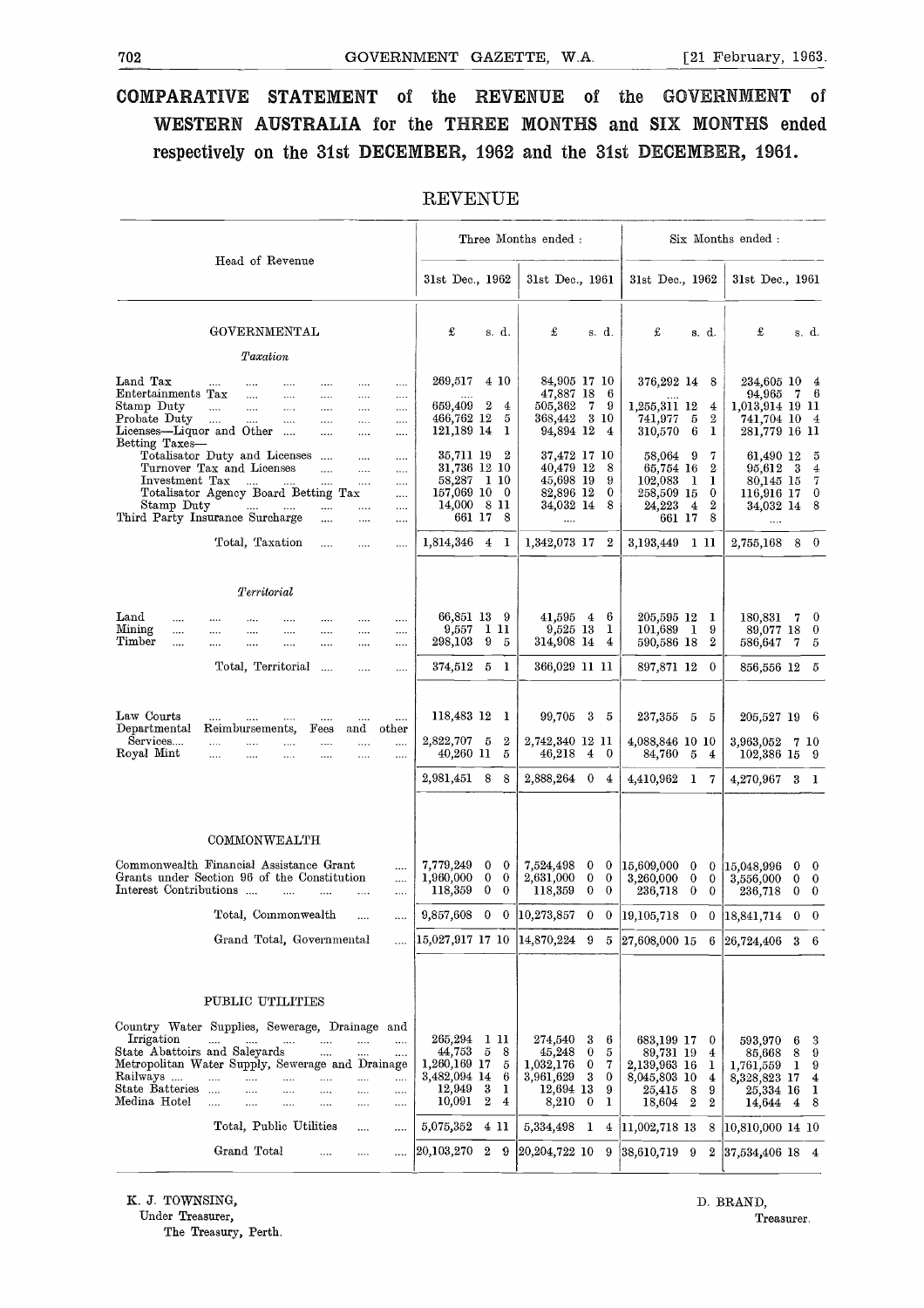## <sup>21 February, 1963.]</sup> GOVERNMENT GAZETTE, W.A. 703<br>COMPARATIVE STATEMENT of the EXPENDITURE of the GOVERNMENT of **COMPARATIVE STATEMENT of the EXPENDITURE of the GOVERNMENT of WESTERN AUSTRALIA for the THREE MONTHS and SIX MONTHS ended respectively on the 31st DECEMBER, 1962, and the 31st DECEMBER, 1961.**

#### EXPENDITURE

|                                                                                                                             |                                      |                        |                                      | Three Months ended:      |                                              |                              |                                          | Six Months ended:          |                       |                            |
|-----------------------------------------------------------------------------------------------------------------------------|--------------------------------------|------------------------|--------------------------------------|--------------------------|----------------------------------------------|------------------------------|------------------------------------------|----------------------------|-----------------------|----------------------------|
| Heads of Service                                                                                                            |                                      | 31st Dec., 1962        |                                      | 31st Dec., 1961          |                                              | 31st Dec., 1962              |                                          | 31st Dec., 1961            |                       |                            |
| Special Acts—                                                                                                               |                                      | £                      | s d.                                 | £                        | s. d.<br>$\mathbf 0$                         | £<br>3,049 10                | s. d.<br>$\overline{0}$                  | £<br>3.799 10              | s. d.                 | - 0                        |
| Constitution Acts<br><b>Sales</b><br>$\sim 10^{-10}$<br>Loan Acts—Interest and Sinking Fund                                 | $\cdots$<br>$\sim$ . $\sim$          | 1,524 15<br>3,763,200  | $\bf{0}$<br>$\mathbf{0}$<br>0        | 2,399 15<br>3,399,750    | $\bf{0}$<br>0                                | 7,526,400                    | $\bf{0}$<br>0                            | 6,799,500                  | $\mathbf{0}$          | $\bf{0}$                   |
| Auditor General<br>$\sim 100$                                                                                               | <br>$\sim 100$                       | 1.156                  | $\boldsymbol{2}$<br>9                |                          | 1,152 15 10                                  | 4,674                        | -1 11                                    | 2,159                      | -6                    | -9                         |
| Agriculture Protection Board<br>$\sim$ . $\sim$                                                                             |                                      | 26,250                 | $\Omega$<br>$\mathbf{0}$             | $26{,}250$               | $\bf{0}$<br>$\mathbf 0$                      | 52,500                       | $\mathbf{0}$<br>$\overline{\phantom{0}}$ | 52,500                     | $\bf{0}$              | $\overline{0}$<br>$\bf{0}$ |
| Coal Mine Workers (Pensions) Act, 1943-60<br>Commonwealth Pensions                                                          | $\cdots$                             | 7,500<br>513           | $\mathbf{0}$<br>0<br>7 10            | 7,500<br>594 11          | $\bf{0}$<br>$\mathbf 0$<br>3                 | 15,000<br>513                | $\mathbf{0}$<br>$\bf{0}$<br>7 10         | 15,000<br>594 11           | $\overline{0}$        | 3                          |
| Court of Arbitration<br><b>County</b> County                                                                                | $\cdots$<br><br><br>                 | 3,093                  | $\theta$<br>$^{0}$                   | 2.631                    | 3<br>$\overline{4}$                          | 5,716                        | $\bf{0}$<br>$\bf{0}$                     | 5,239                      | - 3                   | $\bf{4}$                   |
| Fire Brigades Act—Contribution                                                                                              | $\cdots$<br>                         | 34,715                 | $\mathbf{0}$<br>0                    | 33,857                   | $\mathbf{0}$<br>$\mathbf{0}$                 | 68,584                       | 3<br>0                                   | 65,255 18                  |                       | 3                          |
| Forests Act-Conservator of Forests                                                                                          | $\cdots$                             | 1.185 13               | 1                                    | 1,185 13                 | 8                                            | 2.201 18 10                  | 8                                        | 2,201<br>470.524           | $\overline{4}$<br>- 1 | $\bf{0}$<br>1              |
| Forests Act-Transfer from Revenue<br>Government Employees' Pensions Act, 1948                                               | $\cdots$                             | 244.152 2<br>728 13    | 0<br>4                               | 251.941 14 11<br>1,080   | $\overline{0}$<br>0                          | 495.221 12<br>1.677          | 6<br>8                                   | 2,448 13                   |                       | $\overline{4}$             |
| Judges' Pensions                                                                                                            | $\cdots$                             | 1.081                  | 5<br>0                               | 1,081                    | 5<br>0                                       | 2,347                        | 5<br>6                                   | 2,162 10                   |                       | $\overline{0}$             |
| Judges' Salaries and Pensions Act, 1950                                                                                     |                                      | 9,319                  | $\overline{5}$<br>$\overline{4}$     | 6,025                    | $\mathbf{0}$<br>$\Omega$                     | 16,509                       | 5<br>$\bf{4}$                            | 12,050                     | $\overline{0}$        | $\overline{0}$             |
| Land Agents Act (No. 9 of 1922 and Amendments)<br>Members of Parliament, Reimbursement of Ex-                               |                                      | $\cdots$               |                                      | $\cdots$                 |                                              | 2,000                        | $\bf{0}$<br>$\bf{0}$                     | $\cdots$                   |                       |                            |
| penses Act, 1953<br><b>Contractor</b>                                                                                       |                                      | 11,865                 | $\Omega$<br>$\overline{\phantom{0}}$ | 11,800                   | 3<br>7                                       | 23,623                       | $\mathbf{1}$<br>0                        | 23.634                     | 8                     | 9                          |
| Mine Workers' Relief Act—Contribution to Fund                                                                               |                                      | 5,381 19               | 3                                    | 3,224 15                 | 6                                            | 11,521 17                    | 9                                        | 6.964                      | 0                     | - 6                        |
| Native Welfare Act<br>$\sim$ $\sim$ $\sim$<br>$\ddotsc$                                                                     | $\cdots$<br>$\cdots$                 |                        |                                      |                          |                                              | 10,000                       | $\bf{0}$<br>$\bf{0}$                     | 10,000                     | $0\quad 0$            | -9                         |
| Parliamentary Allowances<br>Parliamentary Superannuation Act (No. 60 of                                                     |                                      | 49,187 10              | $\theta$                             | 48,827                   | 0<br>$\bf{0}$                                | 97.973                       | 6<br>$\bf{0}$                            | 97,686 16                  |                       |                            |
| 1948 and Amendments)<br><b>Contractor</b>                                                                                   | $\ddotsc$<br>$\cdots$                | 28                     | $\bf{0}$<br>$\bf{0}$                 | 8.668                    | 0<br>0                                       | 8,372                        | $\mathbf{0}$<br>$\bf{0}$                 | 16.692                     | $\bf{0}$              | $\bf{0}$                   |
| Pensions and Retiring Allowances                                                                                            | $\cdots$<br>                         | 25,294                 | $\mathbf{2}$<br>7                    | 28,448 13                | 5                                            | 50,774                       | $\overline{2}$<br>$\overline{4}$         | 58.220 19                  |                       | 7                          |
| Public Service Commissioner<br>$\sim 100$ km s $^{-1}$                                                                      | $\cdots$<br>                         | 1,185 13               | - 1                                  | 1,182                    | 2<br>6                                       | 2,201 18                     | 7<br>$\theta$                            | 2.214                      | 3                     | - 1<br>$0\quad 0$          |
| Royal Mint<br>$\ldots$ .<br>Superannuation and Family Benefits Act                                                          | $\cdots$<br><br>                     | 260.525 16 11          |                                      | 249,205                  | 7<br>2                                       | 25,000 0<br>480,030 13       | $\bf{0}$                                 | 25,000<br>466,636          | 5                     | $\boldsymbol{2}$           |
| The Agent General Act<br>and the contract of the contract of                                                                |                                      | 750.                   | $\mathbf{0}$<br>$\theta$             | 750                      | $\mathbf 0$<br>$\bf{0}$                      | $1,500 \quad 0$              | $\bf{0}$                                 | 1,500                      | 0                     | $\bf{0}$                   |
| University Building Acts (No. 37 of 1930, No. 50                                                                            |                                      |                        |                                      |                          |                                              |                              |                                          |                            |                       |                            |
| of 1931)<br><b>Contract</b>                                                                                                 |                                      | .                      |                                      |                          | 1,314 19 2                                   | $\cdots$                     |                                          | 3,107 12                   |                       | - 5                        |
| University Building Act (No. 4 of 1938)—Agri-<br>cultural Buildings<br>المناوي المنتقل المتناولين                           |                                      |                        |                                      | 630                      | $\overline{0}$<br>$^{0}$                     |                              |                                          | 630                        | 0                     | $\mathbf 0$                |
| University Building Act (No. 43 of 1952)                                                                                    |                                      | 1.408 12               | $\boldsymbol{2}$                     | 3,223 15                 | $\overline{4}$                               |                              | 3,658 11 10                              | 3,223 15                   |                       | $\overline{4}$             |
| University Medical School Act (No. 30 of 1955)                                                                              |                                      | 7,107                  | -1<br>$\boldsymbol{2}$               | 7,107 1                  | $\boldsymbol{2}$                             | 7,107                        | $\mathbf{1}$<br>$\boldsymbol{2}$         | 7,107                      | 1                     | $\overline{\phantom{a}2}$  |
| University of Western Australia (No. 37 of 1911                                                                             |                                      |                        |                                      |                          | $\theta$                                     |                              | 0                                        | 125,000                    | $\overline{0}$        | $\overline{\phantom{0}}$   |
| and Amendments)<br><b>County</b> County<br>Wheat Industry Stabilisation (No. 75 of 1958)                                    |                                      | 62,500<br>             | 0<br>$\bf{0}$                        | 62,500 0                 | 34 10<br>4                                   | 125,000<br>56                | $\bf{0}$<br>5<br>$\overline{4}$          | 69                         |                       | 0 <sub>8</sub>             |
| Total                                                                                                                       |                                      | 4,519,652 19           | 6                                    | 4,162,365 9 11           |                                              | 9,043,213                    | $\overline{2}$<br>$\bf{4}$               | 8,281,121 1 5              |                       |                            |
|                                                                                                                             |                                      |                        |                                      |                          |                                              |                              |                                          |                            |                       |                            |
| Legislative Council<br>                                                                                                     |                                      | 3,560                  | $4\quad 6$                           | 4,255                    | 50                                           | 6,752                        | 8<br>$\frac{4}{3}$                       | 7,435 12 7                 |                       |                            |
|                                                                                                                             |                                      |                        |                                      |                          |                                              |                              |                                          |                            |                       |                            |
| Legislative Assembly<br><br>                                                                                                | <br>                                 | 5,258 15 11            |                                      | 4,497                    | 6 7                                          | 9,532                        | -9<br>- 6                                | $9,042$ 0 5                |                       |                            |
|                                                                                                                             |                                      |                        |                                      |                          |                                              |                              |                                          |                            |                       |                            |
| Joint House Committee<br>$\cdots$                                                                                           |                                      | 8,958 1                | - 1                                  |                          | 8,396 1 9                                    | 17,092 17 10                 |                                          | 15,779 11 7                |                       |                            |
|                                                                                                                             |                                      |                        |                                      |                          |                                              |                              |                                          |                            |                       |                            |
| Joint Printing Committee                                                                                                    |                                      | 7,901 1 3              |                                      |                          | 7,701 8 9                                    | 14,574 17 8                  |                                          | $14,215$ 15 $2$            |                       |                            |
|                                                                                                                             |                                      |                        |                                      |                          |                                              |                              |                                          |                            |                       |                            |
|                                                                                                                             |                                      |                        |                                      |                          |                                              |                              | 503 O 1                                  | 450 13 2                   |                       |                            |
| Joint Library Committee                                                                                                     | $\cdots$                             |                        | 294 10 7                             |                          | 278 5 5                                      |                              |                                          |                            |                       |                            |
|                                                                                                                             |                                      |                        |                                      |                          |                                              |                              |                                          |                            |                       |                            |
| Premier, Treasurer and Minister for Tourists-                                                                               |                                      |                        |                                      |                          |                                              | 45,983 7 7                   |                                          | 40,385 18 8                |                       |                            |
| Premier's Department<br>$\sim$ 1000 $\sim$<br>$\cdots$<br>Treasury<br>$\cdots$<br>$\cdots$<br><b>Security</b><br>$\sim 100$ | <br>$\cdots$<br><br>$\ldots$         | 20,768 7<br>36,302 15  | 5<br>5                               | 18,031 6 11<br>41,311 10 | $\boldsymbol{2}$                             | 69,514 17 10                 |                                          | 72,381                     | 2 11                  |                            |
| Governor's Establishment<br>$\cdots$                                                                                        | <br>$\ldots$                         | 7,412 17               | -0                                   | 5,768 11                 | 5                                            | 13,715 19 1                  |                                          | 10,612                     | 1 6                   |                            |
| London Agency<br><br>$\cdots$                                                                                               | <br>$\cdots$                         | 12,021 15 11           |                                      | 8,658 11                 | 6                                            | 23,921                       | 0 <sub>7</sub>                           | 21,150 19 0                |                       |                            |
| Public Service Commissioner<br>$\cdots$                                                                                     | $\ldots$<br>$\ldots$                 | 9,415                  | $\overline{7}$<br>3                  | 10,148                   | 7<br>4<br>1                                  | 19,226 19 10<br>10,625 14 10 |                                          | 18,560                     | 8 11                  |                            |
| Government Motor Car Service<br>Audit<br>$\sim$<br>$\cdots$<br><br>$\cdots$                                                 | $\cdots$<br>$\ldots$                 | 10,707 19<br>25,494 19 | 5<br>3                               | 3,607<br>24,636          | 3<br>511                                     | 46,480                       | 0 <sub>1</sub>                           | 12,379 11 4<br>45,351      | 411                   |                            |
| Compassionate Allowances<br>                                                                                                | <br>$\cdots$<br>$\cdots$<br>$\ldots$ |                        | 78 3<br>0                            | 78                       | 3<br>0                                       | 156                          | 6<br>0                                   | 156                        | $6\quad 0$            |                            |
| Government Stores<br>a.<br>                                                                                                 | $\cdots$<br>                         | 51,750 13              | 3                                    | 44.115                   | 1<br>$\overline{4}$                          | 90,569                       | 1<br>8                                   | 84,560 17                  |                       | $\overline{\mathbf{3}}$    |
| Taxation<br><b>College</b><br>$\cdots$<br>$\cdots$<br>$\cdots$                                                              | $\cdots$<br>$\ldots$                 | 35,000                 | $\overline{0}$<br>0                  | 35,000                   | 0<br>0                                       | 35,000                       | $\bf{0}$<br>$\mathbf 0$<br>6 10          | 35,000 0 0<br>9,630 19     |                       | - 5                        |
| Superannuation Board<br>$\cdots$<br>$\cdots$<br>Government Printer<br>$\cdots$<br>$\ldots$ .                                | $\sim$ .<br>$\sim$                   | 5,334 18<br>155,460    | 3<br>- 6<br>$\bf{4}$                 | 5,246<br>155,441         | 3<br>4<br>$\boldsymbol{2}$<br>$\overline{4}$ | 9,752<br>314,783 17          | 3                                        | 293,985                    |                       | 36                         |
| Miscellaneous Services<br>$\cdots$<br>$\ldots$                                                                              | <br>$\cdots$<br>$\cdots$<br>         | 1,481,198              | 7<br>$\bf{0}$                        | 2,059,215                | $\bf{4}$<br>4                                | 2,271,786                    | $\mathbf{2}$<br>0                        | 2,916,261                  |                       | $4\quad 1$                 |
|                                                                                                                             |                                      |                        |                                      |                          |                                              |                              |                                          |                            |                       |                            |
| Total<br>$\ldots$ .<br>$\sim 100$                                                                                           | $\ldots$<br>$\ldots$                 | 1,850,946 3            | -1                                   | 2,411,257 13 5           |                                              | 2,951,515 13 7               |                                          | 3,560,415 17 6             |                       |                            |
| Minister for Agriculture-                                                                                                   |                                      |                        |                                      |                          |                                              |                              |                                          |                            |                       |                            |
| Agriculture<br>$\sim 100$ km $^{-1}$<br>$\bar{r}_{\rm{max}}$<br>$\cdots$                                                    | <br>                                 | 297,937 16             | 2                                    | 277,651                  | 7.<br>$\mathbf{1}$                           | 547,818                      | 7 11                                     | 502,718 13 8               |                       |                            |
| College of Agriculture<br>$\cdots$<br>$\cdots$<br>Agriculture Protection Board<br>$\cdots$                                  | $\cdots$<br><br>$\cdots$             | 16,783<br>10,715       | 1<br>7<br>$\boldsymbol{2}$           | 17,034<br>7              | 3 10<br>$11,562$ 11 0                        | 32,398<br>17,675 18          | $\overline{2}$<br>-6<br>$\boldsymbol{2}$ | 31,338 10 7<br>22,939 14 7 |                       |                            |
|                                                                                                                             | $\cdots$                             |                        |                                      |                          |                                              |                              |                                          |                            |                       |                            |
| $_{\rm Total}$<br><br>                                                                                                      | <br>$\cdots$                         | 325,436 5 10           |                                      | 306,248 1 11             |                                              | 597,892 8                    | -7                                       | 556,996 18 10              |                       |                            |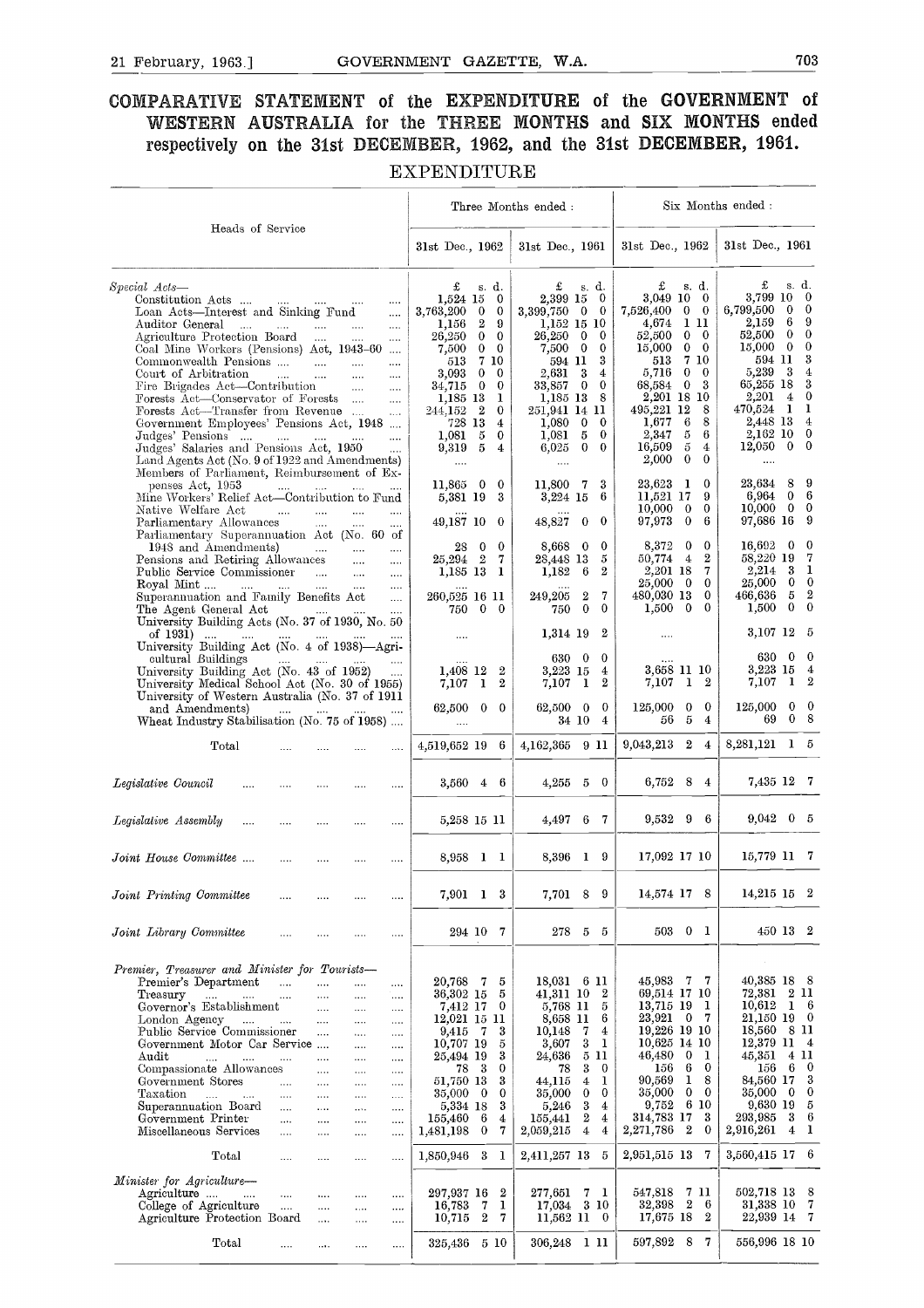# TO4 GOVERNMENT GAZETTE, W.A. [21 February, 1963.]<br>EXPENDITURE—continued EXPENDITURE-continued

|                                                                                                               |                      |                          |                      |                      |                                |              |                                      | Three Months ended :           |              |                       |                                       |                         |                          | Six Months ended:                  |    |                |
|---------------------------------------------------------------------------------------------------------------|----------------------|--------------------------|----------------------|----------------------|--------------------------------|--------------|--------------------------------------|--------------------------------|--------------|-----------------------|---------------------------------------|-------------------------|--------------------------|------------------------------------|----|----------------|
| Heads of Service                                                                                              |                      |                          |                      |                      | 31st Dec., 1962                |              |                                      | 31st Dec., 1961                |              |                       | 31st Dec., 1962                       |                         |                          | 31st Dec., 1961                    |    |                |
| Minister for Industrial Development and the North-<br>$\mathit{West}$                                         |                      |                          |                      |                      | £                              |              | s. d.                                | £                              |              | s. d.                 | £                                     | s. d.                   |                          | £                                  |    | s. d.          |
| Industrial Development<br>North-West <sup>-</sup>                                                             | $\cdots$<br>$\cdots$ | $\cdots$<br>$\cdots$     | <br>$\ldots$         | <br>$\cdots$         | 72,911 18<br>1,041,626         | 6            | 4<br>5                               | 77,146<br>1,029,910            | 9<br>8       | 6<br>$\bf{0}$         | 122,715<br>1,558,165 19               | $\bf{0}$                | 9<br>8                   | 157,916 17 10<br>1,522,257 17 8    |    |                |
| Total                                                                                                         | $\cdots$             | $\cdots$                 | $\cdots$             |                      | 1,114,538 4                    |              | -9                                   | 1,107,056 17                   |              | 6                     | 1,680,881                             | $\bf{0}$                | 5                        | $1,680,174$ 15 6                   |    |                |
| Minister for Education and Native Welfare-<br>Education<br>$\cdots$<br>$\cdots$<br>Native Welfare<br>$\cdots$ | <br>$\cdots$         | $\cdots$<br>             | $\cdots$<br>$\cdots$ | <br>$\cdots$         | 2,983,018 11<br>178,830 1      |              | 8<br>4                               | 2,717,858<br>150,214           | 5<br>9       | 6<br>3                | 6,126,782<br>367,192                  | 4<br>3                  | 3<br>1                   | 5,486,267<br>297,145               |    | 1 8<br>9 3     |
| Total                                                                                                         |                      | $\cdots$                 |                      |                      | 3,161,848 13                   |              | $\bf{0}$                             | 2,868,072 14 9                 |              |                       | 6,493,974 7                           |                         | 4                        | 5,783,412 10 11                    |    |                |
| Minister for Works, Water Supplies and Labour-                                                                |                      |                          |                      |                      |                                |              |                                      |                                |              |                       |                                       |                         |                          |                                    |    |                |
| Public Works and Buildings<br>Harbour and Light and Jetties<br>Labour<br>$\cdots$<br>$\cdots$<br>Scaffolding  |                      | $\cdots$<br>$\cdots$     | <br>$\cdots$<br>     | <br><br>             | 387,915 10<br>107,383<br>7,128 | $\bf{0}$     | $\boldsymbol{2}$<br>$\bf{0}$<br>2 11 | 375.125<br>116,327 19<br>7.049 | - 9          | 1<br>6<br>2 11        | 816,987 18<br>204,367 16<br>13,412 16 |                         | 9<br>7<br>$\overline{4}$ | 770,835<br>223,619 17 11<br>13,567 | 36 | $7\quad 2$     |
| $\sim$<br>$\cdots$<br>Factories<br>$\cdots$<br>$\cdots$                                                       | $\cdots$<br>$\ldots$ | $\cdots$<br>$\dots$      | $\cdots$<br>$\cdots$ | <br>                 | 3,246<br>9,498 11              | -9           | 6<br>3                               | 3,089 19<br>8,968 18           |              | 1<br>$\boldsymbol{2}$ | 5,995<br>17,831                       | - 1<br>$\boldsymbol{2}$ | 7<br>$\mathbf{2}$        | 5,800 11<br>17,188 15 8            |    | $\overline{4}$ |
| Total                                                                                                         | $\cdots$             | $\cdots$                 |                      |                      | 515,171 13 10                  |              |                                      | 510,561 8                      |              | 9                     | 1,058,594 15                          |                         | 5                        | 1,031,011 15                       |    | $\overline{7}$ |
| Minister for Mines, Housing and Justice-                                                                      |                      |                          |                      |                      |                                |              |                                      |                                |              |                       |                                       |                         |                          |                                    |    |                |
| Mines<br>$\cdots$<br>$\cdots$<br>Crown Law<br>$\cdots$                                                        | $\cdots$<br>$\cdots$ | $\cdots$<br>$\cdots$     | <br>$\cdots$         | <br>$\cdots$         | 154,063 6<br>196,152 13        |              | 1<br>1                               | 144,653<br>181.974 12          | - 6          | 5<br>1                | 294,707<br>367,799 14                 | $4\overline{ }$         | 6<br>6                   | 277,960 16 7<br>340,585 11 9       |    |                |
| Electoral<br>$\sim$ $\sim$<br>$\ldots$<br>Licensing                                                           | $\ldots$             | $\ldots$                 |                      | $\ldots$             | 10,281 12<br>3,448             |              | 5                                    | 10,559                         | 2            | -8                    | 21,452                                | 3                       | 4                        | 18,454 19 11                       |    |                |
| $\cdots$<br>$\cdots$<br>Arbitration Court                                                                     | $\cdots$<br>$\cdots$ | $\cdots$<br>$\cdots$     | $\ldots$<br>$\cdots$ | <br>$\cdots$         | 10,411 14                      | - 8          | 1<br>5                               | 3,088<br>9,530 12              | $0\,11$      | -7                    | 6,769 10<br>19,799                    | 9                       | 8<br>7                   | 6,766 14 5<br>19,127               |    | 78             |
| Total                                                                                                         | $\cdots$             |                          |                      |                      | 374,357 14                     |              | - 1                                  | 349,805 14 8                   |              |                       | 710,528 2                             |                         | 7                        | 662,895 10 4                       |    |                |
| Minister for Lands, Forests and Immigration-<br>Lands and Surveys<br>Forests<br>                              | $\cdots$<br>$\cdots$ | $\ldots$<br>$\cdots$     | <br>$\cdots$         | <br>$\cdots$         | 262,944 12<br>119,288 13       |              | $\bf{0}$<br>1                        | 230,529 17<br>121,668 6 11     |              | - 9                   | 500,238<br>242,341 19                 | -7                      | 7<br>7                   | 456,213 13 11<br>215,048 11 1      |    |                |
| Bush Fires Board                                                                                              | $\cdots$             | $\dots$ .                | $\cdots$             |                      | 6,489 12                       |              | 3                                    | 6,187 12                       |              | -6                    | 12,341 18                             |                         | 1                        | 10,955 14 0                        |    |                |
| Total                                                                                                         | $\cdots$             | $\ldots$                 | $\cdots$             |                      | 388,722 17                     |              | 4                                    | 358,385 17                     |              | 2                     | 754,922 5                             |                         | 3                        | 682,217 19 0                       |    |                |
| Chief Secretary, Minister for Health and Fisheries-<br>Chief Secretary<br>$\sim$ $\sim$                       | $\sim 10^{-10}$      |                          | $\cdots$             | $\cdots$             | 35,577                         | 8            | 6                                    | 32,825 14                      |              | 2                     | 70,706 17                             |                         | 7                        |                                    |    |                |
| Registry and Friendly Societies                                                                               |                      |                          | $\cdots$             |                      | 10,447                         | 7            | 6                                    | 10,751 11                      |              | 3                     | 19,447                                | 1                       | 9                        | 69,316<br>19,901                   |    | 7 11<br>1 5    |
| Prisons<br>$\cdots$<br>$\cdots$<br>Observatory<br>$\cdots$                                                    | $\cdots$<br>$\cdots$ | $\cdots$<br>$\cdots$     | $\cdots$<br>$\cdots$ | <br>$\cdots$         | 88,691<br>3,357 16             | 9            | 0<br>2                               | 70,869 1<br>2,627 14           |              | 6<br>8                | 162,639<br>6,327                      | 4<br>8                  | 7<br>5                   | 137,299<br>4,873                   |    | 3 10<br>1 11   |
| Medical<br>$\ldots$<br>$\cdots$<br>Homes<br>$\cdots$<br>$\cdots$                                              | $\ldots$             | $\dots$                  | $\ldots$             | $\ldots$             | 1,625,147 18<br>149,414        | 3            | $\boldsymbol{2}$<br>6                | 1,359,115 18                   | $\mathbf{1}$ | 7<br>ı                | 2,986,332                             | 3<br>3                  | 1                        | 2,753,371                          | 0  | - 8            |
| Public Health<br>$\cdots$                                                                                     | $\cdots$<br>$\cdots$ | $\cdots$<br>$\cdots$     | $\cdots$<br>$\cdots$ | $\ldots$<br>$\cdots$ | 207,669                        | 3            | 1                                    | 138,699<br>192,708 12 10       |              |                       | 276,703<br>404,198                    | 0                       | 5<br>$\mathbf{0}$        | 263,617<br>349,509                 |    | 94<br>1 11     |
| Tuberculosis<br>$\cdots$<br>Mental Health Services                                                            | $\cdots$<br>$\cdots$ | <br>                     | $\cdots$<br>         | $\cdots$<br>         | 337,279                        | 0            | 3                                    | Cr. 6,487 12<br>313,847 9      |              | 0<br>$\mathbf{0}$     | 660,112 10 8                          |                         |                          | 620,491                            |    | 0 <sub>5</sub> |
| Fisheries                                                                                                     |                      |                          |                      |                      | 27,202 16                      |              | $^{2}$                               | 26,740 14 10                   |              |                       | 51,916 1 11                           |                         |                          | 50,124 2 11                        |    |                |
| Total                                                                                                         |                      |                          |                      |                      | 2,484,787 2 4                  |              |                                      | 2,141,698 5 11                 |              |                       | 4,638,382 11 5                        |                         |                          | 4,268,502 10 4                     |    |                |
| Minister for Local Government, Town Planning and<br>Child Welfare-                                            |                      |                          |                      |                      |                                |              |                                      |                                |              |                       |                                       |                         |                          |                                    |    |                |
| Local Government<br>Town Planning                                                                             |                      | .                        |                      |                      | 12,180 4 11                    |              |                                      | 12,017 18                      |              | 5                     | 22,880 4                              |                         | 6                        | 22,884 8 8                         |    |                |
| $\cdots$<br>Child Welfare<br>$\cdots$                                                                         | <br>                 | $\cdots$<br>             | <br>                 | <br>                 | 14,513<br>183,323 11           | $\mathbf{1}$ | -1<br>5                              | 13,376<br>190.625              | 5<br>5       | 3<br>6                | 27,452 17<br>346,276 11               |                         | 7<br>6                   | 25,696 15 1<br>387,535 19 10       |    |                |
| Total                                                                                                         |                      | $\cdots$                 |                      |                      | 210,016 17 5                   |              |                                      | 216,019 9 2                    |              |                       | 396,609 13                            |                         | 7                        | 436,117 3 7                        |    |                |
| Minister for Transport and Police-<br>Police<br>$\cdots$<br>$\cdots$                                          |                      |                          |                      |                      | 603,766 18                     |              | 4                                    | 550,375 17 10                  |              |                       | 1,083,739                             | 9                       | 3                        | 1,027,897 13 10                    |    |                |
| Total                                                                                                         | $\cdots$             |                          | $\cdots$             | $\cdots$             | 603,766 18                     |              | $\overline{4}$                       | 550,375 17 10                  |              |                       | 1,083,739                             | 9                       | 3                        | 1,027,897 13 10                    |    |                |
| Public Utilities-                                                                                             |                      |                          |                      |                      |                                |              |                                      |                                |              |                       |                                       |                         |                          |                                    |    |                |
| Railways<br><br>State Abattoirs and Saleyards                                                                 |                      | $\overline{\phantom{a}}$ | <br>$\cdots$         | <br>                 | 4,309,430 9<br>44,122 13       |              | 7<br>4                               | 4,296,700 10 0<br>40,186 8     |              | $^{0}$                | 8,589,861 14 11<br>94,010 8           |                         | - 5                      | 8,569,713 10 7<br>86,093 17 9      |    |                |
| Country Water Supplies, Sewerage, Drainage and<br>Irrigation                                                  |                      |                          |                      |                      | 444,454 12                     |              | 9                                    | 421,342 8                      |              | 9                     | 928,031 13                            |                         | 9                        | 837,215 16 3                       |    |                |
| Metropolitan Water<br>Drainage<br>$\cdots$                                                                    | Supply,<br>$\cdots$  |                          | Sewerage<br>         | and<br>              | 378,069 13                     |              | $\bf{0}$                             | 409,928 10                     |              | 6                     | 704,844 15                            |                         | $\boldsymbol{2}$         | 745,811                            |    | $7\quad 6$     |
| Medina Hotel<br>$\cdots$<br>State Batteries                                                                   | $\cdots$             |                          | $\cdots$             | $\ldots$             | $9,080 \quad 6$                |              | 5                                    | 7,504 10                       |              | 4                     | 15,730 18                             |                         | 1                        | 13,170                             |    | 24             |
| $\cdots$                                                                                                      |                      |                          |                      | $\ldots$             | 51,130 10                      |              | 4                                    | 45,487 13                      |              | 4                     | 101,773 7                             |                         | 9                        | 99,452                             |    | $4 \quad 3$    |
| Total<br>Grand Total                                                                                          |                      | $\cdots$                 |                      |                      | 5,236,288                      | 5            | 5                                    | 5,221,150 0 11                 |              |                       | 10,434,252 18                         |                         |                          | $1 \mid 10,351,456 \mid 18 \mid 8$ |    |                |
|                                                                                                               |                      | $\ldots$                 |                      |                      | 20,811,506 8                   |              | 3                                    | $ 20, 228, 125 \t19$           |              | 5                     | $ 39,892,962 \quad 1$                 |                         |                          | $3 38,369,144$ 8 5                 |    |                |
| K. J. TOWNSING,<br>Under Treasurer.                                                                           |                      |                          |                      |                      |                                |              |                                      |                                |              |                       |                                       |                         |                          | D. BRAND,<br>Treasurer.            |    |                |
|                                                                                                               |                      |                          |                      |                      |                                |              |                                      |                                |              |                       |                                       |                         |                          |                                    |    |                |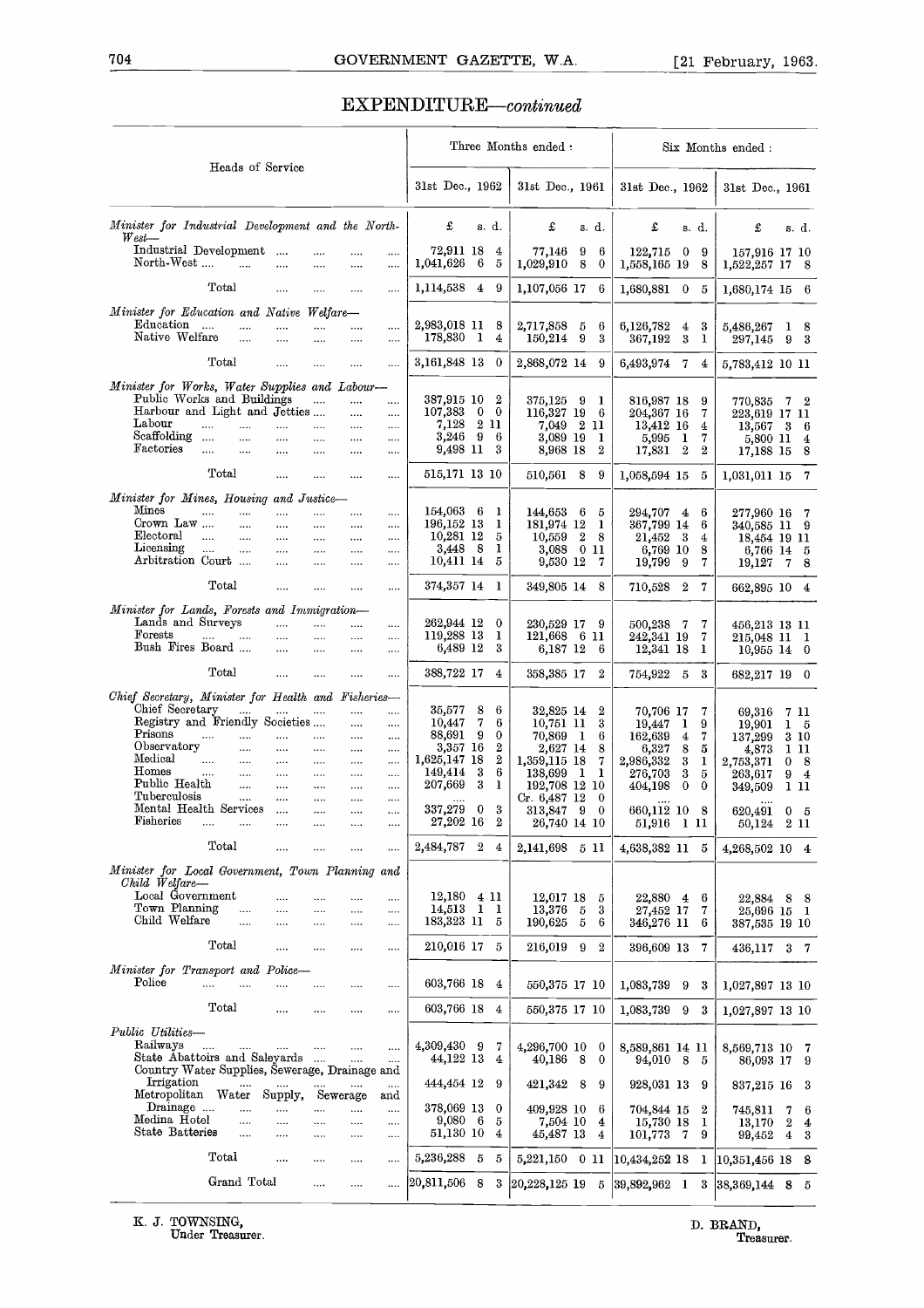#### **CONSOLIDATED REVENUE FUND**

#### **Revenue and Expenditure for Six Months ended 31st December, 1962**

#### **REVENUE**

|                |                                                                  |               | CONSOLIDATED REVENUE | <b>FUND</b> |                          |
|----------------|------------------------------------------------------------------|---------------|----------------------|-------------|--------------------------|
|                | Revenue and Expenditure for Six Months ended 31st December, 1962 |               |                      |             |                          |
| 1961-62        |                                                                  |               | <b>REVENUE</b>       |             | 1962-63<br>£             |
| £<br>2,755,168 | Taxation                                                         |               |                      |             | 3,193,449                |
| 856,557        | Territorial                                                      |               |                      |             | 897,871                  |
| 205,528        | Law Courts                                                       | $\mathbf{1}$  |                      |             | 237,355                  |
| 3,963,052      | Departmental                                                     |               |                      |             | 4,088,847                |
| 102,387        | Royal Mint                                                       | $\ldots$      |                      |             | 84,760                   |
| 18,841,714     | Commonwealth                                                     |               |                      |             | 19,105,718<br>11,002,719 |
| 10,810,000     | Public Utilities                                                 |               |                      |             |                          |
| 37,534,406     |                                                                  | Total Revenue |                      |             | 38,610,719               |
|                |                                                                  |               |                      |             |                          |

#### **EXPENDITURE**

| 21 February, 1963.]<br>GOVERNMENT GAZETTE, W.A.<br>CONSOLIDATED REVENUE<br><b>FUND</b><br>Revenue and Expenditure for Six Months ended 31st December, 1962<br><b>REVENUE</b><br>1961-62<br>$\mathbf f$<br>2,755,168<br>Taxation<br>$\cdots$<br>856,557<br>Territorial<br>$\ldots$<br>$\ldots$ .<br>$\cdots$<br>$\dots$ .<br>$\cdots$<br>$\cdots$<br>.<br>205,528<br>Law Courts<br>$\cdots$<br>$\ldots$<br>.<br>.<br><br><br>.<br>3,963,052<br>Departmental<br>.<br>.<br>.<br>.<br><br><br>102,387<br>Royal Mint<br>$\ldots$<br>.<br><br>$\cdots$<br>$\cdots$<br>.<br>.<br>18,841,714<br>Commonwealth<br>.<br>$\ldots$<br>.<br><br>.<br><br>10,810,000<br>Public Utilities<br>$\cdots$<br>.<br><br><br><br><br>37,534,406<br>Total Revenue<br>.<br><br>.<br>.<br><b>EXPENDITURE</b><br>1961-62<br>$\pounds$<br>Special Acts-<br>Constitution Acts<br>3,799<br>.<br>578,532<br>Interest-Overseas<br>.<br><br>5,002,968<br>Interest—Australia<br>.<br><br>$\cdots$<br><br>Sinking Fund<br>1,218,000<br>$\mathbf{1}$<br>.<br>.<br>$\cdots$<br><br>1,477,821<br>Other Special Acts<br>$\ddotsc$<br>.<br><br>.<br>46,924<br>Parliament House<br>$\cdots$<br>$\cdots$<br>.<br>.<br>3,560,416<br>Premier, Treasurer and Minister for Tourists<br>$\ldots$<br>$\cdots$<br>556,997<br>Minister for Agriculture<br>$\cdots$<br>1,680,175<br>Industrial Development and the North-West<br>, ,<br>Education and Native Welfare<br>5,783,413<br>$\cdots$<br>,,<br>Works, Water Supplies and Labour<br>1,031,012<br>.<br>,,<br>662,895<br>Mines, Housing and Justice<br>$\cdots$<br>,,<br>Lands, Forests and Immigration<br>682,218<br>$\cdots$<br>,,<br>Chief Secretary, Minister for Health and Fisheries<br>4,268,502<br>$\ldots$<br>Minister for Local Government, Town Planning<br>436,117<br>and<br>Child Welfare<br>$\ldots$<br>.<br>Transport and Police<br>1,027,898<br>.<br><br>,,<br>Public Utilities<br>10,351,457<br>$\cdots$<br> | 705                  |  |
|---------------------------------------------------------------------------------------------------------------------------------------------------------------------------------------------------------------------------------------------------------------------------------------------------------------------------------------------------------------------------------------------------------------------------------------------------------------------------------------------------------------------------------------------------------------------------------------------------------------------------------------------------------------------------------------------------------------------------------------------------------------------------------------------------------------------------------------------------------------------------------------------------------------------------------------------------------------------------------------------------------------------------------------------------------------------------------------------------------------------------------------------------------------------------------------------------------------------------------------------------------------------------------------------------------------------------------------------------------------------------------------------------------------------------------------------------------------------------------------------------------------------------------------------------------------------------------------------------------------------------------------------------------------------------------------------------------------------------------------------------------------------------------------------------------------------------------------------------------------------------------------------------------------------------------|----------------------|--|
|                                                                                                                                                                                                                                                                                                                                                                                                                                                                                                                                                                                                                                                                                                                                                                                                                                                                                                                                                                                                                                                                                                                                                                                                                                                                                                                                                                                                                                                                                                                                                                                                                                                                                                                                                                                                                                                                                                                                 |                      |  |
|                                                                                                                                                                                                                                                                                                                                                                                                                                                                                                                                                                                                                                                                                                                                                                                                                                                                                                                                                                                                                                                                                                                                                                                                                                                                                                                                                                                                                                                                                                                                                                                                                                                                                                                                                                                                                                                                                                                                 |                      |  |
|                                                                                                                                                                                                                                                                                                                                                                                                                                                                                                                                                                                                                                                                                                                                                                                                                                                                                                                                                                                                                                                                                                                                                                                                                                                                                                                                                                                                                                                                                                                                                                                                                                                                                                                                                                                                                                                                                                                                 |                      |  |
|                                                                                                                                                                                                                                                                                                                                                                                                                                                                                                                                                                                                                                                                                                                                                                                                                                                                                                                                                                                                                                                                                                                                                                                                                                                                                                                                                                                                                                                                                                                                                                                                                                                                                                                                                                                                                                                                                                                                 |                      |  |
|                                                                                                                                                                                                                                                                                                                                                                                                                                                                                                                                                                                                                                                                                                                                                                                                                                                                                                                                                                                                                                                                                                                                                                                                                                                                                                                                                                                                                                                                                                                                                                                                                                                                                                                                                                                                                                                                                                                                 | 1962-63              |  |
|                                                                                                                                                                                                                                                                                                                                                                                                                                                                                                                                                                                                                                                                                                                                                                                                                                                                                                                                                                                                                                                                                                                                                                                                                                                                                                                                                                                                                                                                                                                                                                                                                                                                                                                                                                                                                                                                                                                                 | $\pounds$            |  |
|                                                                                                                                                                                                                                                                                                                                                                                                                                                                                                                                                                                                                                                                                                                                                                                                                                                                                                                                                                                                                                                                                                                                                                                                                                                                                                                                                                                                                                                                                                                                                                                                                                                                                                                                                                                                                                                                                                                                 | 3,193,449<br>897,871 |  |
|                                                                                                                                                                                                                                                                                                                                                                                                                                                                                                                                                                                                                                                                                                                                                                                                                                                                                                                                                                                                                                                                                                                                                                                                                                                                                                                                                                                                                                                                                                                                                                                                                                                                                                                                                                                                                                                                                                                                 | 237,355              |  |
|                                                                                                                                                                                                                                                                                                                                                                                                                                                                                                                                                                                                                                                                                                                                                                                                                                                                                                                                                                                                                                                                                                                                                                                                                                                                                                                                                                                                                                                                                                                                                                                                                                                                                                                                                                                                                                                                                                                                 | 4,088,847            |  |
|                                                                                                                                                                                                                                                                                                                                                                                                                                                                                                                                                                                                                                                                                                                                                                                                                                                                                                                                                                                                                                                                                                                                                                                                                                                                                                                                                                                                                                                                                                                                                                                                                                                                                                                                                                                                                                                                                                                                 | 84,760<br>19,105,718 |  |
|                                                                                                                                                                                                                                                                                                                                                                                                                                                                                                                                                                                                                                                                                                                                                                                                                                                                                                                                                                                                                                                                                                                                                                                                                                                                                                                                                                                                                                                                                                                                                                                                                                                                                                                                                                                                                                                                                                                                 | 11,002,719           |  |
|                                                                                                                                                                                                                                                                                                                                                                                                                                                                                                                                                                                                                                                                                                                                                                                                                                                                                                                                                                                                                                                                                                                                                                                                                                                                                                                                                                                                                                                                                                                                                                                                                                                                                                                                                                                                                                                                                                                                 | 38,610,719           |  |
|                                                                                                                                                                                                                                                                                                                                                                                                                                                                                                                                                                                                                                                                                                                                                                                                                                                                                                                                                                                                                                                                                                                                                                                                                                                                                                                                                                                                                                                                                                                                                                                                                                                                                                                                                                                                                                                                                                                                 |                      |  |
|                                                                                                                                                                                                                                                                                                                                                                                                                                                                                                                                                                                                                                                                                                                                                                                                                                                                                                                                                                                                                                                                                                                                                                                                                                                                                                                                                                                                                                                                                                                                                                                                                                                                                                                                                                                                                                                                                                                                 | 1962-63              |  |
|                                                                                                                                                                                                                                                                                                                                                                                                                                                                                                                                                                                                                                                                                                                                                                                                                                                                                                                                                                                                                                                                                                                                                                                                                                                                                                                                                                                                                                                                                                                                                                                                                                                                                                                                                                                                                                                                                                                                 | $\pounds$            |  |
|                                                                                                                                                                                                                                                                                                                                                                                                                                                                                                                                                                                                                                                                                                                                                                                                                                                                                                                                                                                                                                                                                                                                                                                                                                                                                                                                                                                                                                                                                                                                                                                                                                                                                                                                                                                                                                                                                                                                 |                      |  |
|                                                                                                                                                                                                                                                                                                                                                                                                                                                                                                                                                                                                                                                                                                                                                                                                                                                                                                                                                                                                                                                                                                                                                                                                                                                                                                                                                                                                                                                                                                                                                                                                                                                                                                                                                                                                                                                                                                                                 | 3,049<br>612,600     |  |
|                                                                                                                                                                                                                                                                                                                                                                                                                                                                                                                                                                                                                                                                                                                                                                                                                                                                                                                                                                                                                                                                                                                                                                                                                                                                                                                                                                                                                                                                                                                                                                                                                                                                                                                                                                                                                                                                                                                                 | 5,563,800            |  |
|                                                                                                                                                                                                                                                                                                                                                                                                                                                                                                                                                                                                                                                                                                                                                                                                                                                                                                                                                                                                                                                                                                                                                                                                                                                                                                                                                                                                                                                                                                                                                                                                                                                                                                                                                                                                                                                                                                                                 | 1,350,000            |  |
|                                                                                                                                                                                                                                                                                                                                                                                                                                                                                                                                                                                                                                                                                                                                                                                                                                                                                                                                                                                                                                                                                                                                                                                                                                                                                                                                                                                                                                                                                                                                                                                                                                                                                                                                                                                                                                                                                                                                 | 1,513,764<br>48,456  |  |
|                                                                                                                                                                                                                                                                                                                                                                                                                                                                                                                                                                                                                                                                                                                                                                                                                                                                                                                                                                                                                                                                                                                                                                                                                                                                                                                                                                                                                                                                                                                                                                                                                                                                                                                                                                                                                                                                                                                                 | 2,951,516            |  |
|                                                                                                                                                                                                                                                                                                                                                                                                                                                                                                                                                                                                                                                                                                                                                                                                                                                                                                                                                                                                                                                                                                                                                                                                                                                                                                                                                                                                                                                                                                                                                                                                                                                                                                                                                                                                                                                                                                                                 | 597,892<br>1,680,881 |  |
|                                                                                                                                                                                                                                                                                                                                                                                                                                                                                                                                                                                                                                                                                                                                                                                                                                                                                                                                                                                                                                                                                                                                                                                                                                                                                                                                                                                                                                                                                                                                                                                                                                                                                                                                                                                                                                                                                                                                 | 6,493,974            |  |
|                                                                                                                                                                                                                                                                                                                                                                                                                                                                                                                                                                                                                                                                                                                                                                                                                                                                                                                                                                                                                                                                                                                                                                                                                                                                                                                                                                                                                                                                                                                                                                                                                                                                                                                                                                                                                                                                                                                                 | 1,058,595            |  |
|                                                                                                                                                                                                                                                                                                                                                                                                                                                                                                                                                                                                                                                                                                                                                                                                                                                                                                                                                                                                                                                                                                                                                                                                                                                                                                                                                                                                                                                                                                                                                                                                                                                                                                                                                                                                                                                                                                                                 | 710,528<br>754,922   |  |
|                                                                                                                                                                                                                                                                                                                                                                                                                                                                                                                                                                                                                                                                                                                                                                                                                                                                                                                                                                                                                                                                                                                                                                                                                                                                                                                                                                                                                                                                                                                                                                                                                                                                                                                                                                                                                                                                                                                                 | 4,638,383            |  |
|                                                                                                                                                                                                                                                                                                                                                                                                                                                                                                                                                                                                                                                                                                                                                                                                                                                                                                                                                                                                                                                                                                                                                                                                                                                                                                                                                                                                                                                                                                                                                                                                                                                                                                                                                                                                                                                                                                                                 |                      |  |
|                                                                                                                                                                                                                                                                                                                                                                                                                                                                                                                                                                                                                                                                                                                                                                                                                                                                                                                                                                                                                                                                                                                                                                                                                                                                                                                                                                                                                                                                                                                                                                                                                                                                                                                                                                                                                                                                                                                                 | 396,610<br>1,083,739 |  |
|                                                                                                                                                                                                                                                                                                                                                                                                                                                                                                                                                                                                                                                                                                                                                                                                                                                                                                                                                                                                                                                                                                                                                                                                                                                                                                                                                                                                                                                                                                                                                                                                                                                                                                                                                                                                                                                                                                                                 | 10,434,253           |  |
| 38, 369, 144<br>Total Expenditure<br>$\cdots$<br>.                                                                                                                                                                                                                                                                                                                                                                                                                                                                                                                                                                                                                                                                                                                                                                                                                                                                                                                                                                                                                                                                                                                                                                                                                                                                                                                                                                                                                                                                                                                                                                                                                                                                                                                                                                                                                                                                              | 39,892,962           |  |
| Less Total Revenue<br>$37,\!534,\!406$<br>.<br>.<br>.                                                                                                                                                                                                                                                                                                                                                                                                                                                                                                                                                                                                                                                                                                                                                                                                                                                                                                                                                                                                                                                                                                                                                                                                                                                                                                                                                                                                                                                                                                                                                                                                                                                                                                                                                                                                                                                                           |                      |  |
| Deficit for Six Months<br>834,738<br>1,282,243<br>$\cdots$<br>$\cdots$<br>$\cdots$ .<br>$\cdots$                                                                                                                                                                                                                                                                                                                                                                                                                                                                                                                                                                                                                                                                                                                                                                                                                                                                                                                                                                                                                                                                                                                                                                                                                                                                                                                                                                                                                                                                                                                                                                                                                                                                                                                                                                                                                                | 38,610,719           |  |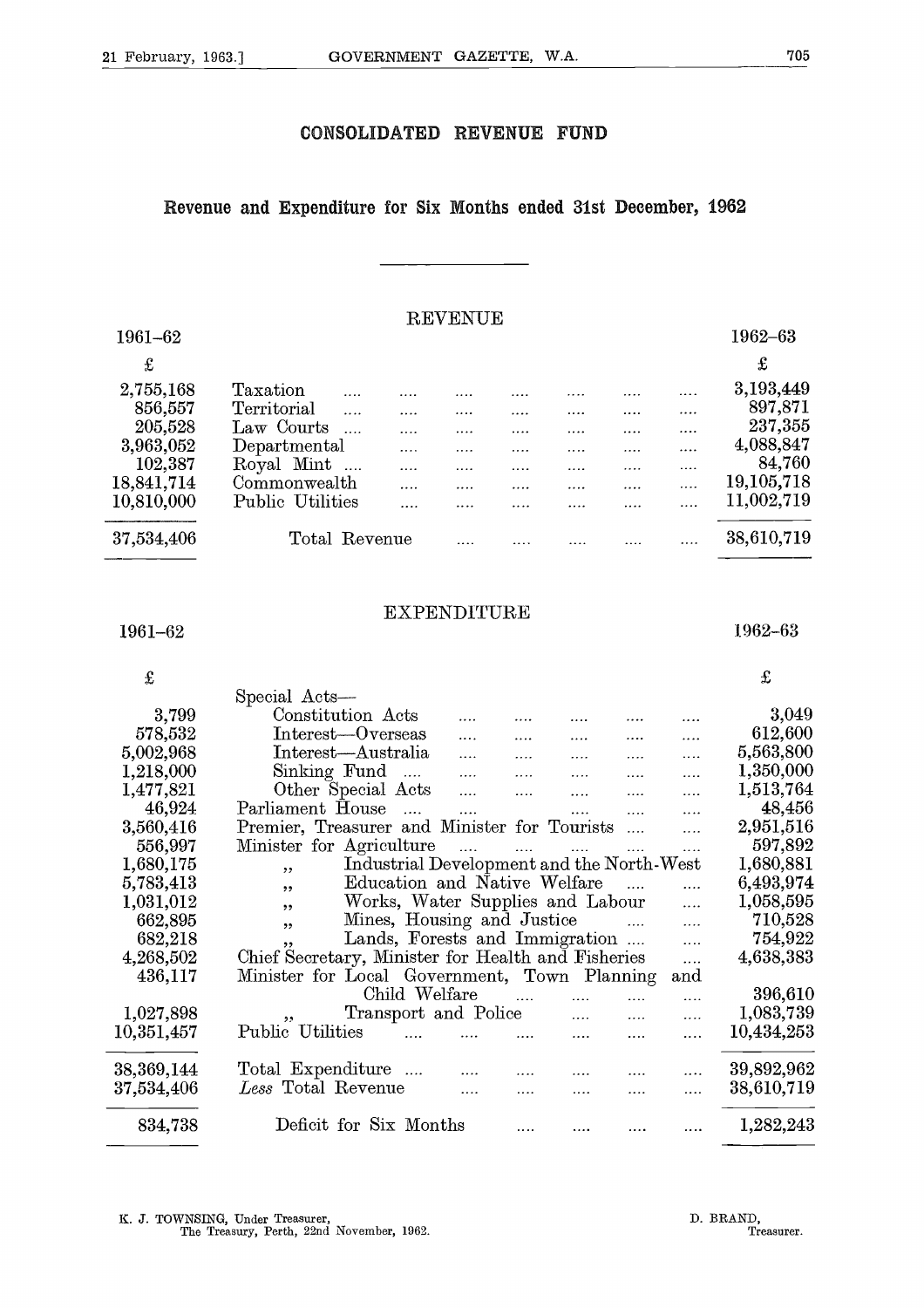# THE GOVERNMENT GAZETTE, W.A. [21 February, 1963.]<br>GOVERNMENT OF WESTERN AUSTRALIA GOVERNMENT OF WESTERN AUSTRALIA

#### **BALANCE SHEET AS AT 31st DECEMBER, 1962**

|                                              |                                                                                                                                                                                                                         |                                                              |                  | GOVERNMENT GAZETTE, W.A.        |                          |                                        |                           |                          |                   |                      |                          | $\lceil 21 \rceil$ February, 1963.       |             |
|----------------------------------------------|-------------------------------------------------------------------------------------------------------------------------------------------------------------------------------------------------------------------------|--------------------------------------------------------------|------------------|---------------------------------|--------------------------|----------------------------------------|---------------------------|--------------------------|-------------------|----------------------|--------------------------|------------------------------------------|-------------|
|                                              |                                                                                                                                                                                                                         |                                                              |                  | GOVERNMENT OF WESTERN AUSTRALIA |                          |                                        |                           |                          |                   |                      |                          |                                          |             |
|                                              |                                                                                                                                                                                                                         | BALANCE SHEET AS AT 31st DECEMBER, 1962                      |                  |                                 |                          |                                        |                           |                          |                   |                      |                          |                                          |             |
| 30 June, 1962<br>£                           |                                                                                                                                                                                                                         |                                                              |                  |                                 |                          | Funds Employed                         |                           |                          |                   |                      |                          | 31st December, 1962<br>£                 |             |
| 329,218,718<br>51,653,740<br>277,564,978     | Loan Flotations<br>Less Redemptions from Sinking Fund                                                                                                                                                                   | $\cdots$                                                     |                  |                                 | $\cdots$                 | $\cdots$<br>$\sim 10^{-1}$             | $\cdots$                  |                          |                   | .<br>                | <br>                     | $340,\!325,\!593$<br>51,653,740          |             |
| 10,887,072<br>2,837,359                      | Trust Funds, Governmental<br>$\emph{Less Investments$                                                                                                                                                                   |                                                              |                  |                                 | .                        |                                        | <br>                      | <br>                     |                   | <br>                 | $\mathbf{r}$<br>$\cdots$ | 9,457,470<br>2,820,060                   | 288,671,853 |
| 8,049,713                                    |                                                                                                                                                                                                                         |                                                              |                  |                                 |                          |                                        |                           |                          |                   |                      |                          |                                          |             |
| 9,817,074<br>9,339,571                       | Trust Funds, Private<br>Less Investments                                                                                                                                                                                |                                                              | $\cdots$         |                                 | $\cdots$                 |                                        |                           |                          |                   |                      |                          | 10,459,163<br>9,565,588                  |             |
| 477,503                                      |                                                                                                                                                                                                                         |                                                              |                  |                                 |                          |                                        |                           |                          |                   |                      |                          |                                          |             |
| 2,182,427                                    | Suspense Accounts                                                                                                                                                                                                       |                                                              |                  |                                 |                          |                                        |                           | $\cdots$                 |                   |                      |                          |                                          |             |
| 1,675,562                                    | Commonwealth Grants and Advances                                                                                                                                                                                        |                                                              |                  |                                 | $\sim$                   | $\cdots$                               | $\cdots$                  | $\cdots$                 |                   |                      |                          |                                          |             |
| 1,470,658<br>291,420,841                     | Trading Concerns and Public Utilities Banking Accounts                                                                                                                                                                  |                                                              |                  |                                 |                          |                                        |                           | $\sim 100$               | $\cdots$          |                      |                          |                                          | 301,174,785 |
| 2,180,390<br>964,013                         | Deduct-<br>Consolidated Revenue Fund:                                                                                                                                                                                   | Unfunded Deficit at commencement of year<br>Deficit for year |                  | .                               |                          |                                        |                           | <br>                     |                   | $\cdots$             | <br>$\cdots$             | 1,628,589<br>1,282,243                   |             |
| 3,144,403<br>956,000                         |                                                                                                                                                                                                                         | Less Special Grant from Commonwealth received in year        |                  |                                 |                          |                                        |                           |                          |                   |                      |                          | 2,910,832<br>310,000                     |             |
| 2,188,403<br>559,814                         |                                                                                                                                                                                                                         | Less amount funded by Loan Flotation in year                 |                  |                                 |                          |                                        |                           | $\cdots$                 |                   |                      |                          | 2,600,832<br>354,576                     |             |
| 1,628,589                                    |                                                                                                                                                                                                                         | Unfunded Deficit                                             |                  |                                 |                          |                                        |                           |                          |                   |                      |                          |                                          |             |
| 306,083,870<br>4,667,151<br>18,467,117       | Works and Services-<br>Railways, Transport, Electricity, Harbours, Water Supplies, Housing and other<br>State Undertakings<br>Flotation Expenses, Discounts and Exchange<br>Consolidated Revenue Fund Deficits (Funded) |                                                              |                  | $\cdots$                        | <b>Contract Contract</b> | <b>Employment of Funds</b><br>$\cdots$ | $\cdots$<br>$\cdots$      | $\cdots$<br>             | $\ldots$<br>      | $\cdots$<br>$\cdots$ | $\cdots$<br>.            | 313,857,891<br>4,740,187<br>18,821,693   |             |
|                                              | Less Redemptions of Debt applied to depreciation of assets, etc.                                                                                                                                                        |                                                              |                  |                                 |                          |                                        | $\cdots$                  | $\cdots$                 |                   | 1.1.1                |                          | 337,419,771                              |             |
| 329,218,138                                  |                                                                                                                                                                                                                         |                                                              |                  |                                 |                          |                                        |                           |                          |                   | $\cdots$             |                          | 51,653,740                               | 285,766,031 |
| 51,653,740<br>277,564,398                    |                                                                                                                                                                                                                         |                                                              |                  |                                 |                          |                                        |                           |                          |                   |                      |                          |                                          |             |
| 9,452,945                                    | Other Assets-<br>Short Term Investment                                                                                                                                                                                  |                                                              |                  |                                 |                          |                                        |                           |                          |                   |                      |                          | 316,081<br>Cr.                           |             |
| 1,350,025<br>201,820<br>111,658              | Cash at Bank<br>Cash in London<br>Cash in Hand                                                                                                                                                                          | $\cdots$<br>                                                 | $\cdots$<br><br> | $\cdots$<br><br>                | $\cdots$<br><br>         | $\cdots$<br>                           | $\cdots$<br><br>          | $\cdots$<br><br>$\cdots$ | <br><br>          | <br><br>             | <br>                     | 90,509<br>62,834                         |             |
| 1,663,503                                    |                                                                                                                                                                                                                         |                                                              |                  |                                 |                          |                                        |                           |                          |                   |                      |                          |                                          |             |
| Cr.<br>11,625<br>1,178,645<br>Cr.<br>834,019 | Stores Accounts-<br>Government Printer<br>Government Stores<br>Railway Stores                                                                                                                                           |                                                              | <br>$\cdots$<br> | $\cdots$<br>$\cdots$<br>        | $\cdots$<br>$\cdots$     | $\cdots$<br>$\cdots$                   | $\cdots$<br>$\cdots$<br>  | <br><br>$\cdots$         | <br><br>          | <br><br>             | 1111                     | 75,466<br>Cr.<br>1,526,702<br>Cr.441,038 |             |
| 333,001                                      |                                                                                                                                                                                                                         |                                                              |                  |                                 |                          |                                        |                           |                          |                   |                      |                          |                                          |             |
| <br>                                         | Remittances to London<br>Financial Assistance Grant Equalisation Account                                                                                                                                                |                                                              |                  |                                 |                          |                                        | $\cdots$<br>$\cdots$      | <br>                     | <br>              | <br>                 | <br>                     |                                          |             |
| 501,760<br>1,541<br>942<br>108               | Advances-<br>Treasurer's Advances to Departments, etc.<br>Trust Funds, Governmental (Overdrawn Accounts)<br>Trust Funds, Private (Overdrawn Accounts)<br>Commonwealth Grants and Advances (Overdrawn Accounts)          |                                                              |                  |                                 |                          |                                        | $\sim$ $\sim$<br>$\cdots$ | $\cdots$<br>$\cdots$<br> | .<br><br>$\cdots$ | <br>                 | <br><br>                 | 2,630,667<br>125<br>                     |             |
| 274,054                                      | Trading Concerns and Public Utilities (Overdrawn Banking Accounts)                                                                                                                                                      |                                                              |                  |                                 |                          |                                        |                           |                          |                   |                      | <br>                     | 551,923<br>                              | Cr.         |
| 778,405<br>£289,792,252                      | Total Assets                                                                                                                                                                                                            |                                                              |                  |                                 |                          |                                        |                           |                          |                   |                      |                          |                                          |             |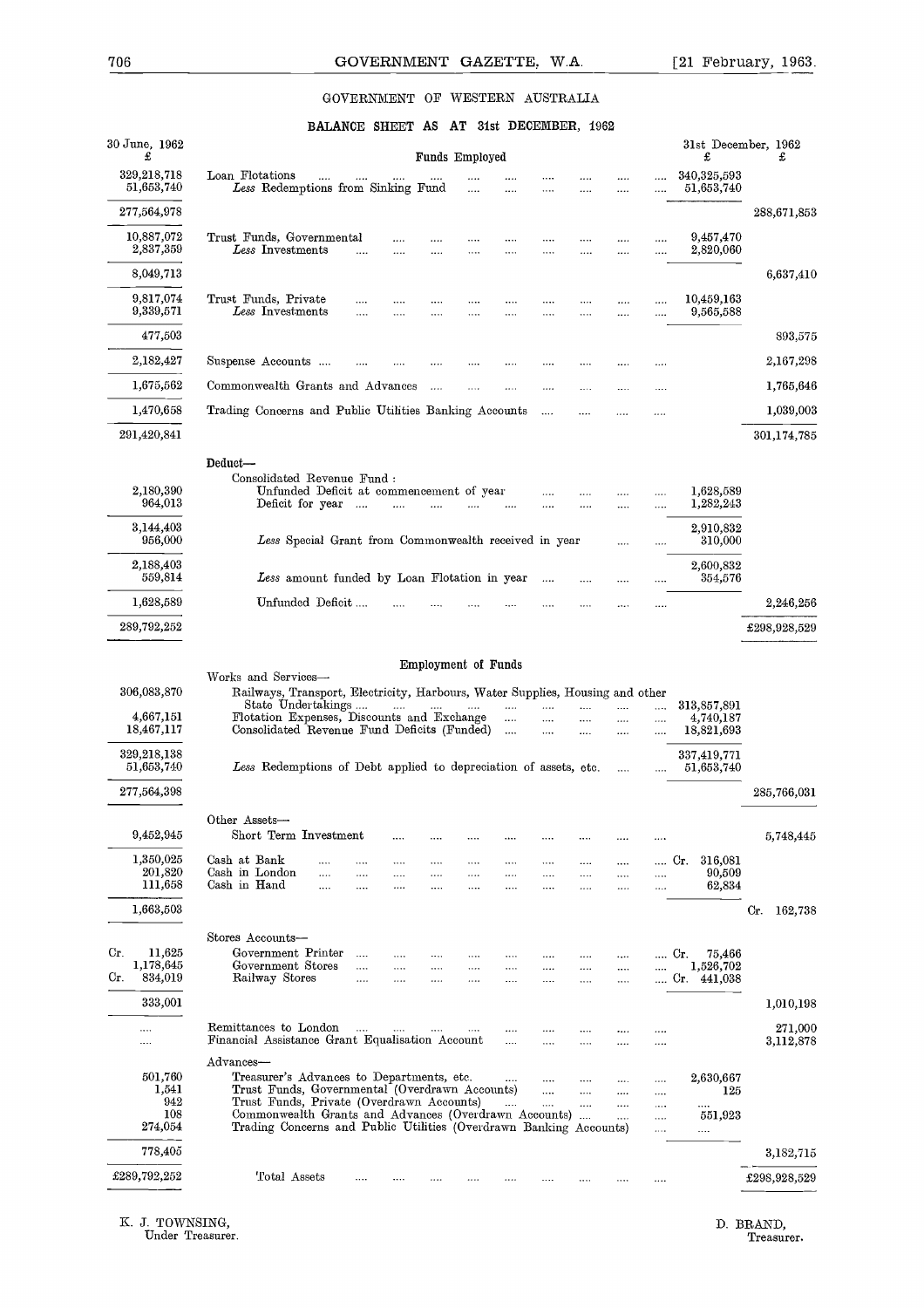## $\frac{1}{1}$ **TOTAL TRANSACTIONS of TREASURY ACCOUNTS from 30th SEPTEMBER, 1962, and BALANCE as at 31st DECEMBER, 1962.**

| 21 February, 1963.]                                                                                                                                                                                                                                                                                                                                                                                                         | GOVERNMENT GAZETTE, W.A.                                                                                                                                                                             |                                                                                                                                                      |                                                                                                                                                                       | 707                                                                                                                                                                   |
|-----------------------------------------------------------------------------------------------------------------------------------------------------------------------------------------------------------------------------------------------------------------------------------------------------------------------------------------------------------------------------------------------------------------------------|------------------------------------------------------------------------------------------------------------------------------------------------------------------------------------------------------|------------------------------------------------------------------------------------------------------------------------------------------------------|-----------------------------------------------------------------------------------------------------------------------------------------------------------------------|-----------------------------------------------------------------------------------------------------------------------------------------------------------------------|
| TOTAL TRANSACTIONS of TREASURY ACCOUNTS from 30th SEPTEMBER, 1962, and BALANCE as at                                                                                                                                                                                                                                                                                                                                        | 31st DECEMBER, 1962.                                                                                                                                                                                 |                                                                                                                                                      |                                                                                                                                                                       |                                                                                                                                                                       |
|                                                                                                                                                                                                                                                                                                                                                                                                                             | Balance as at<br>30th September 1962                                                                                                                                                                 | Debit                                                                                                                                                | Credit                                                                                                                                                                | Balance as at<br>31st December,<br>1962                                                                                                                               |
|                                                                                                                                                                                                                                                                                                                                                                                                                             | STATEMENT No. 1                                                                                                                                                                                      |                                                                                                                                                      |                                                                                                                                                                       |                                                                                                                                                                       |
|                                                                                                                                                                                                                                                                                                                                                                                                                             | TRUST FUNDS-GOVERNMENTAL +                                                                                                                                                                           |                                                                                                                                                      |                                                                                                                                                                       | s d.                                                                                                                                                                  |
| Agriculture Protection Board<br>$\sim$ 100 $\sim$<br>$\cdots$<br>Agriculture Protection Board Plant Replacement                                                                                                                                                                                                                                                                                                             | £<br>s. d.<br>33,591 19 2                                                                                                                                                                            | s d<br>£<br>52,974 16 8                                                                                                                              | s d.<br>£<br>45,953 17 11                                                                                                                                             | £<br>$\theta$<br>26,571<br>-5                                                                                                                                         |
| Reserve<br>and the state of<br>$\sim 100$<br>$\cdots$<br>$\ldots$ .<br>Argentine Ant Control Committee<br>$\sim$<br>$\cdots$<br>Banana Industry Compensation<br>$\ldots$<br>$\cdots$<br>Beekeepers' Compensation<br>$\cdots$<br>Charles Hadley Travelling Library<br>$\sim$ 1000 $\mu$<br>$\cdots$<br>Crown Law Advance<br>$\sim$ 1000 $\mu$<br>المتناد المتنادي<br>$\cdots$                                                | $\bf{0}$<br>5,453 0<br>$\overline{2}$<br>-5<br>7,480<br>-6<br>1.916<br>9<br>-6<br>8<br>769<br>$\mathbf{0}$<br>6<br>679<br>44,264 11 11                                                               | 4,007 18 8<br>$\cdots$<br>$\cdots$<br>593 14 10<br>516,370<br>$\overline{4}$<br>1                                                                    | 10,007<br>79<br>$\mathbf{1}$<br>1,704<br>6<br>$\mathbf{0}$<br>$\mathbf{0}$<br>16<br>$2\quad 6$<br>19<br>7 11<br>524,416                                               | 0<br>5,453<br>- 0<br>3<br>13,479 14<br>3<br>3,620<br>- 8<br>8<br>785<br>-6<br>$\overline{2}$<br>104 8<br>9<br>52,310 15                                               |
| Dairy Cattle Compensation<br>$\cdots$<br>Dairy Cattle Compensation Investment Reserve<br>Dairy Cattle Industry Butter Fat Compensation<br>Emu Point Reserve Board<br>Forests Improvement and Reforestation                                                                                                                                                                                                                  | $\overline{2}$<br>5,617<br>7<br>57,700<br>$\mathbf{0}$<br>$^{\circ}$<br>8 10<br>26,906<br>3<br>1<br>6,106<br>$\mathbf{0}$<br>$\boldsymbol{2}$<br>207,565                                             | 4<br>1,479<br>$^{\circ}$<br>3,433 15<br>5<br>3<br>730 17<br>332,288 11<br>- 1                                                                        | 2 10<br>2,068<br>18,164 2<br>2<br>3<br>663 12<br>348,579 13<br>9                                                                                                      | 1<br>6,206<br>- 5<br>$\bf{0}$<br>57,700 0<br>-7<br>41,636 15<br>- 3<br>6,038 16<br>2 10<br>223,856                                                                    |
| Fremantle Harbour Trust External Loan No. 1<br>Sinking Fund<br>$\cdots$<br>Fremantle Harbour Trust External Loan No. 2                                                                                                                                                                                                                                                                                                      | $\cdots$                                                                                                                                                                                             |                                                                                                                                                      | 460<br>0<br>0                                                                                                                                                         | -0<br>460<br>$\Omega$                                                                                                                                                 |
| Sinking Fund<br>$\cdots$<br><b>Contract Contract</b><br>$\cdots$<br>Fremantle Harbour Trust Replacement<br>Fruit Fly Eradication<br>$\cdots$<br>Fruit Growing Industry<br>$\cdots$<br>Fruit Growing Industry Investment Reserve<br>$\cdots$<br>Health Education Council of Western Australia<br>Hospital Buildings and Equipment<br>$\cdots$<br>$\cdots$<br>Hospital Fund Contributions<br>$\cdots$<br>$\cdots$<br>$\cdots$ | $\cdots$<br>71,151<br>$\overline{4}$<br>4<br>$\bf{0}$<br>$10,318$ 7<br>-6<br>6,288<br>8<br>42.538<br>2 11<br>1<br>1,543 13<br>89,570<br>- 8<br>-8<br>$\sim$ $\sim$                                   | $\ldots$<br>$\cdots$<br>850<br>64<br>2,671 10 10<br>$\cdots$<br>4,699 14<br>$\overline{4}$<br>37,949 15<br>-1<br>2,164,390 9<br>4                    | 460<br>$\mathbf{0}$<br>0<br>$2,000$ 4 1<br>1,197 13 10<br>2,138 8 8<br>43 18 3<br>4,677 16 6<br>37,023 11 10<br>2,164,390 9<br>4                                      | -0<br>460<br>0<br>-5<br>73.151 8<br>6<br>10,665 14<br>$\overline{4}$<br>5,755 6<br>$\boldsymbol{2}$<br>42,582 1<br>3<br>$1,521$ 15<br>88,644 5 5<br>$\cdots$          |
| Iousing-<br>Housing Loan Guarantee<br>$\sim 100$<br>$\cdots$<br>$\cdots$<br>Kwinana Housing<br>المتناول المتناول<br>McNess Housing<br>$\cdots$<br>$\cdots$<br>$\cdots$<br>$\cdots$<br>McNess Housing Investment Reserve<br>$\cdots$<br>State Housing Commission<br>المندار المندرات<br>State Housing Commission Weekly Tenancy<br>Infant Welfare Centres<br>$\cdots$<br>$\cdots$<br>$\cdots$<br>$\cdots$                    | 3,730 13<br>7<br>8<br>54,894 15<br>$\boldsymbol{2}$<br>17,414 18<br>$\bf{0}$<br>10,460<br>$\overline{0}$<br>719,089 6<br>9<br>430 15<br>4<br>6,590<br>7 11                                           | 55,172 3 4<br>22,446 16 10<br>2,114,250 9<br>- 4<br>430 15<br>4<br>31,202 19<br>- 9                                                                  | 29,755 0 9<br>5,890 18 9<br>1,395,475 12 9<br>34,295<br>- 7<br>$\mathbf{7}$                                                                                           | 3,730 13<br>- 7<br>29,477 13 1<br>- 1<br>859.<br>- 0<br>$10,460$ 0 0<br>314 10 2<br>9,682 15 9                                                                        |
| Insurance-<br>Government Fire and Marine Insurance<br>Government Fire and Marine Insurance In-<br>vestment Reserve<br>and the<br><br>Government Workers' Compensation<br>$\cdots$<br>Public Buildings Insurance<br>$\ldots$                                                                                                                                                                                                 | 46,829<br>410<br>370,950<br>$\mathbf{0}$<br>- 0<br>$\overline{4}$<br>218,756<br>5<br>207,397 2<br>4                                                                                                  | 113,671 1 5<br>198,339<br>1 8                                                                                                                        | 106,418 17 2<br>152,797 10 2                                                                                                                                          | 39,577<br>- 0<br>$370,950 \quad 0 \quad 0$<br>173,214 12 11<br>207,397 2 4                                                                                            |
| Railway Accident and Fire Insurance<br>$\cdots$<br>Sheriffs' Assurance<br>$\sim 100$<br>State Insurance<br>$\sim 100$ and $\sim 100$<br>$\sim 100$<br>State Insurance Investment Reserve<br>$\sim$ . $\sim$<br>State Insurance Special Deposit<br>$\sim$ 1000 $\sim$<br>$\cdots$                                                                                                                                            | 165,963 15 5<br>12,571 15<br>5<br>6<br>36,351 16<br>8<br>1,386,840 5<br>30,000<br>$\overline{0}$<br>$\bf{0}$                                                                                         | 5,684<br>7<br>$\overline{4}$<br>$\cdots$<br>797,722 9 7<br><br>$\sim$ $\sim$                                                                         | 15,321 17 4<br>-6<br>319 3<br>789,111 0 9<br>$\cdots$<br>$\ldots$ .                                                                                                   | 175,601 8 2<br>12,890 18 11<br>27,740 7 8<br>1,386,840 5 8<br>$30,000 \quad 0 \quad 0$                                                                                |
| Titles Office Assurance 7<br>Junior Farmers' Movement<br>$\cdots$<br>$\cdots$<br>Kalgoorlie Metallurgical Laboratory<br>$\cdots$<br>Kalgoorlie School of Mines Apparatus<br>$\sim$<br>Library Board of W.A.<br>$\ldots$<br>Mechanical Appliances<br>$\ldots$<br>Metropolitan Markets<br>$\cdots$                                                                                                                            | 76,981<br>- 5<br>$\bf{0}$<br>$\overline{7}$<br>- 8<br>1,271<br>67<br>3,719<br>7,890 9<br>7<br>$6,035 \quad 4 \quad 1$<br>$1,242$ 15 4<br>81,263 4 10                                                 | <br>$4,845$ 3<br>4<br>363 19<br>8<br>352 3<br>- 9<br>44,827 15 6<br>1,835<br>- 7<br>6<br>37,765 5<br>- 3                                             | $1,715$ 15 0<br>5,286 10 3<br>233 3<br>$\bf{0}$<br>41,991 18 8<br>$2,000 \quad 0 \quad 0$<br>20,060 13 11                                                             | 78,697 0 0<br>1,712 15 6<br>3,588 9 11<br>7,538<br>5 10<br>7 <sup>3</sup><br>3,199<br>-7 10<br>1,407<br>63,558 13 6                                                   |
| Metropolitan Region Improvement<br>$\ldots$<br>Metropolitan Water Supply Payroll Surcharge<br>Milk Board<br>Milk Board Investment Reserve<br>Mothercraft Improvement<br>National Heart Foundation Research Grant                                                                                                                                                                                                            | 272,060 18 2<br>113,344 8 10<br>50,385 12 10<br>15,896 12<br>- 6<br>$1,209$ 8 10<br>375 0<br>$\overline{0}$                                                                                          | 156,421 14 10<br>39,612 12 4<br>$16,219$ 1 2<br>$\sim 100$<br>52 7 2<br>500 0 0                                                                      | 51,644 13 10<br>54,995 12 5<br>1,548 7 3<br>$\ldots$<br>91 10 11                                                                                                      | 167,283 17 2<br>128,727 8 11<br>35,714 18 11<br>15,896 12 6<br>1,248 12<br>- 7<br>$0 \t 0^*$<br>125                                                                   |
| and the material contracts and<br>National Parks Board<br>National Science Foundation Astrometric Grant                                                                                                                                                                                                                                                                                                                     | 9,197 18 10<br>7,216 9<br>-1                                                                                                                                                                         | 28,699 13 10<br>$\ldots$                                                                                                                             | 29,220 18 6<br>$\cdots$                                                                                                                                               | $3\quad 6$<br>$9{,}719$<br>$7{,}216$<br>9 <sub>1</sub>                                                                                                                |
| Native Welfare Administration-Consolidated Rev-<br>enue<br>Norseman School of Mines Apparatus<br>$\sim$                                                                                                                                                                                                                                                                                                                     | 27,769 1<br>$\overline{0}$<br>221<br>8<br>9                                                                                                                                                          | 274,232 12 8<br>$\ldots$                                                                                                                             | 270,653 19 2<br>$\cdots$                                                                                                                                              | 76<br>24,190<br>8<br>- 9<br>221                                                                                                                                       |
| Perth Technical School Trustees Self Supporting<br>Classes<br>المماري والمماري والمماري والمماري والمماري والمما<br>Pig Industry Compensation<br>$\sim$ 100 $\mu$<br>Pig Industry Compensation Investment Reserve A/c<br>Plant Hire<br>Plant Suspense<br>Plant Suspense Reserve<br>Potato Growing Industry<br>Potato Growing Industry Investment Reserve<br>Poultry Industry                                                | $10,000 \quad 0$<br>$\bf{0}$<br>23,407 3<br>$\bf{0}$<br>$100,000 \quad 0$<br>$\overline{0}$<br>$1,040,562$ 3 9<br>523,686 7<br>-9<br>98,046 0 1<br>$5,206$ 1<br>-5<br>9<br>34,444 15<br>61<br>21,246 | 237 10 0<br>1,128 18<br>$\overline{4}$<br>248,293 3<br>5<br>80,858 17<br>1<br>17,517<br>5<br>8<br>7 <sup>7</sup><br>7<br>2,410<br>$\sim$<br>$\cdots$ | 237 10 0<br>2,806 10<br>5<br>8<br>226,460 2<br>79,391 11<br>5<br>2<br>36,916<br>- 3<br>3<br>$\mathbf{0}$<br>3,464<br>-7<br>7<br>341<br>892<br>- 6<br>$\boldsymbol{2}$ | 10,000<br>$0\quad 0$<br>25,084 15 1<br>100,000<br>$0\quad 0$<br>1,018,729<br>$3 \quad 0$<br>522,219 2 1<br>7<br>117,444 17<br>6,259 14 1<br>34,786 3 4<br>22,138 12 3 |
| Public Debt Sinking Fund<br>$\cdots$<br>Public Education Endowment<br>$\cdots$<br>Public Works Department Payroll Surcharge<br>Purchase of Tailings<br>Railways Munitions Annexe Depreciation<br>Railways Rolling Stock Replacement<br>Road Motor Services Overhaul                                                                                                                                                         | 110,966 4 11<br>6 3<br>1,925<br>407,197 1 11<br>$1,574$ 4 8<br>44,575 12<br>- 7<br>197,957 13 3<br>7,287 17 5                                                                                        | $\cdots$<br>765 0 0<br>87,947 13<br>-7<br>10,687 14 9<br>268,529 11 5<br>7,508 12 11                                                                 | $\cdots$<br>523 15 6<br>188,281 15 6<br>10,949 18 11<br>2,700<br>$0\quad 0$<br>125,765<br>$4\quad 6$<br>$9{,}381$<br>9 10                                             | 4 11<br>110,966<br>$1 \quad 9$<br>1,684<br>$507,\!531$<br>3 10<br>1,836 8 10<br>47,275 12 7<br>55,193 6 4<br>9,160 14 4                                               |
|                                                                                                                                                                                                                                                                                                                                                                                                                             | † Credit                                                                                                                                                                                             |                                                                                                                                                      |                                                                                                                                                                       |                                                                                                                                                                       |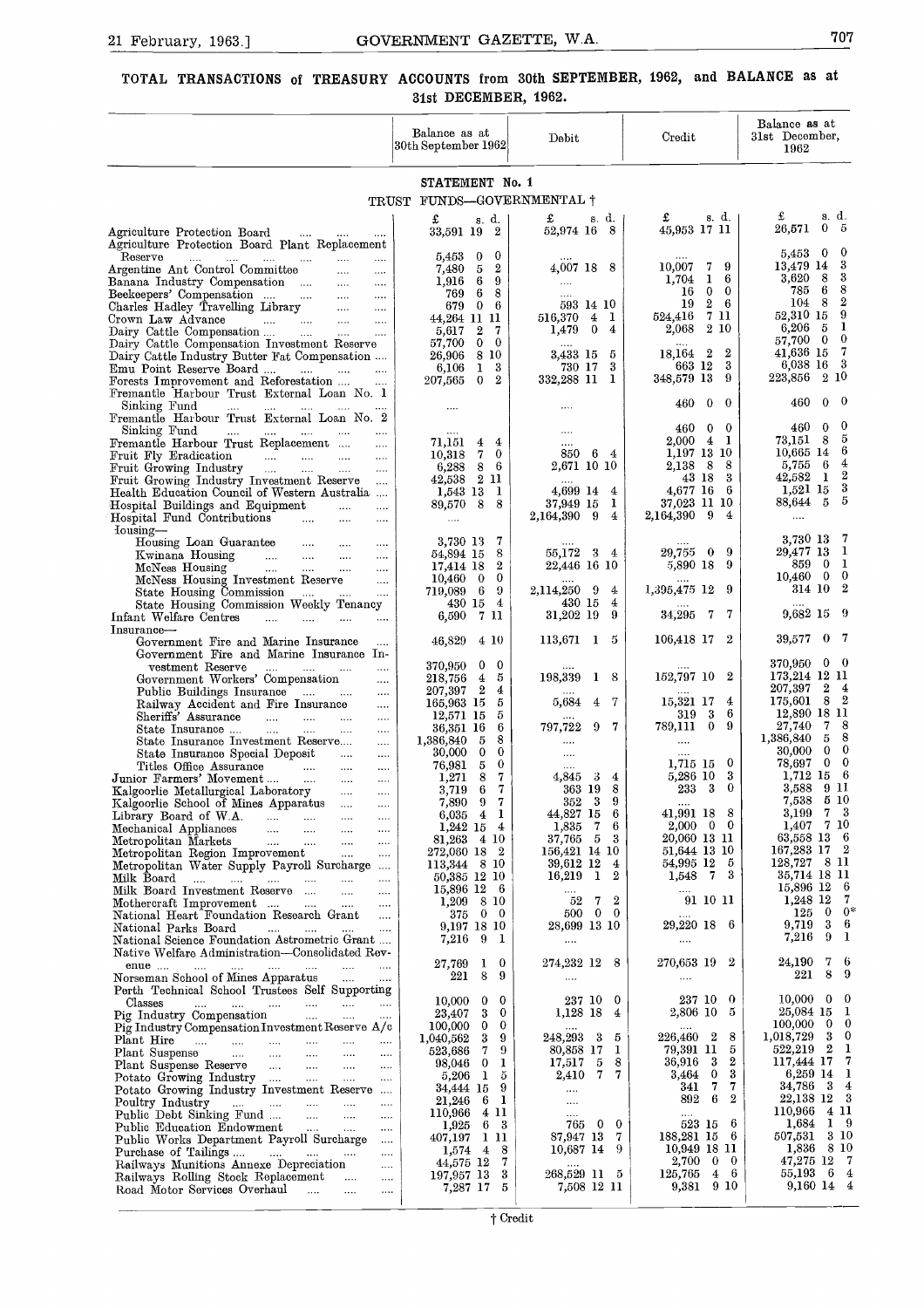#### **TOTAL TRANSACTIONS OF TREASURY ACCOUNTS-continued**

| 708                                                                                                                                                                                                                                                                                                                                                                                                                                                                                                                                                                                                                                                                                                                                                                                                                                                     | GOVERNMENT GAZETTE, W.A.                                                                                                                                                                                                                                                                                                                                                                                                            |                                                                                                                                                                                                                                                          |                                                                                                                                                                                                                                                                       | $[21$ February, 1963.                                                                                                                                                                                                                                                                                                                                                  |
|---------------------------------------------------------------------------------------------------------------------------------------------------------------------------------------------------------------------------------------------------------------------------------------------------------------------------------------------------------------------------------------------------------------------------------------------------------------------------------------------------------------------------------------------------------------------------------------------------------------------------------------------------------------------------------------------------------------------------------------------------------------------------------------------------------------------------------------------------------|-------------------------------------------------------------------------------------------------------------------------------------------------------------------------------------------------------------------------------------------------------------------------------------------------------------------------------------------------------------------------------------------------------------------------------------|----------------------------------------------------------------------------------------------------------------------------------------------------------------------------------------------------------------------------------------------------------|-----------------------------------------------------------------------------------------------------------------------------------------------------------------------------------------------------------------------------------------------------------------------|------------------------------------------------------------------------------------------------------------------------------------------------------------------------------------------------------------------------------------------------------------------------------------------------------------------------------------------------------------------------|
|                                                                                                                                                                                                                                                                                                                                                                                                                                                                                                                                                                                                                                                                                                                                                                                                                                                         | TOTAL TRANSACTIONS OF TREASURY ACCOUNTS-continued                                                                                                                                                                                                                                                                                                                                                                                   |                                                                                                                                                                                                                                                          |                                                                                                                                                                                                                                                                       |                                                                                                                                                                                                                                                                                                                                                                        |
|                                                                                                                                                                                                                                                                                                                                                                                                                                                                                                                                                                                                                                                                                                                                                                                                                                                         | Balance as at<br>30th September,<br>1962                                                                                                                                                                                                                                                                                                                                                                                            | $\bold{Debit}$                                                                                                                                                                                                                                           | Credit                                                                                                                                                                                                                                                                | Balance as at<br>31st December,<br>1962                                                                                                                                                                                                                                                                                                                                |
|                                                                                                                                                                                                                                                                                                                                                                                                                                                                                                                                                                                                                                                                                                                                                                                                                                                         | STATEMENT No. 1-continued                                                                                                                                                                                                                                                                                                                                                                                                           |                                                                                                                                                                                                                                                          |                                                                                                                                                                                                                                                                       |                                                                                                                                                                                                                                                                                                                                                                        |
|                                                                                                                                                                                                                                                                                                                                                                                                                                                                                                                                                                                                                                                                                                                                                                                                                                                         | TRUST FUNDS-GOVERNMENTAL+-continued                                                                                                                                                                                                                                                                                                                                                                                                 |                                                                                                                                                                                                                                                          |                                                                                                                                                                                                                                                                       |                                                                                                                                                                                                                                                                                                                                                                        |
| Roads—<br>Central Road Fund<br>$\cdots$<br>Main Roads<br><br><br>Main Roads Contribution<br>$\cdots$<br>$\cdots$<br>Metropolitan Area Railway Crossings<br>Metropolitan Traffic<br>$\cdots$<br>Narrows Bridge Construction<br>$\cdots$<br>Western Switch Road<br>$\cdots$<br>$\cdots$<br>Rural and Industries Bank<br><br>State Electricity Commission Private Loans Sinking                                                                                                                                                                                                                                                                                                                                                                                                                                                                            | £<br>s. d.<br>442,404 10<br>$\overline{0}$<br>515,571 13<br>8<br>$\cdots$<br>$531,295$ 2<br>4<br><br>71,369 18<br>$\overline{0}$<br>$\cdots$<br>412,420 19 10<br>$\cdots$<br>1,851 18<br>6<br><br>234,643 10<br>1<br>$\cdots$<br>6,619 15<br>9<br>                                                                                                                                                                                  | £<br>s. d.<br>290,116<br>3<br>2<br>182,256<br>$\bf{0}$<br>$\theta$<br>1,417<br>$\overline{0}$<br>4<br>5<br>3<br>742,064<br>$\boldsymbol{2}$<br>9<br>$\bf{0}$<br>11,539 15<br>$\overline{4}$<br>319,004<br>5<br>7                                         | £<br>s. d.<br>415,874<br>$^{0}$<br>$\Omega$<br>386,771 13<br>9<br>0<br>345,338<br>0<br>9<br>11,693<br>4<br>7<br>458,921<br>1<br>11<br>7<br>121,945<br>7 10<br>316,159 13<br>6                                                                                         | £<br>s. d.<br>858,278 10<br>$\mathbf{0}$<br>612,227<br>3<br>4<br>$\,2\,$<br>$\overline{\mathbf{4}}$<br>694,377<br>3<br>$\bf 4$<br>81,646<br>8<br>129,278<br>1<br>8<br>1<br>1,843<br>$\overline{2}$<br>- 7<br>345,049<br>3<br>8<br>3,775                                                                                                                                |
| $\text{Fund}$<br>State Electricity Commission Public Loans Sinking                                                                                                                                                                                                                                                                                                                                                                                                                                                                                                                                                                                                                                                                                                                                                                                      | 7,094 8<br>-0                                                                                                                                                                                                                                                                                                                                                                                                                       | 20,000<br>$\theta$<br>$\bf{0}$                                                                                                                                                                                                                           | 17,739 15 10                                                                                                                                                                                                                                                          | 3 10<br>4,834                                                                                                                                                                                                                                                                                                                                                          |
| Fund<br>$\cdots$<br><br>$\sim 100$<br>State National Fitness Council<br><br>$\cdots$<br>Stud Stock<br>$\cdots$<br><br>Swan River Conservation Board<br>$\sim 100$<br>Tobacco Industry<br><br>$\cdots$<br>$\ldots$ .<br>$\cdots$<br>Tourist Fund<br>$\cdots$<br>$\cdots$<br>$\cdots$<br>Transport Co-ordination<br>$\sim$ $\sim$<br>$\cdots$<br>$\cdots$<br>Typewriters for Schools<br>$\mathbf{1}$ and $\mathbf{1}$<br>$\cdots$<br>$\cdots$<br>Vermin Act<br>$\cdots$<br>$\cdots$<br>$\cdots$<br>$\cdots$<br>$\cdots$<br>V. Houston-Ex gratia Payment<br>$\sim 100$<br>Western Australian Art Gallery<br>$\cdots$<br>Western Australian Museum<br>$\cdots$<br>$\cdots$<br>Workers' Compensation Board<br>$\sim 100$<br>$\cdots$<br>Workers' Compensation Board Investment Reserve<br>World Health Organisation-Pseudo Tuberculosis<br>Grant<br>$\cdots$ | 277,931 9 11<br><br>5,764 19<br>$\boldsymbol{2}$<br><br>1,107<br>7<br>5<br><br>$\boldsymbol{2}$<br>1,819<br>8<br>$\cdots$<br>6<br>3,619<br>8<br>$\cdots$<br>37,441<br>1<br>7<br><br>41,886 11<br>4<br><br>$6*$<br>688<br>5<br>$\cdots$<br>16,141<br>7 10<br>$\cdots$<br>240<br>$\mathbf{0}$<br>$\bf{0}$<br><br>738 13 11<br>$\cdots$<br>3<br>- 2<br>3,327<br>$\cdots$<br>16,275<br>4 11<br><br>10,369 12<br>-6<br>446 8<br>$\bf{0}$ | 7,333 14<br>-6<br>6,677<br>-8<br>1<br>1,643 16<br>-1<br>1,900<br>- 5<br>8<br>40,475 11<br>0<br>47,785<br>$\bf{0}$<br>0<br>53,779<br>$0\,10$<br>9,144 10<br>-9<br>$^{\circ}$ 2<br>3<br>14,194<br>5,147 14<br>1<br>$\boldsymbol{2}$<br>8<br>$\overline{0}$ | 2,883<br>5<br>$^{0}$<br>9,098<br>7<br>1<br><br>5<br>885<br>$^{0}$<br>$\boldsymbol{2}$<br>7,500 14<br>40,212 15<br>6<br>62,639<br>$\overline{4}$<br>1<br>$1,228$ 18<br>3<br>9<br>46,487<br>4<br>8,849 15<br>$\bf{0}$<br>14,394 14<br>6<br>$1,578$ 2 10<br>588 12 6<br> | 273,481<br>$\overline{\phantom{0}}$<br>-5<br>$\boldsymbol{2}$<br>8,185 18<br>$\overline{5}$<br>1,107<br>7<br>1,060 17<br>1<br>$\bf{0}$<br>9,219 17<br>37,178<br>- 6<br>1<br>56,740 15<br>5<br>9<br>540 12<br>-9<br>8,849 11<br>$\overline{0}$<br>$\bf{0}$<br>240<br>$\boldsymbol{2}$<br>443 18<br>5<br>3,527 15<br>12,705 13<br>8<br>$10,958$ 5 0<br>$0\quad 0$<br>444 |
| Wyndham Meatworks Superannuation Reserve<br>Zoological Gardens Board<br><br>                                                                                                                                                                                                                                                                                                                                                                                                                                                                                                                                                                                                                                                                                                                                                                            | 16,763 9<br>$\overline{4}$<br>5,268 18<br>9<br>                                                                                                                                                                                                                                                                                                                                                                                     | <br>15,757<br>8 10                                                                                                                                                                                                                                       | 226<br>4<br>1<br>15,005<br>3<br>-6                                                                                                                                                                                                                                    | 16,989 13 5<br>4,516 13 5                                                                                                                                                                                                                                                                                                                                              |
| Total, Trust Funds-Governmental                                                                                                                                                                                                                                                                                                                                                                                                                                                                                                                                                                                                                                                                                                                                                                                                                         | 9,873,618 16 4                                                                                                                                                                                                                                                                                                                                                                                                                      | 9,563,221<br>3<br>3                                                                                                                                                                                                                                      | 9,146,947<br>3 10                                                                                                                                                                                                                                                     | 9,457,344 16 11                                                                                                                                                                                                                                                                                                                                                        |

#### **STATEMENT** No. 2 TRUST FUNDS-PRIVATE<sup>†</sup>

| roes, riust runus-covernmental                                                                                                                                                                                                                                                                                                                                                                                                                                       | 9,873,018 10 4                                                                                                                                      | 9,563,221 3 3                                                                                                         | 9,146,947 3 10                                                                                                                              | 9,457,344 16 11                                                                                                                                     |
|----------------------------------------------------------------------------------------------------------------------------------------------------------------------------------------------------------------------------------------------------------------------------------------------------------------------------------------------------------------------------------------------------------------------------------------------------------------------|-----------------------------------------------------------------------------------------------------------------------------------------------------|-----------------------------------------------------------------------------------------------------------------------|---------------------------------------------------------------------------------------------------------------------------------------------|-----------------------------------------------------------------------------------------------------------------------------------------------------|
|                                                                                                                                                                                                                                                                                                                                                                                                                                                                      |                                                                                                                                                     |                                                                                                                       |                                                                                                                                             |                                                                                                                                                     |
|                                                                                                                                                                                                                                                                                                                                                                                                                                                                      | STATEMENT No. 2                                                                                                                                     |                                                                                                                       |                                                                                                                                             |                                                                                                                                                     |
|                                                                                                                                                                                                                                                                                                                                                                                                                                                                      | TRUST FUNDS-PRIVATE+                                                                                                                                |                                                                                                                       |                                                                                                                                             |                                                                                                                                                     |
| Anzac Day Fund<br>$\ldots$ . $\ldots$<br>$\cdots$<br>$\cdots$<br>Benefit and Provident Funds-                                                                                                                                                                                                                                                                                                                                                                        | s. d.<br>28 10<br>$\overline{7}$                                                                                                                    | £<br>s. d.<br>25<br>$\mathbf{0}$<br>$\Omega$                                                                          | £<br>s. d.<br>$\theta$<br>$\mathbf{I}$<br>$\Omega$                                                                                          | £<br>s. d.<br>4107                                                                                                                                  |
| Public Service Provident Fund<br><br><br>Railway Servants' Benefit Fund<br><br>.<br>Water Supply Provident Fund<br><br>                                                                                                                                                                                                                                                                                                                                              | 6,604 17<br>6<br>$\boldsymbol{2}$<br>$9,278$ 6<br>555 15<br>6                                                                                       | 573 16 9<br>96 12<br>6                                                                                                | 623<br>9<br>7<br>1<br>375<br>1<br>160 12<br>9                                                                                               | 6,654 10<br>$\overline{4}$<br>7<br>3<br>9,653<br>619 15<br>9                                                                                        |
| Water Supply Provident Fund Investment<br>Reserve<br>$\ddotsc$<br><br>$\cdots$<br>Bequests and Donations-                                                                                                                                                                                                                                                                                                                                                            | $1,790$ 0<br>$\theta$                                                                                                                               | ı<br>5<br>$\theta$                                                                                                    | 1<br>5<br>$\Omega$                                                                                                                          | 1,790<br>$0\quad 0$                                                                                                                                 |
| Bussell<br>$\cdots$<br>$\cdots$<br>$\sim 100$<br>$\cdots$<br><br><br>Charitable Institutions<br>$\cdots$<br>$\cdots$<br><br>Child Welfare Benevolent Fund<br><br>$\cdots$<br>Clarence Eakins Gift Fund<br>$\cdots$<br>$\sim$<br>$\cdots$<br>G. C. W. Robinson (Kalgoorlie Hospital)<br>$\cdots$<br>McKellar Estate (Geraldton Hospital)<br>$\cdots$                                                                                                                  | 209 15<br>7<br>$\boldsymbol{2}$<br>99,574 4<br>840 11<br>$\theta$<br>103 13<br>9<br>4,080<br>$\overline{2}$<br>6<br>1<br>1,141<br>$\overline{4}$    | <br>32,692<br>$\boldsymbol{2}$<br>4<br>8<br>0<br>98<br>.<br>$\cdots$<br>$\bf{0}$<br>200<br>0                          | 6<br>5<br>4<br>34,410<br>$\overline{2}$<br>7<br>44 13 11<br>2 18<br>6<br>129 18<br>$\Omega$<br>$\cdots$                                     | 215<br>$\overline{0}$<br>-1<br>101,292<br>$2 \t7$<br>786 16 11<br>$106$ $12$<br>- 3<br>4,210<br>6<br>$\bf{0}$<br>1<br>941<br>$\overline{4}$         |
| P. A. Connolly Hospitals<br><b>Sales</b><br>$\sim$<br>$\cdots$<br>Rush (Geraldton Hospital)<br>$\cdots$<br>$\cdots$<br>Sargent (Three Springs Hospital)<br>School Books for Children of Indigent Parents<br>William Samuel (White Gum Valley School)<br>Cancer Council of Western Australia<br>                                                                                                                                                                      | $\overline{7}$<br>3<br>591<br>3,664 13<br>$\boldsymbol{2}$<br>4 10<br>75<br>3<br>68<br>$\overline{2}$<br>210<br>467<br>7,682<br>7<br>$\overline{5}$ | 294<br>- 6<br>4<br>$4\,17$<br>$\bf{0}$<br><br>1 12<br>7<br>10<br>$0\quad 0$<br>14,020<br>4 10                         | 294<br>6<br>4<br>268<br>-1<br>$\overline{2}$<br>1 17<br>ĥ<br>$\cdots$<br>7,499<br>8<br>$\mathbf 0$                                          | 7<br>3<br>591<br>3,927 17<br>$\overline{4}$<br>$\boldsymbol{2}$<br>77<br>$\overline{4}$<br>66 10 7<br>$2\,10$<br>457<br>1,161 10 7                  |
| Cancer Council of Western Australia Investment<br>Reserve Account<br>$\sim$<br>$\cdots$<br><br><br>Charitable Collections Act<br>$\cdots$<br>$\cdots$<br><br>Clerk of Courts<br>$\cdots$<br>$\ddotsc$<br>$\ddotsc$<br>$\mathbf{r}$<br><br>Coal Miners' Welfare<br>$\ddotsc$<br>$\cdots$<br>$\cdots$<br>$\ldots$<br>Coal Mine Workers' Pensions<br>$\cdots$<br>$\sim$<br>$\cdots$<br>Coal Mine Workers' Pensions Investment Reserve<br>Commissioner of Native Welfare | 21,809 16 10<br>2,428<br>7<br>4<br>55,349 13<br>$\theta$<br>4,817<br>- 1<br>$\boldsymbol{2}$<br>$7*$<br>8 15<br>810,848 15<br>8                     | 15 19 10<br>373,502 15<br>$\overline{2}$<br>50 0<br>$\Omega$<br>39,664 13<br>$\theta$<br>5,973<br>$\overline{7}$<br>ı | 20,595 15<br>$\boldsymbol{2}$<br>$21\ \ 12$<br>$\theta$<br>365,163<br>7<br>$\overline{4}$<br>6 10<br>1,528<br>46,835 17 10<br>8,602 15<br>6 | 42,405 12<br>$\mathbf 0$<br>2,433 19<br>-6<br>$\boldsymbol{2}$<br>47,010<br>5<br>$\bf{0}$<br>6,295<br>8<br>3<br>7,162<br>9<br>$4\quad 1$<br>813,478 |
| $\mathbf{r}$<br><br>Companies Act Stockbrokers' Bonds<br>$\sim$<br>$\cdots$<br>Companies Liquidation Account<br>$\cdots$<br>$\cdots$<br>$\cdots$<br>Country High School Hostels Authority<br><br>$\mathop{\mathrm{Deposits}}$                                                                                                                                                                                                                                        | 6,453<br>5<br>9<br>$\mathbf{0}$<br>$\theta$<br>500<br>$\overline{4}$<br>7,775<br>1<br>191,608 18<br>9                                               | 3,153<br>7<br>7<br>6 13<br>$\Omega$<br>41,853 19<br>1                                                                 | 3<br>4,467<br>5<br>19<br>$\overline{4}$<br>5<br>$\boldsymbol{2}$<br>125,813<br>3                                                            | $\mathbf{1}$<br>7<br>7,767<br>$0 \quad 0$<br>500<br>7,787 15 6<br>275,568<br>1 11                                                                   |
| Betting Board<br>$\ldots$<br><br><br><br><br>Contractors<br>$\mathbf{r}$<br><br><br>$\cdots$<br>Land Application<br>$\cdots$<br>$\cdots$<br>$\cdots$<br><br>Mines Department<br>$\cdots$<br>$\cdots$<br>$\cdots$<br>                                                                                                                                                                                                                                                 | 1,699 8 11<br>416,246 17<br>$\Omega$<br>57,858 15<br>0<br>$\Omega$<br>145<br>$\bf{0}$                                                               | 227,749<br>7 10<br>33,231<br>-5<br>- 1                                                                                | 6<br>29 19<br>59.128 16<br>5<br>17,750<br>-5<br>$\boldsymbol{2}$                                                                            | 8<br>1,729<br>- 5<br>5<br>- 7<br>247,626<br>42,377 15 1<br>145<br>$0\quad 0$                                                                        |
| Railway Traffic<br>$\cdots$<br>$\cdots$<br>$\cdots$<br>                                                                                                                                                                                                                                                                                                                                                                                                              | 11,257<br>6<br>9<br>* Debit                                                                                                                         | 155<br>9<br>4<br>† Credit                                                                                             | 132<br>$\overline{2}$<br>4                                                                                                                  | 11,234<br>1<br>7                                                                                                                                    |
|                                                                                                                                                                                                                                                                                                                                                                                                                                                                      |                                                                                                                                                     |                                                                                                                       |                                                                                                                                             |                                                                                                                                                     |
|                                                                                                                                                                                                                                                                                                                                                                                                                                                                      |                                                                                                                                                     |                                                                                                                       |                                                                                                                                             |                                                                                                                                                     |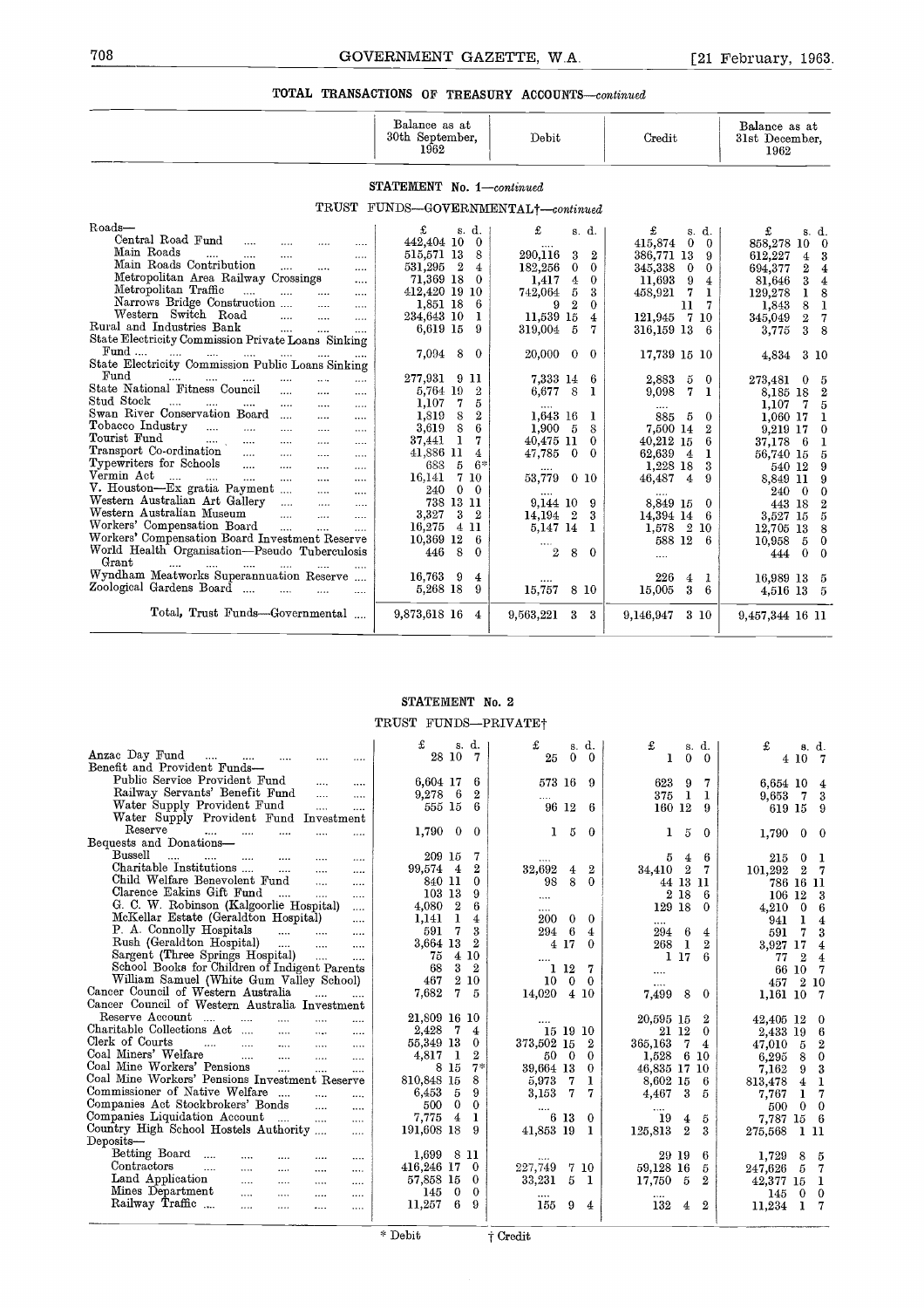# 21 February, 1963.] GOVERNMENT GAZETTE, W.A. 709 **TOTAL TRANSACTIONS OF TREASURY ACCOUNTS-continued**

| 21 February, 1963.]                                                                                                                      | GOVERNMENT GAZETTE, W.A.                                   |                                         |                                    | 709                                                       |
|------------------------------------------------------------------------------------------------------------------------------------------|------------------------------------------------------------|-----------------------------------------|------------------------------------|-----------------------------------------------------------|
|                                                                                                                                          | <b>TOTAL TRANSACTIONS OF TREASURY ACCOUNTS—continued</b>   |                                         |                                    |                                                           |
|                                                                                                                                          | Balance as at<br>30th September,<br>1962                   | Debit                                   | Credit                             | Balance as at<br>31st December.<br>1962                   |
|                                                                                                                                          | STATEMENT No. 2-continued                                  |                                         |                                    |                                                           |
|                                                                                                                                          | TRUST FUNDS-PRIVATE+-continued                             |                                         |                                    |                                                           |
| Deposits-continued.                                                                                                                      | £<br>s. d.                                                 | £<br>s. d.                              | £<br>s. d.                         | £<br>s. d.                                                |
| Students-<br>Cunderdin School of Agriculture<br>                                                                                         | 3<br>231<br>$\theta$                                       | 18<br>$\bf{0}$<br>$\theta$              | $\bf{0}$<br>36<br>$\bf{0}$         | 249<br>3<br>$\bf{0}$                                      |
| Denmark School of Agriculture<br>$\cdots$                                                                                                | 207<br>$\bf{0}$<br>$\bf{0}$                                | 27<br>0<br>$\bf{0}$                     | 12<br>0<br>$\bf{0}$                | 192<br>$\mathbf{0}$<br>$\overline{0}$                     |
| Harvey School of Agriculture<br>                                                                                                         | 225<br>$\bf{0}$<br>$\theta$                                | 3<br>$\bf{0}$<br>$\bf{0}$               | 9<br>$\bf{0}$<br>$\mathbf{0}$      | $\overline{0}$<br>231<br>0<br>$\bf{0}$                    |
| Muresk College<br>$\cdots$ $\cdots$<br>$\cdots$<br><br>Narrogin School of Agriculture<br>$\cdots$                                        | $\bf{0}$<br>240<br>$\theta$<br>$\bf{0}$<br>$\bf{0}$<br>450 | $\cdots$<br>3<br>$\bf{0}$<br>0          | $\bf{0}$<br>$\bf{0}$<br>6          | 240<br>$\bf{0}$<br>$\mathbf{0}$<br>453<br>$\bf{0}$        |
| School of Mines, Kalgoorlie<br>$\cdots$<br>                                                                                              | 0<br>114<br>$\bf{0}$                                       | 109<br>0<br>$\bf{0}$                    |                                    | $\bf{0}$<br>$\bf{0}$<br>5                                 |
| Workers' Compensation Act, 1924 (Employ-                                                                                                 |                                                            |                                         |                                    |                                                           |
| ers' Deposits)<br>and the manufacturers<br>$\cdots$<br>                                                                                  | 90,000<br>0<br>0                                           | $\cdots$                                |                                    | 90.000<br>0<br>$\bf{0}$                                   |
| Derby Leprosarium Child Endowment<br>$\sim$ $\sim$ $\sim$<br>$\cdots$<br>Escheat Procedure Act                                           | 600<br>7<br>$\bf{0}$<br>2,870<br>$\bf{0}$<br>$\theta$      | $\cdots$<br>$0\quad 0$<br>700           | $25\,$ $15$<br>-9                  | $\mathbf{2}$<br>- 9<br>626<br>$0\quad 0$<br>2,170         |
| $\cdots$<br><br>Fauna Conservation<br>$\cdots$<br>$\cdots$<br>$\ldots$<br>$\cdots$                                                       | 323 19<br>8                                                | $\cdots$                                | 211<br>$\theta$                    | 8<br>326 10                                               |
| Local Authorities-                                                                                                                       |                                                            |                                         |                                    |                                                           |
| Road Board Sinking Fund<br>$\ldots$<br>$\cdots$<br>$\cdots$                                                                              | 94,350<br>1<br>7                                           | $\cdots$                                | 689<br>6<br>0                      | 95.039<br>7<br>7                                          |
| Water Board Sinking Fund<br>$\sim$<br>$\cdots$<br>Mental Hospital Patients' Comforts and Private Cash                                    | 5<br>3<br>2,238                                            |                                         | 6<br>24 15<br>7,523<br>3<br>1      | 9<br>2.263<br>$\bf{0}$<br>8<br>- 6                        |
| Mortgage Moneys under Transfer of Land Act                                                                                               | 5,971 12 10<br>1.180 18 11                                 | 6,874<br>$\bf 7$<br>-5                  | 32 18<br>8                         | 6,620<br>1.213 17<br>- 7                                  |
| Official Receiver in Bankruptcy<br>$\cdots$<br>$\ldots$                                                                                  | $\overline{7}$<br>1,568<br>5                               | 10 10<br>$\bf{0}$                       |                                    | - 7<br>1,557 15                                           |
| Parliamentary Superannuation Fund<br>$\cdots$<br>$\cdots$                                                                                | 2,000<br>6<br>$\boldsymbol{2}$                             | 4,728 11<br>- 6                         | 8<br>6,547 18                      | $\overline{4}$<br>3,819 13                                |
| Parliamentary Superannuation Fund Investment<br>Reserve                                                                                  |                                                            |                                         | 9 12<br>6                          | 117,432 17 11                                             |
| $\cdots$<br>$\cdots$<br>$\cdots$<br>$\cdots$<br><br>$\ddotsc$<br>Prisoners' Private Cash<br>$\cdots$<br>$\cdots$<br>$\cdots$<br>$\cdots$ | 117,423<br>5<br>5<br>1.963<br>1<br>7                       | $\boldsymbol{2}$<br>2,068 18            | $2{,}257$<br>9<br>7                | 2,151 13<br>- 0                                           |
| Public Trustee Common Fund<br>$\cdots$<br><br>$\cdots$                                                                                   | $\boldsymbol{2}$<br>42,625<br>7                            | 368,125 12<br>9                         | 409,621 19 8                       | 84.121<br>9 6                                             |
| Public Trustee Investment Reserve<br>$\cdots$<br>$\cdots$                                                                                | $\bf{0}$<br>20,000<br>$\theta$                             |                                         |                                    | 20,000<br>$\bf{0}$<br>$\mathbf{0}$                        |
| Scholarships-                                                                                                                            |                                                            |                                         |                                    |                                                           |
| Artillery Comrades' Association<br><br>$\cdots$<br>Carnarvon Gascoyne Memorial Fund                                                      | 0<br>$\bf{0}$<br>35<br>$\bf{0}$<br>$\bf{0}$<br>240         | 11 13<br>$\overline{4}$                 | $\cdots$                           | 23<br>6<br>8<br>$\mathbf{0}$<br>$\bf{0}$<br>240           |
| $\cdots$<br>Dowson (School of Mines, Kalgoorlie)<br>$\cdots$                                                                             | 889<br>1<br>5                                              | $\cdots$<br>                            | <br>1<br>1<br>1                    | $\overline{2}$<br>6<br>890                                |
| Falconer Research (School of Mines, Kalgoorlie)                                                                                          | 255 12<br>9                                                |                                         | 1<br>5<br>7                        | 256 18<br>$\overline{4}$                                  |
| James A. Heron Memorial<br>$\cdots$<br><br>$\cdots$                                                                                      | 8<br>785<br>4                                              | $\cdots$                                | 20<br>$\bf{0}$<br>$\theta$         | 8<br>805<br>4                                             |
| James and Rose Coombe<br>$\cdots$<br>$\cdots$<br>$\cdots$                                                                                | 1,033 18<br>8<br>$\bf{0}$                                  | 666 13<br>4<br>$\mathbf{0}$<br>$\bf{0}$ | .                                  | 5<br>$\overline{4}$<br>367<br>$\bf{0}$<br>$\bf{0}$<br>108 |
| J. A. Wood<br>$\cdots$<br>$\sim$<br>$\cdots$<br><br>$\cdots$<br>Keynes Forestry Prize<br>$\cdots$<br>$\cdots$<br>$\cdots$                | 138<br>$\mathbf{0}$<br>116 16<br>$\theta$                  | 30<br>$\cdots$                          | <br>$2\;12$<br>6                   | 8<br>6<br>119                                             |
| Meat Industry Apprenticeships<br>$\cdots$<br>$\cdots$                                                                                    | 19<br>$\boldsymbol{2}$<br>7                                | $\cdots$                                | $\cdots$                           | $\mathbf{2}$<br>7<br>19                                   |
| N. F. Poynton (Muresk College)<br>$\cdots$<br>$\cdots$                                                                                   | 1.158<br>$\overline{4}$<br>$\bf{0}$                        |                                         | 40 10<br>$\bf{0}$                  | 1,198 14 0                                                |
| Perth Boys' Memorial<br>$\cdots$<br>$\cdots$<br>$\cdots$                                                                                 | 4,052 16 11                                                |                                         | 121 16<br>5                        | 4,174 13<br>$\overline{4}$                                |
| Perth Girls' Memorial<br>$\cdots$<br>$\cdots$<br>$\cdots$<br>R. S. Sampson<br>$\sim$                                                     | $\bf{0}$<br>$\bf{0}$<br>70                                 | $\cdots$<br>7100                        | 5,882 19<br>1                      | 5,882 19<br>- 1<br>62 10 0                                |
| $\cdots$<br><br><br>Shell<br>and the same<br>$\cdots$<br>$\cdots$<br>$\cdots$<br>$\cdots$                                                | 36 18<br>6                                                 |                                         | <br>                               | - 6<br>36 18                                              |
| Thomas Coombe<br>$\cdots$<br>                                                                                                            | 5.160<br>8<br>0                                            | 60 0<br>$\bf{0}$                        |                                    | 8<br>$\bf{0}$<br>5.100                                    |
| Sheriffs' Collections<br>$\cdots$<br><br>                                                                                                | 3<br>725<br>6                                              | 5,087 14<br>- 5                         | $5,\!143$<br>$\boldsymbol{2}$<br>5 | 780 14 3                                                  |
| Shipping Master-Deceased Estates<br>.<br>                                                                                                | $\bf{0}$<br>5<br>0                                         | 500<br>639,697 2 11                     | 705,345<br>1<br>-1                 | 243,082<br>1 4                                            |
| Superannuation Fund<br>$\ldots$<br><br><br>Superannuation Investment Reserve<br>                                                         | 177,434<br>3<br>$\boldsymbol{2}$<br>7,896,569 15<br>6      | 43<br>588                               | 180,129 19<br>-9                   | 8,076,111 11 0                                            |
| <br>Trustees-                                                                                                                            |                                                            |                                         |                                    |                                                           |
| Perpetual Trustees, Executors and Agency Co.                                                                                             | 5,000<br>$\bf{0}$<br>0                                     |                                         |                                    | 5,000<br>$0\quad 0$                                       |
| Testamentary and Trust Deposits<br><br>                                                                                                  | 3<br>3<br>5,536                                            | 55 17 0                                 | 58<br>5<br>9                       | 5,538 12 0                                                |
| W.A. Trustee, Executor and Agency Co.<br>$\cdots$<br>Unclaimed Moneys                                                                    | 5,000<br>$\bf{0}$<br>0<br>8,609<br>$\mathbf{I}$<br>7       | $\cdots$<br>3<br>46 19                  | <br>31<br>$1 \quad 3$              | $\mathbf{0}$<br>5,000<br>$\bf{0}$<br>8,593<br>3 7         |
| $\sim$ $\sim$<br>$\cdots$<br><br>W.A. Government Tramways Welfare Fund<br>                                                               | 282 11<br>6                                                |                                         |                                    | 282 11 6                                                  |
| Waterside Wages, Geraldton<br><br><br>                                                                                                   | 2,045<br>- 3 10                                            | $13,492 \quad 5 \quad 10$               | 14,807 16<br>1                     | - 1<br>3,360 14                                           |
| Wheat Research-State<br><br>$\cdots$<br><br>$\cdots$                                                                                     | 10,293 17<br>9                                             | 10,329 11<br>- 3                        | 10,002<br>8<br>-6                  | 9,966 15 0                                                |
| Workers' Compensation in Suspense<br><br>$\cdots$                                                                                        | 13,775 11<br>1                                             | 30,866 10<br>$\bf{0}$                   | 24,462 12 11                       | 7,371 14 0                                                |
| Total, Trust Funds-Private<br>                                                                                                           | 10,249,395 15<br>8 I                                       | 1,856,988 5 7                           | 2,066,755 14 6                     | $10,\!459,\!163$<br>4 7                                   |
|                                                                                                                                          | j.                                                         |                                         |                                    |                                                           |
|                                                                                                                                          |                                                            |                                         |                                    |                                                           |

#### **STATEMENT** No. **3**

#### TREASURER'S ADVANCES\*

|                                                                                                                                                                                                                                                                                                                                                                                                                                                                                                                                                                                                                                                                                                                                                                                                                       | STATEMENT No. 3                                                                                                                                                                                                                                                                        |                                                                                                                                                                                                                              |                                                                                                                                                                                                                                                                     |                                                                                                                                                                                                                                                                                                                    |
|-----------------------------------------------------------------------------------------------------------------------------------------------------------------------------------------------------------------------------------------------------------------------------------------------------------------------------------------------------------------------------------------------------------------------------------------------------------------------------------------------------------------------------------------------------------------------------------------------------------------------------------------------------------------------------------------------------------------------------------------------------------------------------------------------------------------------|----------------------------------------------------------------------------------------------------------------------------------------------------------------------------------------------------------------------------------------------------------------------------------------|------------------------------------------------------------------------------------------------------------------------------------------------------------------------------------------------------------------------------|---------------------------------------------------------------------------------------------------------------------------------------------------------------------------------------------------------------------------------------------------------------------|--------------------------------------------------------------------------------------------------------------------------------------------------------------------------------------------------------------------------------------------------------------------------------------------------------------------|
|                                                                                                                                                                                                                                                                                                                                                                                                                                                                                                                                                                                                                                                                                                                                                                                                                       | TREASURER'S ADVANCES*                                                                                                                                                                                                                                                                  |                                                                                                                                                                                                                              |                                                                                                                                                                                                                                                                     |                                                                                                                                                                                                                                                                                                                    |
| Advertising; Trading Concerns and Semi-Govern-<br>mental Authorities<br>$\cdots$<br><br><br>$\cdots$<br>Agriculture Department Cash Order Suspense<br>$\cdots$<br>Agriculture Department Petrol Bowser<br>$\cdots$<br>$\cdots$<br>Allendale Memorial Boys' Home<br>$\cdots$<br>$\cdots$<br>Aluminium Therapy<br>$\cdots$<br>$\cdots$<br>$\cdots$<br>$\cdots$<br>Arcus Metal Products Ltd<br>$\cdots$<br>$\cdots$<br>$\cdots$<br>Australian Red Cross Society—Building<br>$\cdots$<br>Australian Red Cross Society---Operating Expenses<br>Cablegrams in Suspense<br>$\cdots$<br><br><br><br>Cash Order Suspense<br><br><br><br>Cockburn Road Board-Road Construction<br>$\cdots$<br>Crown Law Payments in Suspense<br><br>Derby Jetty Construction<br>$\cdots$<br><br><br>Dishonoured Cheques<br>$\cdots$<br><br><br> | £<br>s. d.<br>1,376 17<br>3<br>5,463 10<br>8<br>1,738<br>- 8<br>$1\dagger$<br>-6<br>108<br>8<br>830<br>$\overline{4}$<br>298 19<br>6<br>38,066 13<br>4<br>14,000<br>$\bf{0}$<br>0<br>7<br>5 15<br>255,387<br>3<br>8<br>$\bf{0}$<br>0<br>360<br>5,876 18 10<br>$\Omega$<br>874<br>4<br> | £<br>d.<br>s.<br>3,689 15<br>8<br>32,201 0 11<br>2,596<br>2<br>-7<br>$\cdots$<br><br>$\cdots$<br><br>7,000<br>$\bf{0}$<br>- 0<br>153 13<br>8<br>14,322,531 3<br>1<br><br>15,837 19<br>$\bf{0}$<br>45,883 2<br>19,124 11<br>6 | s. d.<br>£<br>6 11<br>3,719<br>32,880 10 10<br>3,085<br>4<br>$\bf{0}$<br>$\bf{0}$<br>25<br>0<br>181<br>9<br>$\theta$<br>15 14<br>$\Omega$<br>$\cdots$<br><br>123 17 11<br>14,303,691<br>4<br><br>15.021<br>$\boldsymbol{2}$<br>3<br>9<br>3,361 11<br>19,124 11<br>6 | £<br>s. d.<br>6<br>1.347<br>$\mathbf{0}$<br>4,784<br>9<br>$\bf{0}$<br>2,227<br>411 <sup>†</sup><br>83<br>6<br>-8<br>648 15<br>283<br>$\overline{4}$<br>- 9<br>38,066 13<br>$\overline{4}$<br>21,000<br>- 0<br>0<br>35 11<br>$\overline{4}$<br>3<br>274,227<br>360<br>$\bf{0}$<br>-0<br>6,693 15<br>43,395 10 9<br> |
|                                                                                                                                                                                                                                                                                                                                                                                                                                                                                                                                                                                                                                                                                                                                                                                                                       | * Debit                                                                                                                                                                                                                                                                                | † Credit                                                                                                                                                                                                                     |                                                                                                                                                                                                                                                                     |                                                                                                                                                                                                                                                                                                                    |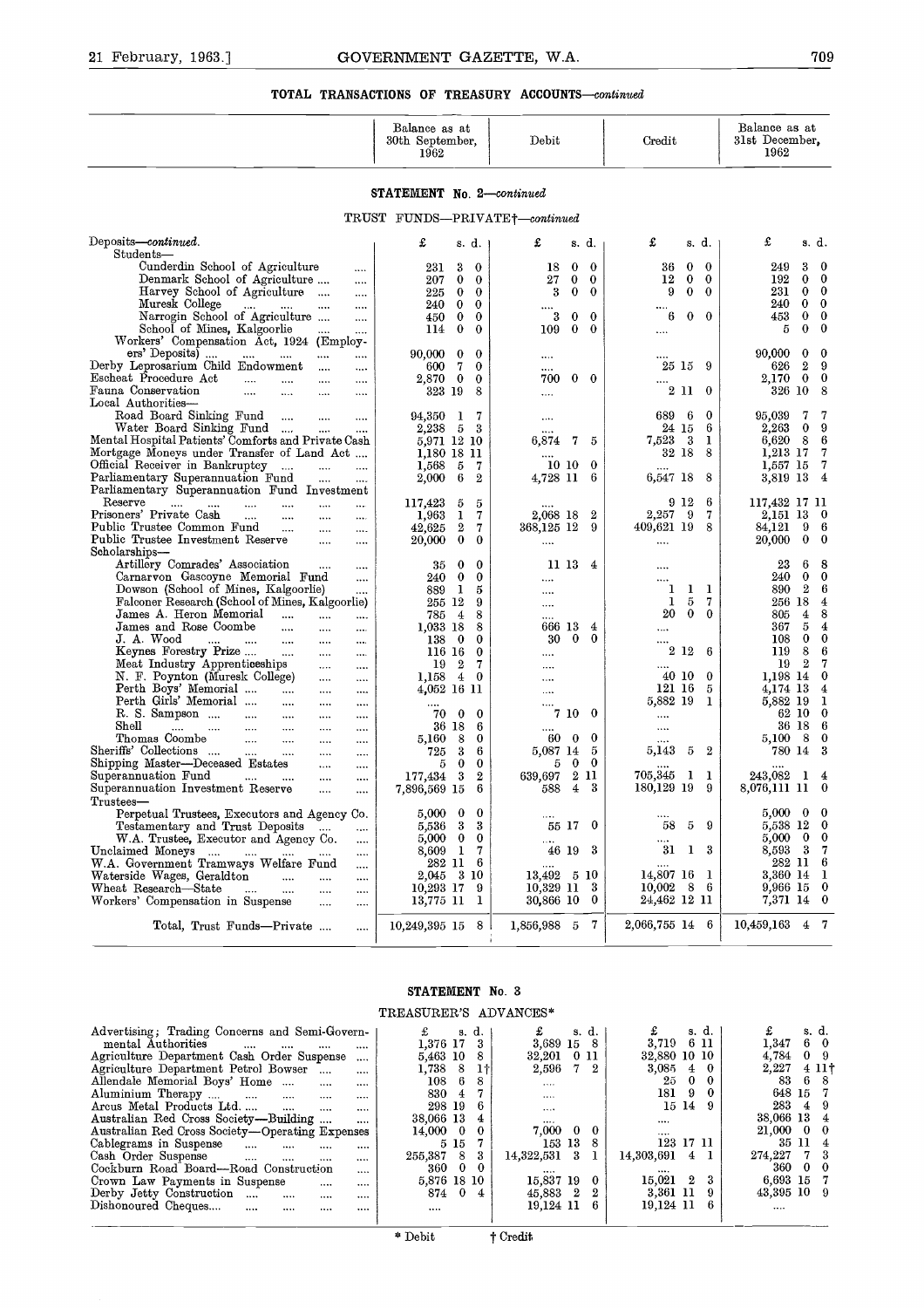# GOVERNMENT GAZETTE, W.A. [21 February, 1963.]<br>ANSACTIONS OF TREASURY ACCOUNTS—continued **TOTAL TRANSACTIONS OF TREASURY ACCOUNTS-continued**

| 710 | GOVERNMENT GAZETTE, W.A.                          |       |        | [21 February, 1963.                     |
|-----|---------------------------------------------------|-------|--------|-----------------------------------------|
|     | TOTAL TRANSACTIONS OF TREASURY ACCOUNTS-continued |       |        |                                         |
|     | Balance as at<br>30th September,<br>1962          | Debit | Credit | Balance as at<br>31st December,<br>1962 |

#### **STATEMENT No.** *3-continued*

|                                                                                                                                                                                                                                                                                                                                                                                                                                                                                                                                                                                                                                                                                                                                                                                                                                                                                                                                                                                                                                                                                                                                                                                                                                                    | TOTAL TRANSACTIONS OF TREASURY ACCOUNTS—continued                                                                                                                                                                                                                                                                                                                                                                        |                                                                                                                                                                                                                                                                                                                                                                                                                             |                                                                                                                                                                                                                                                                                                                                 |                                                                                                                                                                                                                                                                                                                                                                                                                                                                                                                           |
|----------------------------------------------------------------------------------------------------------------------------------------------------------------------------------------------------------------------------------------------------------------------------------------------------------------------------------------------------------------------------------------------------------------------------------------------------------------------------------------------------------------------------------------------------------------------------------------------------------------------------------------------------------------------------------------------------------------------------------------------------------------------------------------------------------------------------------------------------------------------------------------------------------------------------------------------------------------------------------------------------------------------------------------------------------------------------------------------------------------------------------------------------------------------------------------------------------------------------------------------------|--------------------------------------------------------------------------------------------------------------------------------------------------------------------------------------------------------------------------------------------------------------------------------------------------------------------------------------------------------------------------------------------------------------------------|-----------------------------------------------------------------------------------------------------------------------------------------------------------------------------------------------------------------------------------------------------------------------------------------------------------------------------------------------------------------------------------------------------------------------------|---------------------------------------------------------------------------------------------------------------------------------------------------------------------------------------------------------------------------------------------------------------------------------------------------------------------------------|---------------------------------------------------------------------------------------------------------------------------------------------------------------------------------------------------------------------------------------------------------------------------------------------------------------------------------------------------------------------------------------------------------------------------------------------------------------------------------------------------------------------------|
|                                                                                                                                                                                                                                                                                                                                                                                                                                                                                                                                                                                                                                                                                                                                                                                                                                                                                                                                                                                                                                                                                                                                                                                                                                                    | Balance as at<br>30th September,<br>1962                                                                                                                                                                                                                                                                                                                                                                                 | Debit                                                                                                                                                                                                                                                                                                                                                                                                                       | Credit                                                                                                                                                                                                                                                                                                                          | Balance as at<br>31st December.<br>1962                                                                                                                                                                                                                                                                                                                                                                                                                                                                                   |
|                                                                                                                                                                                                                                                                                                                                                                                                                                                                                                                                                                                                                                                                                                                                                                                                                                                                                                                                                                                                                                                                                                                                                                                                                                                    | STATEMENT No. 3-continued<br>TREASURER'S ADVANCES*-continued                                                                                                                                                                                                                                                                                                                                                             |                                                                                                                                                                                                                                                                                                                                                                                                                             |                                                                                                                                                                                                                                                                                                                                 |                                                                                                                                                                                                                                                                                                                                                                                                                                                                                                                           |
| Exchange on Overseas Payments<br>$\cdots$<br>$\cdots$<br>Expenditure Advances<br>$\sim$ $\sim$<br>$\cdots$<br>$\cdots$<br>$\cdots$<br>Free Milk for School Children<br>$\cdots$<br>$\cdots$<br>$\cdots$<br>Fremantle Harbour Trust Attendance Money<br>$\cdots$<br>Hospital Benefit Public Hospitals<br>$\cdots$<br>$\cdots$<br>Industries Assistance Board—Advance to Drought-<br>affected Settlers<br>$\ldots$ . $\ldots$ . $\ldots$<br>$\cdots$<br>London Payments in Suspense<br>$\cdots$<br>$\cdots$<br>$\cdots$<br>Medical Department Markets Depot<br>$\cdots$<br>$\cdots$<br>Mental Institutions State Grants<br>$\cdots$<br>$\cdots$<br>Motor Vehicles for use of Departmental Officers<br>Native Missions---Purchase of Stores<br>$\ddotsc$<br><br>Northern Development of W.A.<br>$\dddotsc$<br>$\sim$ $\sim$<br>$\sim$<br>Public Works Cash Order Suspense<br>$\mathbf{1}$<br>$\cdots$<br>Public Works Departmental Works and Sales<br>Purchase of Tailings<br>$\mathbf{m}$ , $\mathbf{m}$ , $\mathbf{m}$<br><b>Contact Contact</b><br>$\cdots$<br>Railways, Departmental Works and Sales<br>$\cdots$<br>Railway Expenditure Advance Account<br>$\cdots$<br>Railway Standardisation Agreement<br>$\sim 100$ and $\sim 100$<br>$\cdots$ | £<br>s. d.<br>$\overline{2}$<br>9<br>3,889<br>$\mathbf{0}$<br>$\Omega$<br>2,550<br>5<br>7<br>89,790<br>- 9<br>9,913<br>9†<br>21,203 15<br>6<br>786<br>1<br>-7<br>13,590 12<br>4<br>14,673 12<br>3<br>34,349 11<br>6<br>21,181<br>$\overline{4}$<br>$8+$<br>16,564 18<br>3<br>$\boldsymbol{2}$<br>413,989 16<br>107,072 15<br>4<br>153,873 1<br>7<br>34,720 16<br>$\overline{4}$<br>237,155 17<br>-5†<br>152,567<br>-6 11 | £<br>s. d.<br>$\mathbf{3}$<br>184,492<br>5<br>68,394 15 10<br>1,416 10<br>- 0<br>124,476 16 0<br>$\bf{0}$<br>38,815<br>-5<br>32,653<br>$\overline{2}$<br>7<br>31,945<br>$\bf{0}$<br>1<br>-9<br>6<br>37,472<br>32,844 11<br>6<br>538,227 13<br>3<br>- 5<br>5<br>2,355,820<br>8<br>353,174 17<br>$\overline{0}$<br>$\overline{\phantom{0}}$<br>5,000<br>$\overline{5}$<br>65,493 17<br>6<br>6,062,145 14<br>8<br>262,317<br>7 | £<br>s. d.<br>145,393 11 0<br>89,790 5 7<br>64,765 15<br>- 6<br>93 12<br>$\Omega$<br>$\Omega$<br>47,955 5<br>- 6<br>33,579 19<br>54.177<br>4 10<br>29.011 12<br>9<br>25.838 16<br>5<br>704,175 10<br>0<br>1,956,287 17<br>$\overline{4}$<br>-8-11<br>332,345<br>7<br>58,777<br>7<br>3<br>$\bf{0}$<br>5,776,464<br>7<br>572<br>4 | £<br>s. d.<br>42,987 15<br>$\overline{\mathbf{2}}$<br>2,550<br>$\mathbf{0}$<br>$\bf{0}$<br>68,394 15 10<br>9 <sup>1</sup><br>8,496 19<br>80,914 16<br>$\overline{0}$<br>692 15<br>-1<br>4,450 12<br>$\overline{4}$<br>$\overline{4}$<br>13,746 15<br>12,117<br>- 6<br>- 9<br>12,720<br>7 11†<br>23,570 13<br>$\overline{4}$<br>248,041 19<br>5<br>$\overline{\mathbf{3}}$<br>- 5<br>506,605<br>$\overline{4}$<br>174,702 10<br>5,000<br>$0\quad 0$<br>$^{\circ}$<br>41,437<br>- 6<br>48,525 16 10<br>- 3<br>-7<br>414,312 |
| Remittances in Transit<br>المستحدث المساحي<br>$\cdots$<br>Rural and Industries Bank Temporary Accommo-<br>dation<br>and the company of the company<br>$\cdots$<br>Stock and Plant on Properties acquired for W.S.L.S.<br>Strategic Roads and Roads of Access to Common-<br>wealth Property<br>$\ldots$<br>and the<br>$\sim$<br>$\cdots$<br>Sundry Debtors<br>$\cdots$<br>$\cdots$<br>$\cdots$<br>$\cdots$<br>$\cdots$<br>Transport Board-Recoverable Freights<br>$\mathbf{r}$<br>Treasury Paymaster<br>$\ddotsc$<br>$\cdots$<br>$\ldots$<br>$\ddotsc$<br>Tuberculosis Control<br>$\cdots$<br>$\cdots$<br>$\cdots$<br>$\cdots$<br>Tuberculosis Treatment (Erection of Buildings)                                                                                                                                                                                                                                                                                                                                                                                                                                                                                                                                                                    | 12,996<br>-9<br>8<br>350,000<br>$\bf{0}$<br>$\overline{0}$<br>11,249<br>$\mathbf{7}$<br>4 <sub>1</sub><br>210 19<br>$\theta$<br>53,122<br>-9<br>$\theta$<br>20,000<br>$\bf{0}$<br>$\bf{0}$<br>3<br>43,187<br>0<br>54,239 13<br>7<br>600 10<br>6                                                                                                                                                                          | 2<br>46,522<br>7<br>911<br>359<br><br>95,197 19<br>5<br>217,639<br>$\overline{\phantom{a}3}$<br>9<br>100,187 13<br>-1<br>7 15<br>$\theta$                                                                                                                                                                                                                                                                                   | 54,347<br>$\mathbf{1}$<br>6<br>42 17 1<br>$4,500 \quad 0 \quad 0$<br>19,456 18<br>- 7<br>$\cdots$<br>210,714<br>-8<br>-7<br>118,825 10 6<br>$\cdots$                                                                                                                                                                            | 5,171 15<br>$\overline{4}$<br>350,000<br>$\overline{0}$<br>- 0<br>10,932 14<br>$-6+$<br>1<br>- 01<br>4,289<br>128,863<br>9 10<br>$20,000 \quad 0 \quad 0$<br>$\overline{\mathbf{2}}$<br>50,111 18<br>$^{\circ}$<br>35,601 16<br>6<br>608<br>-5                                                                                                                                                                                                                                                                            |
| Total, Treasurer's Advances<br>                                                                                                                                                                                                                                                                                                                                                                                                                                                                                                                                                                                                                                                                                                                                                                                                                                                                                                                                                                                                                                                                                                                                                                                                                    | 1,635,389 14 1                                                                                                                                                                                                                                                                                                                                                                                                           | 25,103,622 11 4                                                                                                                                                                                                                                                                                                                                                                                                             | 24,108,345 3 3                                                                                                                                                                                                                                                                                                                  | 2,630,667 2 2                                                                                                                                                                                                                                                                                                                                                                                                                                                                                                             |

#### **STATEMENT No.** 4

#### SUSPENSE ACCOUNTS  $\dagger$

| Total, Treasurer's Advances<br>                                                                                                                                                                                                                                                                                                                                                                                                                                                                                                                                                                                                                                                                                                                                                                                                                                                                                                                                                                                                                                                                                                                                                                                                                                                                                                                                                                                      | 1,030,389 14 1                                                                                                                                                                                                                                                                                                                                                                                                                                                                                | 20,103,022 11 4                                                                                                                                                                                                                                                                                                                                                                                                                                                                                                       | 24,108,349 3 3                                                                                                                                                                                                                                                                                                                                                                                                                                                                                                                                                                            | 2,030,007 2<br>- 2                                                                                                                                                                                                                                                                                                                                                                                                                                                   |
|----------------------------------------------------------------------------------------------------------------------------------------------------------------------------------------------------------------------------------------------------------------------------------------------------------------------------------------------------------------------------------------------------------------------------------------------------------------------------------------------------------------------------------------------------------------------------------------------------------------------------------------------------------------------------------------------------------------------------------------------------------------------------------------------------------------------------------------------------------------------------------------------------------------------------------------------------------------------------------------------------------------------------------------------------------------------------------------------------------------------------------------------------------------------------------------------------------------------------------------------------------------------------------------------------------------------------------------------------------------------------------------------------------------------|-----------------------------------------------------------------------------------------------------------------------------------------------------------------------------------------------------------------------------------------------------------------------------------------------------------------------------------------------------------------------------------------------------------------------------------------------------------------------------------------------|-----------------------------------------------------------------------------------------------------------------------------------------------------------------------------------------------------------------------------------------------------------------------------------------------------------------------------------------------------------------------------------------------------------------------------------------------------------------------------------------------------------------------|-------------------------------------------------------------------------------------------------------------------------------------------------------------------------------------------------------------------------------------------------------------------------------------------------------------------------------------------------------------------------------------------------------------------------------------------------------------------------------------------------------------------------------------------------------------------------------------------|----------------------------------------------------------------------------------------------------------------------------------------------------------------------------------------------------------------------------------------------------------------------------------------------------------------------------------------------------------------------------------------------------------------------------------------------------------------------|
|                                                                                                                                                                                                                                                                                                                                                                                                                                                                                                                                                                                                                                                                                                                                                                                                                                                                                                                                                                                                                                                                                                                                                                                                                                                                                                                                                                                                                      |                                                                                                                                                                                                                                                                                                                                                                                                                                                                                               |                                                                                                                                                                                                                                                                                                                                                                                                                                                                                                                       |                                                                                                                                                                                                                                                                                                                                                                                                                                                                                                                                                                                           |                                                                                                                                                                                                                                                                                                                                                                                                                                                                      |
|                                                                                                                                                                                                                                                                                                                                                                                                                                                                                                                                                                                                                                                                                                                                                                                                                                                                                                                                                                                                                                                                                                                                                                                                                                                                                                                                                                                                                      | STATEMENT No. 4                                                                                                                                                                                                                                                                                                                                                                                                                                                                               |                                                                                                                                                                                                                                                                                                                                                                                                                                                                                                                       |                                                                                                                                                                                                                                                                                                                                                                                                                                                                                                                                                                                           |                                                                                                                                                                                                                                                                                                                                                                                                                                                                      |
|                                                                                                                                                                                                                                                                                                                                                                                                                                                                                                                                                                                                                                                                                                                                                                                                                                                                                                                                                                                                                                                                                                                                                                                                                                                                                                                                                                                                                      | SUSPENSE ACCOUNTS †                                                                                                                                                                                                                                                                                                                                                                                                                                                                           |                                                                                                                                                                                                                                                                                                                                                                                                                                                                                                                       |                                                                                                                                                                                                                                                                                                                                                                                                                                                                                                                                                                                           |                                                                                                                                                                                                                                                                                                                                                                                                                                                                      |
| Child Welfare Dept. Suspense<br>$\cdots$<br>Commonwealth Fisheries Act Licence Fees<br><br>Crown Law Suspense<br>$\ldots$ . $\ldots$<br><br>Departmental Receipts in Suspense<br>$\mathbf{r}$<br>$\ddotsc$<br>Drafts in Suspense<br>$\cdots$<br>$\cdots$<br><br>$\cdots$<br>Education Salaries<br>$\cdots$<br>$\cdots$<br>$\cdots$<br><br>Federal Income Tax Departmental Collections,<br>1962-63<br><br>$\cdots$<br><br><br>$\cdots$<br><br>Interest on Stock<br>$\cdots$<br>$\sim$ $\sim$<br>$\sim$ $\sim$<br>Interstate Maintenance Recovery<br><br>London Salaries<br>$\cdots$<br>$\cdots$<br>$\cdots$ .<br>$\cdots$<br>$\cdots$<br>Metropolitan Water Supply Private Loans<br><br>Nominated Passages<br>$\cdots$<br>$\cdots$<br><br>Pay Roll Tax<br>$\cdots$<br>$\cdots$<br><br>$\cdots$<br>Public Works Private Works and Sales<br><br>Railways Depreciation<br>المتحادث المتحادث<br>Railways Private Works and Sales<br>$\dddotsc$<br>$\cdots$<br>Railway Stores-Adjustment<br>$\cdots$<br>Railway Stores Depreciation Suspense<br><br>Sundry Creditors<br>T.A.B. Proportion of Totalisator Duty<br>.<br>.<br>Tourist Bureau<br>and the man of the company<br>Unclaimed Wages and Other Payments in Suspense<br>-Railways<br>Unclaimed Wages-Metropolitan Water Supply<br>Unclaimed Wages-Public Works Department<br>War Service Homes Receipts in Suspense<br>War Service Land Settlement Settlers' Proceeds | £<br>s. d.<br>3,266 6 10<br>30 12<br>-6<br>412,275<br>- 5<br>5<br>770,614 12 6<br>$^{\circ}$<br>-0<br>412<br>146,804<br>9 11<br>445,291<br>- 5<br>1<br>561,132 15<br>$^{0}$<br>1,618 12<br>5<br>2,979 2<br>5<br><br>112 10<br>0<br>1,114 11<br>-6<br>67,606 19<br>8<br><br>80,565 18<br>7<br>$10,000 \quad 0$<br>$\theta$<br>50,739 12<br>6<br>4<br>2,192 10<br>7<br>84,814 11<br>5,906<br>- 9<br>$^{2}$<br>3 11<br>1,118<br>7,639<br>$\overline{4}$<br>0<br>49,948 10<br>3<br>69,516 15<br>4 | £<br>s. d.<br>6,251<br>910<br><br>556,975 17<br>4<br>971,990 2<br>9<br>$\boldsymbol{2}$<br>9,328<br>7<br>$\mathbf{1}$<br>2,230,972<br>ı<br>1,390,255 15<br>3<br>1<br>3,389,775 12<br>8<br>8,424 17<br>10.689 19<br>$\mathbf{0}$<br>50,000 0<br>0<br>262 10<br>-0<br>317,598<br>- 6 11<br>44,714 18<br>6<br>490,800<br>$\bf{0}$<br>0<br>5<br>73,936<br>- 5<br>84,500<br>- 1<br>7<br>9,506 14 7<br>8,480 6 10<br>211,223 16<br>7<br>3<br>7.215 12<br>797 14<br>7<br>3<br>$9,244$ 0<br>587,279 13<br>1<br>370,811 3<br>4 | £<br>s. d.<br>$\theta$<br>5,901<br>$\Omega$<br>6<br>211<br>7.<br>7<br>8<br>373,476<br>5<br>844,813<br>- 1<br>5 11<br>9,413<br>0<br>2,104,005<br>$\Omega$<br>7<br>1,430,415 15<br>9<br>3,089,044 13<br>8,067 3 4<br>10,376 16 11<br>50,000<br>- 0<br>0<br>0<br>187 10<br>317,214 10<br>9<br>7<br>27,353 6<br>$\mathbf{0}$<br>490,800 0<br>$\mathbf{0}$<br>38,034 10<br>7<br>84,500 1<br>$\theta$<br>$10,000 \quad 0$<br>3<br>10.943 9<br>8,526 10<br>0<br>192,693 10 10<br>6,324<br>-3<br>4<br>620<br>4<br>5<br>6<br>15,285 14<br>-8<br>$\overline{2}$<br>640,873<br>$\Omega$<br>463,550 7 | £<br>s. d.<br>2,915 17 0<br>$0\quad 0$<br>242<br>228,775 15 9<br>643,437 14 10<br>497<br>$0\quad 9$<br>8 10<br>19,837<br>485,451 5 5<br>260,401 16 8<br>$1,260$ 18 1<br>$0\quad 4$<br>2,666<br>$\cdots$<br>37 10 0<br>730 15 4<br>7 9<br>50,245<br>$\cdots$<br>3 <sub>2</sub><br>44,664<br>$0\quad 0$<br>20,000<br>$7\quad 2$<br>52,176<br>2,238 13 6<br>5 10<br>66,284<br>5,014 13 10<br>940 13 9<br>-3<br>13,680 18<br>$103,542 \quad 5 \quad 4$<br>$162,255$ 19 0 |
| Total, Suspense<br>$\cdots$                                                                                                                                                                                                                                                                                                                                                                                                                                                                                                                                                                                                                                                                                                                                                                                                                                                                                                                                                                                                                                                                                                                                                                                                                                                                                                                                                                                          | 2,775,700 14 6                                                                                                                                                                                                                                                                                                                                                                                                                                                                                | $10,841,035$ 6 1                                                                                                                                                                                                                                                                                                                                                                                                                                                                                                      | $10,232,632$ 2<br>$^{2}$                                                                                                                                                                                                                                                                                                                                                                                                                                                                                                                                                                  | 2,167,297 10 7                                                                                                                                                                                                                                                                                                                                                                                                                                                       |
|                                                                                                                                                                                                                                                                                                                                                                                                                                                                                                                                                                                                                                                                                                                                                                                                                                                                                                                                                                                                                                                                                                                                                                                                                                                                                                                                                                                                                      | .                                                                                                                                                                                                                                                                                                                                                                                                                                                                                             |                                                                                                                                                                                                                                                                                                                                                                                                                                                                                                                       |                                                                                                                                                                                                                                                                                                                                                                                                                                                                                                                                                                                           |                                                                                                                                                                                                                                                                                                                                                                                                                                                                      |

710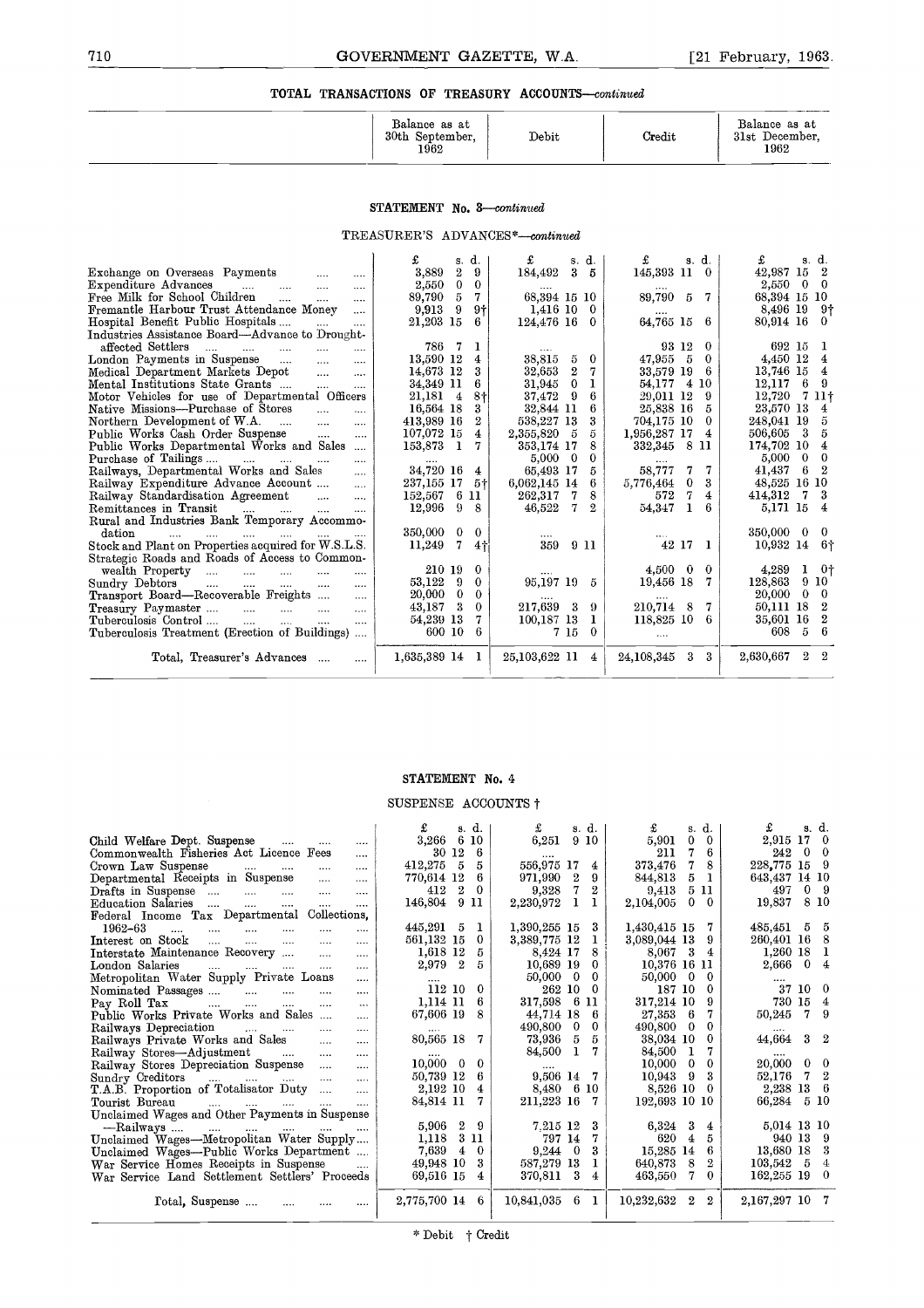#### TOTAL TRANSACTIONS OF TREASURY ACCOUNTS-continued

| 21 February, 1963.] | GOVERNMENT GAZETTE, W.A.                          |       |        | 711                                     |
|---------------------|---------------------------------------------------|-------|--------|-----------------------------------------|
|                     | TOTAL TRANSACTIONS OF TREASURY ACCOUNTS-continued |       |        |                                         |
|                     | Balance as at<br>30th September,<br>1962          | Debit | Credit | Balance as at<br>31st December,<br>1962 |
|                     | STATEMENT No. 5                                   |       |        |                                         |

#### **STATEMENT** No. 5

#### COMMONWEALTH GRANTS AND ADVANCESt

| 41 repruary, 1905.]                                                                                                                                                                                                                                                                                                                                                                                                                                                                                                                                                                                                                                                                                                                                                                                                                                                                                                                                                                                                                                                                                                                                                                                                                                                                                                                                                                                                                                         | GOVERNMENI GAZEIIE, W.A.                                                                                                                                                                                                                                                                                                                                                                                                                                                          |                                                                                                                                                                                                                                                                                                                                                                                                                                                                                                              |                                                                                                                                                                                                                                                                                                                                                                                                                                                                                                      | .                                                                                                                                                                                                                                                                                                                                                                                                                                                                                                                                                         |
|-------------------------------------------------------------------------------------------------------------------------------------------------------------------------------------------------------------------------------------------------------------------------------------------------------------------------------------------------------------------------------------------------------------------------------------------------------------------------------------------------------------------------------------------------------------------------------------------------------------------------------------------------------------------------------------------------------------------------------------------------------------------------------------------------------------------------------------------------------------------------------------------------------------------------------------------------------------------------------------------------------------------------------------------------------------------------------------------------------------------------------------------------------------------------------------------------------------------------------------------------------------------------------------------------------------------------------------------------------------------------------------------------------------------------------------------------------------|-----------------------------------------------------------------------------------------------------------------------------------------------------------------------------------------------------------------------------------------------------------------------------------------------------------------------------------------------------------------------------------------------------------------------------------------------------------------------------------|--------------------------------------------------------------------------------------------------------------------------------------------------------------------------------------------------------------------------------------------------------------------------------------------------------------------------------------------------------------------------------------------------------------------------------------------------------------------------------------------------------------|------------------------------------------------------------------------------------------------------------------------------------------------------------------------------------------------------------------------------------------------------------------------------------------------------------------------------------------------------------------------------------------------------------------------------------------------------------------------------------------------------|-----------------------------------------------------------------------------------------------------------------------------------------------------------------------------------------------------------------------------------------------------------------------------------------------------------------------------------------------------------------------------------------------------------------------------------------------------------------------------------------------------------------------------------------------------------|
|                                                                                                                                                                                                                                                                                                                                                                                                                                                                                                                                                                                                                                                                                                                                                                                                                                                                                                                                                                                                                                                                                                                                                                                                                                                                                                                                                                                                                                                             | TOTAL TRANSACTIONS OF TREASURY ACCOUNTS-continued                                                                                                                                                                                                                                                                                                                                                                                                                                 |                                                                                                                                                                                                                                                                                                                                                                                                                                                                                                              |                                                                                                                                                                                                                                                                                                                                                                                                                                                                                                      |                                                                                                                                                                                                                                                                                                                                                                                                                                                                                                                                                           |
|                                                                                                                                                                                                                                                                                                                                                                                                                                                                                                                                                                                                                                                                                                                                                                                                                                                                                                                                                                                                                                                                                                                                                                                                                                                                                                                                                                                                                                                             | Balance as at<br>30th September,<br>1962                                                                                                                                                                                                                                                                                                                                                                                                                                          | Debit                                                                                                                                                                                                                                                                                                                                                                                                                                                                                                        | Credit                                                                                                                                                                                                                                                                                                                                                                                                                                                                                               | Balance as at<br>31st December,<br>1962                                                                                                                                                                                                                                                                                                                                                                                                                                                                                                                   |
|                                                                                                                                                                                                                                                                                                                                                                                                                                                                                                                                                                                                                                                                                                                                                                                                                                                                                                                                                                                                                                                                                                                                                                                                                                                                                                                                                                                                                                                             | STATEMENT No. 5                                                                                                                                                                                                                                                                                                                                                                                                                                                                   |                                                                                                                                                                                                                                                                                                                                                                                                                                                                                                              |                                                                                                                                                                                                                                                                                                                                                                                                                                                                                                      |                                                                                                                                                                                                                                                                                                                                                                                                                                                                                                                                                           |
|                                                                                                                                                                                                                                                                                                                                                                                                                                                                                                                                                                                                                                                                                                                                                                                                                                                                                                                                                                                                                                                                                                                                                                                                                                                                                                                                                                                                                                                             | COMMONWEALTH GRANTS AND ADVANCES?                                                                                                                                                                                                                                                                                                                                                                                                                                                 |                                                                                                                                                                                                                                                                                                                                                                                                                                                                                                              |                                                                                                                                                                                                                                                                                                                                                                                                                                                                                                      |                                                                                                                                                                                                                                                                                                                                                                                                                                                                                                                                                           |
| Administration of Scholarship and Migrant Educa-                                                                                                                                                                                                                                                                                                                                                                                                                                                                                                                                                                                                                                                                                                                                                                                                                                                                                                                                                                                                                                                                                                                                                                                                                                                                                                                                                                                                            | £<br>s. d.                                                                                                                                                                                                                                                                                                                                                                                                                                                                        | £<br>s. d.                                                                                                                                                                                                                                                                                                                                                                                                                                                                                                   | £<br>s. d.                                                                                                                                                                                                                                                                                                                                                                                                                                                                                           | £<br>s. d.                                                                                                                                                                                                                                                                                                                                                                                                                                                                                                                                                |
| tion Schemes<br>$\cdots$ $\cdots$ $\cdots$ $\cdots$<br>and in<br>as an<br>Agriculture Extension Services<br>$\sim$<br>.<br><br>Assistance to Distressed Farmers<br>$\cdots$<br>$\cdots$<br>Assistance to Gold Mining Industry<br>$\ddotsc$<br>.<br>Assistance to Metalliferous Mining<br>$\cdots$<br><br>Australian Cattle and Beef Research Committee<br>Coal Mining Industry Long Service Leave<br>$\cdots$<br>$\text{Dairying Industry}$ $\ldots$<br>$\cdots$<br>Drought Relief<br>$\cdots$<br>$\cdots$<br>$\cdots$<br>$\cdots$<br>$\ldots$<br>Emergency House Keeping Service<br>$\cdots$<br>Flock Testing<br>$\cdots$<br>$\cdots$<br>Gold Mining Encouragement<br>$\cdots$<br>$\cdots$<br>$\cdots$<br>Housing-<br>Commonwealth-State Housing Agreement<br>$\cdots$<br>Home Builders<br>and the state of<br>and a<br>War Service Homes<br><b>Contract</b><br>$\cdots$<br>$\cdots$<br><br>Meat Production Encouragement<br>$\sim$ 1000 $\mu$<br><br>Migrant Education<br><b>Contract</b><br>$\cdots$<br>National Safety Council<br><b>Contract</b><br>$\cdots$<br>Pastoral Area Lambing Investigation<br>$\sim$ 1000 $\mu$<br>$\cdots$<br>Pharmaceutical Benefit<br>المندار المند<br>$\ldots$<br><br>Private Hospitals Benefit<br>$\cdots$<br>$\cdots$<br>Public Hospitals Benefit<br>$\cdots$<br>$\cdots$<br>Reconstruction Training Scheme<br>$\ddotsc$<br>$\cdots$<br>Relief to Tobacco Growers<br><br>Research Laboratory—Kalgoorlie School of Mines | 720 10<br>$\bf{0}$<br>4,540 10<br>3<br>13.837 2<br>8<br>$10.933 + 4$<br>8<br>166 12<br>3<br>$2,625$ 0<br>$\theta$<br>2.564 3 10<br>$\overline{2}$<br>3<br>1.168<br>1,768 9 11<br>6<br>1,463<br>$\overline{\phantom{0}}$<br>3<br>1,973<br>9<br>335.466 15 10<br>24.502 19<br>3<br>$41.644 \quad 4$<br>5<br>2,765 15<br>$\overline{4}$<br>2,009 4<br>6<br>6 17<br>6<br>102 15<br>$\bf{0}$<br>2,301 14<br>3<br>2,231<br>8<br>1<br>0<br>$\Omega$<br>2.975<br>6<br>$\mathbf{2}$<br>343 | 2,629<br>1 7<br>4,797<br>$1 \t7$<br>$\cdots$<br>$\cdots$<br>$\theta$<br>197<br>$\mathbf{0}$<br>6,840 19 10<br>8,901 19<br>$\overline{4}$<br>$1,000 \quad 0$<br>$\Omega$<br>1,463 16<br>$\bf{0}$<br>209 11<br>6<br>1,560,819 8<br>3<br>3<br>409,221 12<br>875,439 19<br>1<br>3<br>194 19<br>13,094 18<br>$\overline{4}$<br>2,062 10<br>$\mathbf 0$<br>6<br>6 17<br>$\mathbf{0}$<br>16,849 4<br>72,815<br>$\overline{4}$<br>$\theta$<br>18.182<br>$\overline{4}$<br>$\mathbf{0}$<br>558<br>-1<br>6<br>$\cdots$ | 2.316<br>$\boldsymbol{2}$<br>4<br>6,605 16 6<br>$\cdots$<br>$\cdots$<br>$\cdots$<br>8,341 18 11<br>9,774 17 6<br>$1,000 \quad 0$<br>$\Omega$<br>$\overline{0}$<br>10<br>-1 11<br>1.488<br>1,656,691 14<br>2<br>3<br>428,569 8<br>900.019 8<br>$\bf{0}$<br>12,028 12<br>4<br>2,062 10<br>$\mathbf{0}$<br>$\overline{0}$<br>16.849<br>$\overline{4}$<br>71,000<br>$\bf{0}$<br>$\mathbf{0}$<br>62.570<br>$\overline{4}$<br>$\bf{0}$<br>387<br>$\mathbf{0}$<br>$\Omega$<br>1,350<br>$\bf{0}$<br>$\bf{0}$ | 407 12<br>-7<br>6.349<br>$\overline{5}$<br>$\boldsymbol{2}$<br>13,837<br>$\overline{2}$<br>8<br>10,933<br>$\overline{4}$<br>8<br>166 12<br>3<br>2.428<br>$0\quad 0$<br>4,065<br>-2 11<br>0 <sub>5</sub><br>2,041<br>1,768 9 11<br>$\cdots$<br><br>3,251 14 2<br>431,339 1<br>-9<br>$\cdot$ 3<br>43,850 15<br>66,223 13<br>$\overline{4}$<br>2,570 16<br>-1<br>942 18<br>-6<br>$\cdots$<br>102 15<br>- 0<br>486 10<br>-3<br>$\overline{0}$<br>44.388<br>$\theta$<br>-7<br>2,060 6<br>$\overline{0}$<br>2,975<br>$\bf{0}$<br>1,693<br>6<br>$\boldsymbol{2}$ |
| Roads-<br>Beef Cattle Roads<br>$\cdots$<br>$\cdots$<br>Commonwealth Aid Roads Act, 1959<br>$\cdots$<br>Rural Relief<br>$\cdots$<br>$\ldots$<br>Scholarship Scheme<br>$\sim 100$<br>$\sim$ $\sim$<br>$\ldots$<br>Sheep Fertility Investigations<br>$\ldots$<br>$\cdots$<br>Sheep Parasite Investigations<br>$\sim$ $\sim$<br>$\cdots$<br>$\cdots$<br>Stimulation of Employment<br>$\sim$<br>$\sim$<br><br>University Residential Colleges Buildings Grant<br>War Service Land Settlement<br><b>College College</b><br>$\ldots$<br><br>Wheat Growers' Relief<br>$\ddotsc$<br>$\cdots$<br>$\cdots$<br>$\cdots$<br>Wheat Research---Commonwealth<br>$\cdots$<br>$\cdots$<br>Wool Research Committee<br>$\ldots$<br>$\cdots$<br>$\cdots$<br>Youth Employment<br>$\cdots$<br>$\cdots$<br>$\cdots$<br>                                                                                                                                                                                                                                                                                                                                                                                                                                                                                                                                                                                                                                                             | $9*$<br>206,055 13<br>644,003 5<br>3<br>210,119 19<br>6<br>$\boldsymbol{2}$<br>5,551 6<br>$\overline{2}$<br>271<br>9<br>5<br>1.219<br>5<br>223,500<br>$\overline{0}$<br>$\bf{0}$<br>33,663 17<br>6<br>4,972 14<br>1<br>$\overline{2}$<br>$\bf{0}$<br>828<br>7<br>1,265 19<br>$4,104$ 0<br>0<br>62 18<br>9                                                                                                                                                                         | <br>231,680 16<br>$\overline{4}$<br>2,700,611 19<br>$\bf{0}$<br>20,416 9<br>-7<br>271<br>9<br>$\boldsymbol{2}$<br>1,219<br>5<br>- 5<br>43,323<br>- 3 10<br>537,736 19 11<br>$\sim$<br>8<br>2.538<br>-9<br>1,764 8 2<br>$\cdots$                                                                                                                                                                                                                                                                              | 38,717 16 10<br>2,487,827 17 5<br>1,219<br>-8 11<br>$18{,}501$<br>$2 \t7$<br>$\ldots$<br>223.500<br>$\bf{0}$<br>$\overline{0}$<br>$30,000 \quad 0$<br>$\theta$<br>379,858 15<br>7<br>$5,000 \quad 0$<br>$\theta$<br>3,270 19<br>$\overline{4}$<br>$\cdots$                                                                                                                                                                                                                                           | 399,018 13<br>$3*$<br>431,219<br>3<br>- 8<br>- 8<br>211,339<br>- 5<br>3,635 19<br>$\boldsymbol{2}$<br>$\cdots$<br>447,000 0<br>- 0<br>20,340 13<br>- 8<br>$152,905$ 10 3*<br>828<br>2 0<br>3,727 10 10<br>5,610 11 2<br>62 18 9                                                                                                                                                                                                                                                                                                                           |
| Total, Commonwealth Grants and Ad-<br>vances<br>$\sim$ $\sim$<br><br><br>                                                                                                                                                                                                                                                                                                                                                                                                                                                                                                                                                                                                                                                                                                                                                                                                                                                                                                                                                                                                                                                                                                                                                                                                                                                                                                                                                                                   | $1{,}379{,}617$<br>9<br>7                                                                                                                                                                                                                                                                                                                                                                                                                                                         | - 2<br>6,534,847<br>8                                                                                                                                                                                                                                                                                                                                                                                                                                                                                        | 6,368,951 10 5                                                                                                                                                                                                                                                                                                                                                                                                                                                                                       | 1,213,721 11 10                                                                                                                                                                                                                                                                                                                                                                                                                                                                                                                                           |

#### **STATEMENT** No. 6

|                                                                                                                                                                                                                                                                                                                                                                                                                                                                                                                                                                                                                                                    | <b>STATEMENT No. 6</b>                                                                                                                                                                                                                                                   |                                                                                                                                                                                                                                                                                                              |                                                                                                                                                                                                                          |                                                                                                                                                                                                                                                      |
|----------------------------------------------------------------------------------------------------------------------------------------------------------------------------------------------------------------------------------------------------------------------------------------------------------------------------------------------------------------------------------------------------------------------------------------------------------------------------------------------------------------------------------------------------------------------------------------------------------------------------------------------------|--------------------------------------------------------------------------------------------------------------------------------------------------------------------------------------------------------------------------------------------------------------------------|--------------------------------------------------------------------------------------------------------------------------------------------------------------------------------------------------------------------------------------------------------------------------------------------------------------|--------------------------------------------------------------------------------------------------------------------------------------------------------------------------------------------------------------------------|------------------------------------------------------------------------------------------------------------------------------------------------------------------------------------------------------------------------------------------------------|
| TRADING CONCERNS AND PUBLIC UTILITIES BANKING ACCOUNTS†                                                                                                                                                                                                                                                                                                                                                                                                                                                                                                                                                                                            |                                                                                                                                                                                                                                                                          |                                                                                                                                                                                                                                                                                                              |                                                                                                                                                                                                                          |                                                                                                                                                                                                                                                      |
| Albany Harbour Board<br>$\cdots$<br>$\cdots$<br>$\cdots$<br>Bunbury Harbour Board<br>$\sim$<br><br><br>Charcoal Iron and Steel Industry<br><br>Electricity Commission<br>$\cdots$<br>$\cdots$<br>$\sim$<br><br>Fremantle Harbour Trust<br>$\cdots$<br>$\cdots$<br>$\cdots$<br>$\cdots$<br>Metropolitan (Perth) Passenger Transport Trust<br>Midland Junction Abattoir Board<br><br><br>State Building Supplies<br>$\cdots$<br>$\cdots$<br>$\cdots$<br><br>State Engineering Works<br>$\cdots$<br>$\sim$<br>$\cdots$<br>$\cdots$<br>State Shipping Service<br>$\cdots$<br>$\cdots$<br>$\cdots$<br><br>West Australian Meat Export Works<br>$\cdots$ | £<br>s. d.<br>$\overline{2}$<br>19,247<br>$\overline{4}$<br>86,395 15<br>-6<br>94,461<br>-1<br>6<br>-3<br>256,015<br>$\overline{0}$<br>184,596 16<br>4<br>102.030<br>$^{\circ}2$<br>6<br>100,466 16<br>5.<br>$1*$<br>273,871 10<br>150,266 16<br>-6<br><br>33,534 4<br>8 | £<br>d.<br>S.<br>16,456<br>5<br>9<br>15,199<br>$\overline{4}$<br>$\bf{0}$<br>406,736 6<br>$5\overline{)}$<br>4,323,568<br>$-7$<br>$\overline{4}$<br>869,091 17<br>-9<br>858,177 0<br>-9<br>$\overline{4}$<br>2<br>234,211<br>$\cdots$<br>164,608 14<br>$\bf{0}$<br>1,068,422 14<br>-8<br>317,069<br>- 9<br>7 | £<br>s. d.<br>41,522 11 5<br>37,156 19 2<br>326,378 14 10<br>4,237,451 12 11<br>963,922<br>-7.<br>- 9<br>923,258 10<br>9<br>243,468 10<br>9<br>281,496 10<br>1<br>145,540 3<br>3<br>1,068,422 14<br>8<br>290.782 19<br>6 | £<br>s. d.<br>8 0<br>44,313<br>108,353 10 8<br>14,103<br>9 11<br>169,898<br>8<br>- 7<br>6<br>$\overline{4}$<br>279,427<br>-6<br>167,111 12<br>109,724<br>3<br>$\mathbf 0$<br>7.625<br>0<br>$\overline{0}$<br>$5\quad 9$<br>131,198<br><br>7,247 14 7 |
| Total, Trading Concerns and Public<br>Utilities Banking Accounts<br>$\cdots$                                                                                                                                                                                                                                                                                                                                                                                                                                                                                                                                                                       | 753,142 8<br>-8                                                                                                                                                                                                                                                          | 8,273,541<br>$4\quad 5$                                                                                                                                                                                                                                                                                      | 8,559,401 15 1                                                                                                                                                                                                           | 1,039,002 19 4                                                                                                                                                                                                                                       |
|                                                                                                                                                                                                                                                                                                                                                                                                                                                                                                                                                                                                                                                    | * Debit                                                                                                                                                                                                                                                                  | † Credit                                                                                                                                                                                                                                                                                                     |                                                                                                                                                                                                                          |                                                                                                                                                                                                                                                      |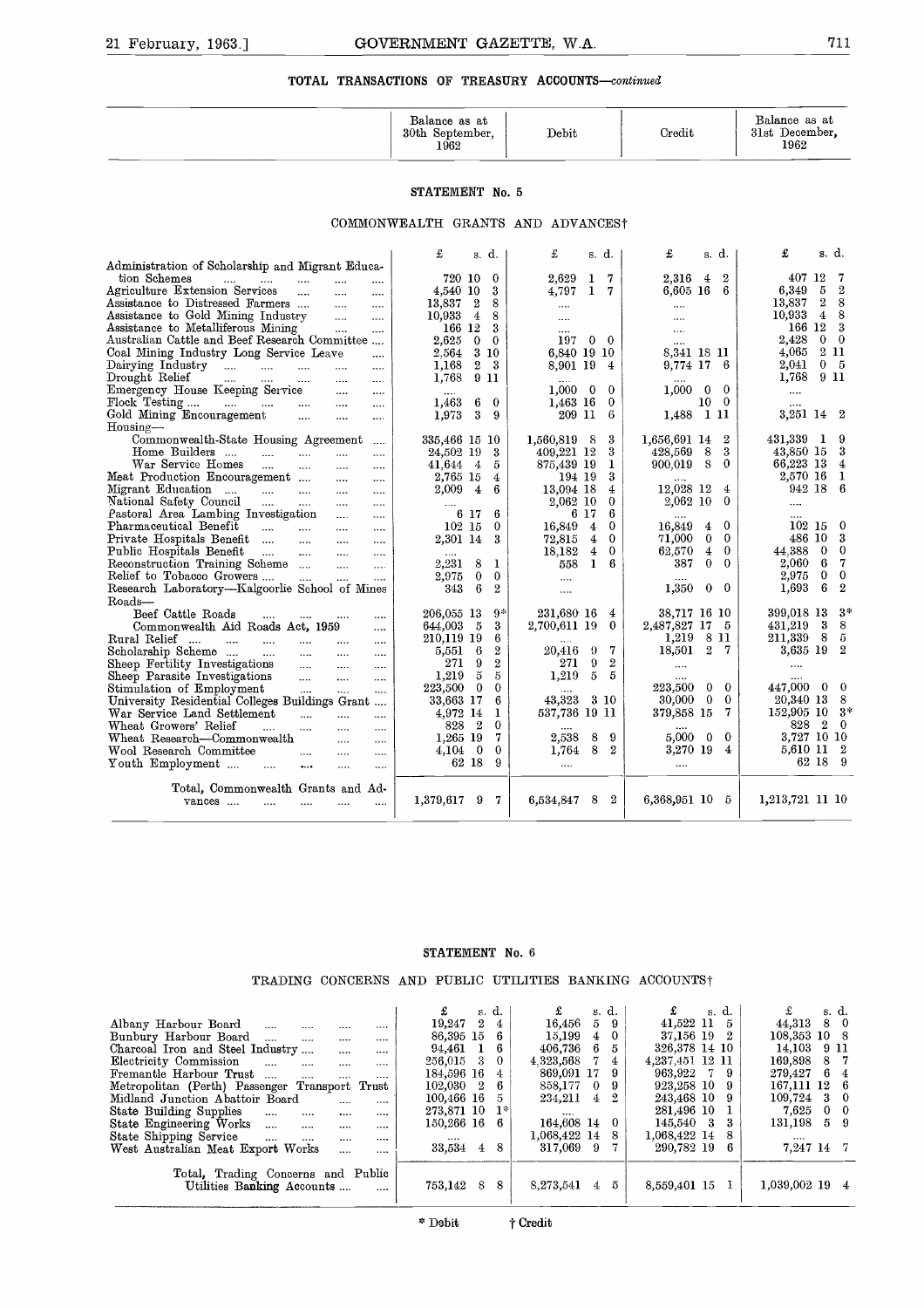#### TOTAL TRANSACTIONS OF TREASURY ACCOUNTS-continued

| 712                                                                                                                                                                                                                           | GOVERNMENT GAZETTE, W.A.<br>TOTAL TRANSACTIONS OF TREASURY ACCOUNTS-continued             |                                                                     |                                      | [21 February,                                                             |
|-------------------------------------------------------------------------------------------------------------------------------------------------------------------------------------------------------------------------------|-------------------------------------------------------------------------------------------|---------------------------------------------------------------------|--------------------------------------|---------------------------------------------------------------------------|
|                                                                                                                                                                                                                               | Balance as at<br>30th September,<br>1962                                                  | Debit                                                               | Credit                               | Balance as at<br>31st December,<br>1962                                   |
|                                                                                                                                                                                                                               | STATEMENT No. 7<br>GOVERNMENTAL TRUST FUND INVESTMENTS *                                  |                                                                     |                                      |                                                                           |
| Agriculture Protection Board<br>$\ldots$<br>$\cdots$<br>Agriculture Protection Board Plant Replacement                                                                                                                        | £<br>s. d.<br>5,000<br>0<br>$\overline{0}$<br>5,453<br>$\bf{0}$<br>$\bf{0}$               | £<br>s. d.<br><br>                                                  | £<br>s. d.<br>$\cdots$<br>$\cdots$   | £<br>s. d.<br>5,000<br>$0\quad 0$<br>$0\quad 0$<br>5,453                  |
| Reserve<br>$\sim$ $\sim$<br>$\cdots$<br>Beekeepers Industry Compensation<br><b>Contractor</b><br>$\cdots$<br>Dairy Cattle Compensation                                                                                        | $\bf{0}$<br>800<br>0<br>$\bf{0}$<br>$\theta$                                              |                                                                     | $\cdots$                             | 800<br>0<br>-0<br>$\mathbf{0}$                                            |
| $\sim 100$ mass $^{-1}$<br>$\sim$<br>Fremantle Harbour Trust-External Loan No. 1<br>Sinking Fund<br>$\cdots$                                                                                                                  | 57,700<br>$\cdots$                                                                        | $\cdots$<br>460<br>- 0<br>$\bf{0}$                                  | <br>                                 | 57,700<br>- 0<br>460<br>0<br>- 0                                          |
| Fremantle Harbour Trust-External Loan No. 2<br>Sinking Fund<br>المنباب المنباب المتباد المتبادر<br>$\cdots$<br>Fremantle Harbour Trust Replacement                                                                            | $\cdots$                                                                                  | 460.<br>- 0<br>0                                                    |                                      | $0\quad 0$<br>460                                                         |
| $\cdots$<br>Fruit Growing Industry<br>$\sim 10^{-11}$<br>$\ldots$ . $\ldots$<br>$\cdots$<br>Insurance-                                                                                                                        | 70,984 11 0<br>42,538<br>- 2 11                                                           | 3.086 17<br>5<br>43 18<br>3                                         | 0<br>$\Omega$<br>920<br>$\cdots$     | 8 <sub>5</sub><br>73,151<br>1<br>$^{2}$<br>42,582                         |
| Government Fire and Marine Insurance<br>$\cdots$<br>Railway Accident and Fire Insurance<br>$\cdots$<br>Sheriffs' Assurance<br>$\mathbf{1}$                                                                                    | 370,950<br>$^{0}$<br>$\mathbf{0}$<br>129,536 16<br>5                                      | $\cdots$<br>                                                        |                                      | 370,950<br>$^{0}$<br>- 0<br>129,536 16 5                                  |
| $\mathbf{1}$<br>$\cdots$<br>$\sim$<br>State Insurance<br>and the contract of the contract<br>$\cdots$<br>$\sim$ $\sim$ $\sim$ $\sim$<br>Titles Office Assurance<br><b>County</b><br>$\cdots$                                  | 12,571 15<br>5<br>1,386,840<br>8<br>5<br>-311<br>76,981                                   | 319<br>3<br>-6<br>$\cdots$<br>1,715 16 1                            | $\cdots$<br>$\cdots$                 | 12,890 18 11<br>5 8<br>1,386,840<br>$0\quad 0$<br>78,697                  |
| McNess Housing<br>المستحدث المساح<br><b>Contractor</b><br>$\sim$<br>$\cdots$<br>Metropolitan Markets Trust<br>$\sim 100$<br>$\cdots$<br>Milk Board                                                                            | $\mathbf{0}$<br>10,460<br>$^{0}$<br>77,000<br>$\mathbf{0}$<br>$^{0}$                      | $\cdots$<br>$\cdots$                                                | $\cdots$<br>32,000<br>$0\quad 0$     | $0\quad 0$<br>10,460<br>45,000<br>$0\quad 0$                              |
| $\cdots$ and $\cdots$<br>$\cdots$<br><b>Security</b><br>$\cdots$<br>Mothercraft Improvement<br>$\cdots$<br>$\cdots$<br>$\cdots$<br>Perth Technical School Trustees Self Supporting                                            | 15,896 12<br>6<br>1,126 11<br>3                                                           | 39 17 7                                                             | $\cdots$<br>$\cdots$                 | 15,896 12 6<br>$8\,10$<br>1,166                                           |
| Classes<br>$\sim 10^{-10}$<br>$\mathcal{L}_{\text{max}}$<br>$\ldots$ . $\ldots$<br>$\sim 100$<br>$\cdots$<br>Pig Industry Compensation<br>$\mathbf{r}$ and $\mathbf{r}$ and $\mathbf{r}$<br>$\sim$<br>Potato Growing Industry | 10,000<br>$\mathbf{0}$<br>$\bf{0}$<br>100,000<br>$\mathbf{0}$<br>$\mathbf{0}$             | <br>$\cdots$                                                        | $\cdots$<br>$\cdots$                 | 10,000<br>0<br>$\mathbf{0}$<br>$0\quad 0$<br>100,000                      |
| $\cdots$<br>Poultry Industry<br><b>Contract</b><br>$\ldots$ . $\ldots$ .<br>$\sim$ $\sim$ $\sim$ $\sim$<br>$\cdots$<br>Public Debt Sinking Fund<br>$\sim$ $\sim$<br><b>Contract</b><br>$\cdots$                               | 34,444 15<br>9<br>21,000<br>$0\quad 0$<br>110,966 4 11                                    | 341<br>77<br><br>$\cdots$                                           | $\cdots$<br>$\cdots$<br>$\cdots$     | $3\quad 4$<br>34.786<br>$0 \quad 0$<br>21,000<br>110,966<br>4 11          |
| State Electricity Commission Private Loans Sink-<br>ing Fund<br>$\cdots$<br>$\cdots$<br>$\sim 100$                                                                                                                            | 7,094 8<br>0                                                                              | 1,340 15<br>-7                                                      | 3,600 19<br>-9                       | 3 10<br>4,834                                                             |
| State Electricity Commission Public Loans Sinking<br>Fund<br>and the company of the company<br>1.1.1<br><b>Seattle Control</b><br>$\sim$<br>$\cdots$<br>Workers' Compensation Board                                           | 277,931 9 11<br>$10,369$ 12 6                                                             | 2,883 5 0<br>588 12<br>- 6                                          | 7,333 14 6                           | 273.481 0 5<br>$10,958$ 5 0                                               |
| Wyndham Meatworks Superannuation Reserve<br>Total, Governmental Trust Fund Invest-                                                                                                                                            | $16,763$ 9<br>4                                                                           | 226 4 1                                                             | $\cdots$                             | 16,989 13 5                                                               |
| ments<br>$\cdots$<br><b>Contractor</b><br>$\sim 100$<br>$\cdots$                                                                                                                                                              | 2,852,408 19 6                                                                            | 11,505 17 7                                                         | 43,854 14 3                          | 2,820,060 2 10                                                            |
|                                                                                                                                                                                                                               | STATEMENT No. 8<br>PRIVATE TRUST FUND INVESTMENTS *                                       |                                                                     |                                      |                                                                           |
| Benefit and Provident Funds-<br>Public Service Provident Fund<br><br>                                                                                                                                                         | £<br>s. d.<br>6,390 13 1                                                                  | £<br>s. d.<br>$3\quad 5$<br>158                                     | £<br>s. d.<br>522 15 2               | £<br>s. d.<br>6,026<br>14                                                 |
| Railway Servants' Benefit Fund<br>$\cdots$<br>$\cdots$<br>Water Supply Provident Fund<br>$\cdots$<br>$\cdots$<br>Bequests and Donations-                                                                                      | 9,257 13 10<br>$1,790$ 0<br>$\overline{0}$                                                | 377 10<br>- 7<br>$1\quad 5$<br>- 0                                  | 5<br>$\bf{0}$<br>1                   | 9.635<br>$4\quad 5$<br>1,790<br>$0\quad 0$                                |
| Bussell<br>$\cdots$<br>التبيدات التبيدات التبيدات التبيد<br>$\cdots$<br>Charitable Institutions<br>$\sim$<br>$\cdots$<br>Child Welfare Benevolent Fund                                                                        | 209 15<br>7<br>44,959 10<br>$^{0}$                                                        | 54<br>-6<br>496 13<br>$\overline{0}$                                | 496 13<br>0                          | 0 <sub>1</sub><br>215<br>44,959 10 0                                      |
| $\sim$<br>$\cdots$<br>Clarence Eakins Gift Fund<br>$\sim$ $\sim$<br>$\cdots$<br>G. C. W. Robinson (Kalgoorlie Hospital)<br>$\cdots$                                                                                           | 840 11<br>$^{0}$<br>78 13<br>9<br>3,990<br>$\overline{\phantom{a}}^2$<br>6                | 43 13 11<br>2 18<br>- 6<br>219 18 0                                 | 8<br>97<br>0<br>$\cdots$<br>$\cdots$ | 786 16 11<br>81 12 3<br>$4,210$ 0 6                                       |
| McKellar Estate (Geraldton Hospital)<br>$\cdots$<br>Rush (Geraldton Hospital)<br>$\ldots$ . $\ldots$<br>$\cdots$                                                                                                              | 920 0<br>$^{0}$<br>3,683 18<br>$\overline{4}$                                             | 246 7<br>6                                                          | <br>2<br>8<br>6                      | 920 0 0<br>3,927 17<br>$\overline{4}$                                     |
| Sargent (Three Springs Hospital)<br>المتبد<br><br>William Samuel (White Gum Valley School)<br>Cancer Council of Western Australia<br>التبيات                                                                                  | 4 10<br>75<br>400<br>$\mathbf{0}$<br>$\mathbf{0}$<br>21,809 16 10                         | 1 17<br>6<br>$\boldsymbol{2}$<br>20,595 15                          | $\cdots$<br>$\cdots$<br>$\dots$ .    | 77<br>$\boldsymbol{2}$<br>$\overline{4}$<br>400 0 0<br>$42,405$ 12 0      |
| Charitable Collections Account<br>$\cdots$<br>$\cdots$<br>Coal Mine Workers' Pensions<br><b>Contract</b><br>$\cdots$<br>$\cdots$                                                                                              | 750 10<br>7<br>810,848 15<br>8                                                            | 6 7<br>6<br>8,602 15 6                                              | 5,973<br>7 1                         | 756 18 1<br>813,478<br>4 <sub>1</sub>                                     |
| Companies Act Stockbrokers' Bonds<br>$\sim$<br>$\cdots$<br>Deposits-<br>Betting Board<br>$\sim 100$<br>$\ldots$ .<br>$\cdots$<br>                                                                                             | 500 -<br>$\bf{0}$<br>$^{0}$<br>1,699 8 11                                                 | $\cdots$<br>29 19 6                                                 | $\ldots$                             | $0\quad 0$<br>500<br>1,729<br>8<br>- 5                                    |
| Contractors<br>$\sim 100$<br>$\sim 100$<br>$\cdots$<br><br>Railway Traffic<br>المنباب المنبا<br>$\dots$<br>                                                                                                                   | 334,648 18<br>- 8<br>11,613 18<br>$^{2}$                                                  | 27,405 6 1<br>93 2 11                                               | 176,906 11 10<br>$0\quad 0$<br>500   | 185,147 12 11<br>11,207<br>1 1                                            |
| Workers' Compensation Act, 1924 (Employers'<br>Deposits)<br>المنتداب التبين المنتدا<br>$\sim 100$<br>$\cdots$<br>Escheat Procedure Act<br>and the<br>$\cdots$<br>$\cdots$<br>$\cdots$                                         | 90,000<br>0<br>$\Omega$<br>2,870<br>$\overline{0}$<br>$\bf{0}$                            | $\cdots$<br>                                                        | 700<br>$0\quad 0$                    | 90,000<br>$0\quad 0$<br>2.170<br>$0\quad 0$                               |
| Local Authorities-<br>Road Board Sinking Fund<br>$\mathcal{L}_{\text{max}}$<br>$\cdots$                                                                                                                                       | 94,350<br>-1<br>7                                                                         | 1,027 17<br>-9                                                      | 338 11 9                             | 95,039<br>7<br>- 7                                                        |
| Water Boards Sinking Fund<br>$\cdots$<br>Mortgage Moneys under Transfer of Land Act<br>Parliamentary Superannuation Fund<br>$\sim$ 1000 $\sim$<br>                                                                            | 2,238 5<br>- 3<br>1,180 18 11<br>117,423<br>5<br>-5                                       | 24 15<br>6<br>29 9<br>6<br>$9\,12$<br>6                             | $\cdots$<br>369 16 7<br>$\cdots$     | 2,263 0 9<br>840 11 10<br>117,432 17 11                                   |
| Public Trustee<br>$\mathcal{L} = \mathcal{L} \mathcal{L}$ and $\mathcal{L} = \mathcal{L} \mathcal{L}$<br>$\cdots$<br>$\cdots$<br>$\cdots$<br>Scholarships—                                                                    | 20,000<br>$\bf{0}$<br>$\theta$                                                            | $\cdots$                                                            |                                      | $0\quad 0$<br>20,000                                                      |
| Dowson (School of Mines, Kalgoorlie)<br>Falconer Research (School of Mines, Kalgoorlie)<br>James A. Heron Memorial<br>$\cdots$                                                                                                | 889<br>$\mathbf{1}$<br>5<br>255 12<br>9<br>785<br>$\overline{4}$<br>8                     | - 1<br>-1<br>1<br>1<br>- 5<br>7<br>$\Omega$<br>20<br>$\overline{0}$ | $\cdots$                             | $\boldsymbol{2}$<br>890<br>- 6<br>256 18<br>$\overline{4}$<br>4 8<br>805. |
| Keynes Forestry Prize<br>$\cdots$<br>N. F. Poynton (Muresk College)<br>Perth Boys' High School Memorial<br>$\cdots$                                                                                                           | $\bf{0}$<br>100<br>$\theta$<br>1,000<br>$\bf{0}$<br>$^{0}$                                | $\cdots$<br>$\cdots$                                                |                                      | 100<br>$0\quad 0$<br>$1,000 \quad 0 \quad 0$                              |
| $\cdots$<br>Perth Girls' Memorial Scholarships<br>$\cdots$<br>Thomas Coombe<br>$\mathbf{r} = \mathbf{r} \cdot \mathbf{r}$<br>$\mathbf{m}$<br>$\sim$<br>$\ldots$                                                               | 4,052 16 11<br>5,000<br>$\mathbf{0}$<br>0                                                 | 121 16 5<br>5,882 19 1                                              | $\cdots$<br>                         | 4,174 13 4<br>5,882 19 1<br>$5,000 \quad 0 \quad 0$                       |
| Superannuation Fund<br>$\cdots$<br>$\cdots$<br>$\cdots$<br>$\cdots$<br>Trustees-                                                                                                                                              | 7,896,569 15<br>6                                                                         | 180,129 19 9                                                        | -3<br>588                            | 8,076,111 11<br>$\overline{0}$                                            |
| Perpetual Trustees Executors and Agency Co.<br>Testamentary and Trust Deposits<br>W.A. Trustee Executor and Agency Co. Ltd.                                                                                                   | 5,000<br>$\mathbf{0}$<br>$\bf{0}$<br>5.364<br>- 8<br>7<br>$\mathbf{0}$<br>5,000<br>$^{0}$ | 10<br>58<br>$\cdots$                                                | 55 12 3<br>                          | $5,000 \quad 0 \quad 0$<br>5,366 17 4<br>5,000 0 0                        |
| Total, Private Trust Fund Investments                                                                                                                                                                                         | 9,506,547<br>$\boldsymbol{2}$<br>- 9                                                      | 245,593 16 9                                                        | 186,552 13 5                         | 9,565,588 6 1                                                             |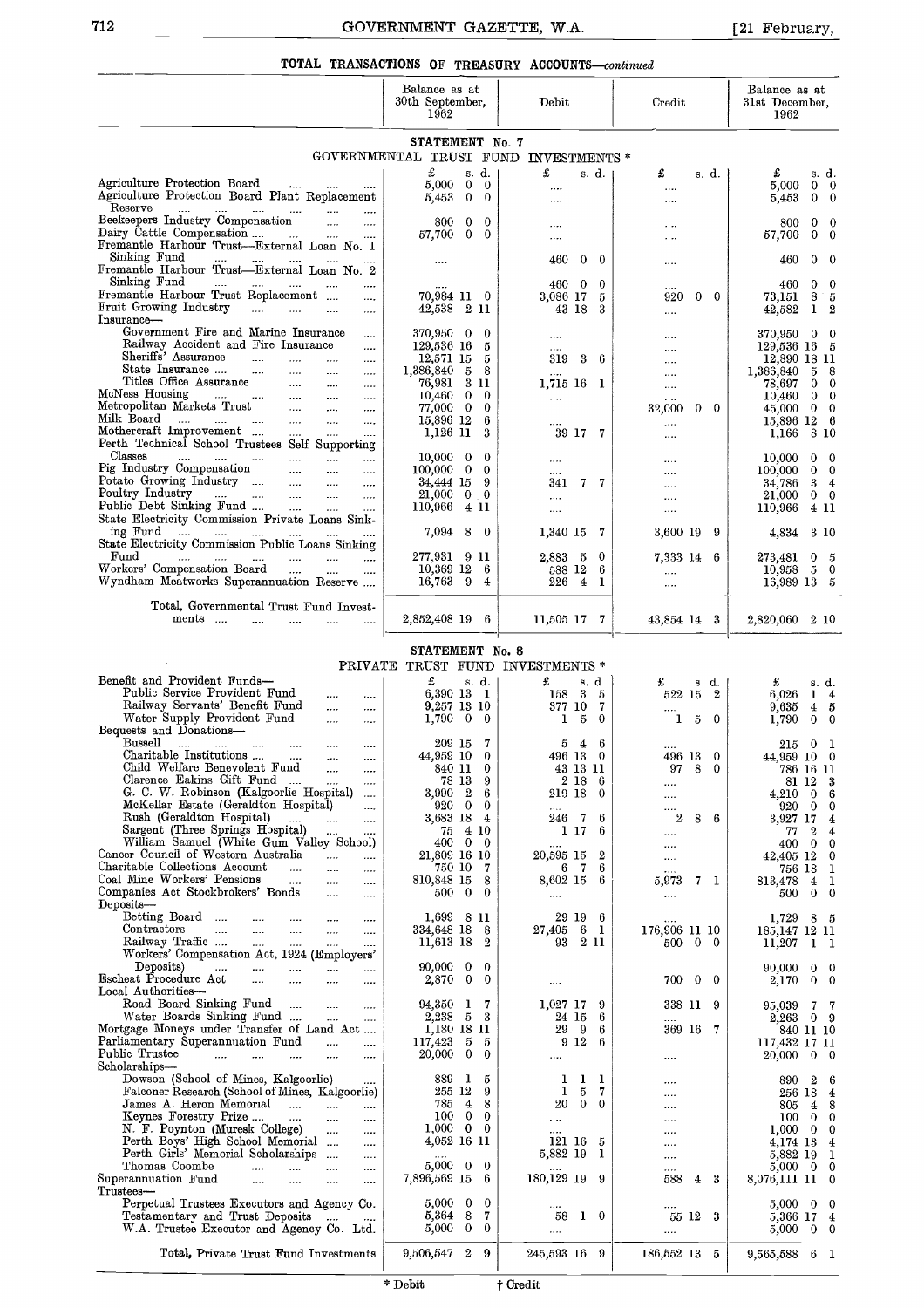### THE GENERAL LOAN FUND

# RECEIPTS AND **FOR THE STAND SENERAL LOAN FU<br>
FOR THE SIX MONTHS ENDED<br>
FOR THE SIX MONTHS ENDED<br>
31st DECEMBER. 1962**

#### **31st DECEMBER, 1962**

####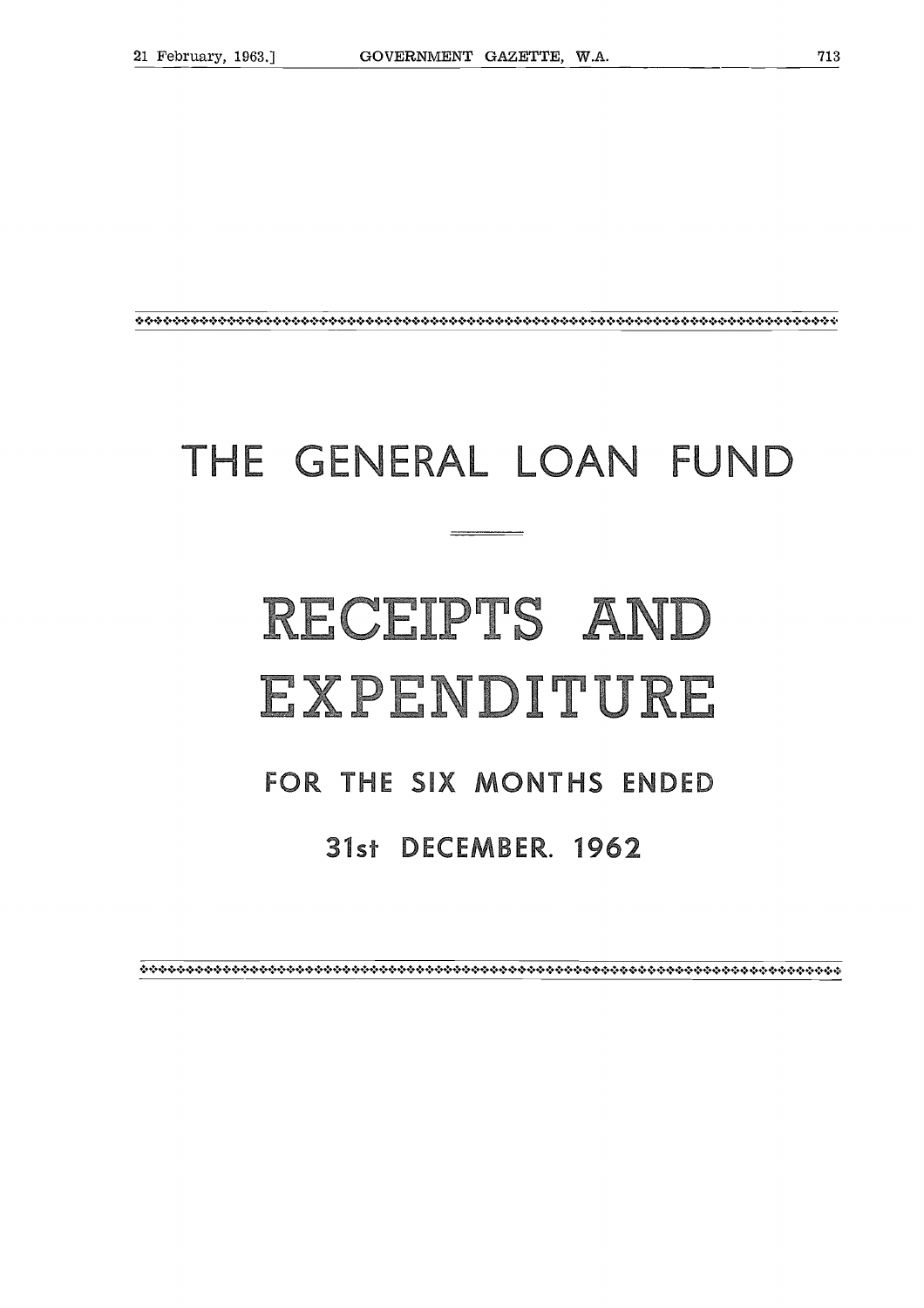| 1962                                                                   |             | Total<br>Amount                                               | ರ<br>w.<br>¢۹<br>ರ<br>ŵ                         | $\rightarrow \rightarrow$<br>4<br>17 <sub>8</sub><br>$^{8}$<br>916,895<br>4,183<br>492,561                                                                             | 6<br>ô<br>$\infty$<br>$\overline{14}$<br>31,047<br>109,000                                                                                                                                                                            | 4<br>$\infty$<br>∞<br>ю<br>105,776<br>454                                                                                                                                                                     | $\infty$<br>$\infty$<br>1,659,920                                                    | $2$ a $\infty$ $2$ $\rightarrow$ $\infty$ a<br>œ<br>$\mathbf{r}$<br>$\mathbb{R}$<br>$75,506$<br>$3,068$<br>$16,474$<br>7,104       | ្ឋាច្នុង<br>111,036<br>89,736                                                             | 907                                                                                                                 | 2 <sup>0</sup><br>$\infty$ $\infty$ $\Box$<br>635,079<br>72,352<br>$\frac{109,354}{11,453}$                                                                                                    | $\infty$<br>15,033                                                              | $\infty$<br>ю<br>627,832                                                                                                                                                                                                                                                                                               | G<br>1O<br>∞<br>$\mathbf{r}$<br>290<br>108,475                                                                                                                                                                                                  | $\Box$<br>4<br>170,103                                                                                                                                    | 3,745,078 18 10<br>ထက<br>$\frac{3}{16}$<br>328,075<br>275,862                                                                                                                                    |                                                                      |
|------------------------------------------------------------------------|-------------|---------------------------------------------------------------|-------------------------------------------------|------------------------------------------------------------------------------------------------------------------------------------------------------------------------|---------------------------------------------------------------------------------------------------------------------------------------------------------------------------------------------------------------------------------------|---------------------------------------------------------------------------------------------------------------------------------------------------------------------------------------------------------------|--------------------------------------------------------------------------------------|------------------------------------------------------------------------------------------------------------------------------------|-------------------------------------------------------------------------------------------|---------------------------------------------------------------------------------------------------------------------|------------------------------------------------------------------------------------------------------------------------------------------------------------------------------------------------|---------------------------------------------------------------------------------|------------------------------------------------------------------------------------------------------------------------------------------------------------------------------------------------------------------------------------------------------------------------------------------------------------------------|-------------------------------------------------------------------------------------------------------------------------------------------------------------------------------------------------------------------------------------------------|-----------------------------------------------------------------------------------------------------------------------------------------------------------|--------------------------------------------------------------------------------------------------------------------------------------------------------------------------------------------------|----------------------------------------------------------------------|
| 31st December,<br>Expenditure<br>ended<br>Months<br>$\ddot{\tilde{S}}$ |             | Department and Undertaking                                    | په<br>to Opened<br>Railways<br>and<br>Additions | Rouning books<br>Welshpool Marshalling Yards and connect-<br>ing Railways, including Land Resumption<br>Improvements<br>Rolling Stock<br>Railways                      | Works<br>Fremantle-North Fremantle-New River<br>Bridge Construction, and Associated<br>Works, including Land Resumption<br>Cockburn Cement Coy. Railway, including<br>Land Resumption and Survey<br>Deviation for Alumina<br>Kwinana- | Land Resumption and<br>ਾਰੂ<br>ਹ<br>j<br>Rail.<br>Duplication<br>j<br>Kwinana Mundijong Jarrahdale<br>East Perth-Rivervale,<br>way, including<br>Regrading<br>Survey                                           | Public Works                                                                         | H<br>÷<br>÷<br>ŧ.<br>÷<br>İ<br>Esperance Harbour Works<br>Bunbury Harbour Works<br>Busselton Harbour Works<br>Albany Harbour Works | ÷<br>÷<br>Improvements to Harbours and Rivers<br>$\frac{1}{2}$<br>Geraldton Harbour Works | and<br>Country Areas and Towns Water Supply, and Toans to Local Anthonics.<br>Bulk Handling of Wheat                | $\vdots$<br>Drainage and Irrigation<br>Local Autho <u>r</u> ity Loan Repayments<br>Sewerage for Country Towns<br>Water Boards                                                                  | 1,088,331<br>School Buildings, including Furniture and<br>Services for Industry | $\begin{tabular}{l c c c c } \hline \textit{Equiment, Now Bounding} &  &  \\ \textit{Hospital Binding, including Fumitune and} \\ \hline \textit{Equiment, New Binding} &  &  \\ \textit{Native Welface Eunding, including Furmi-} &  &  \\ \hline \textit{true and Equipped, New Buidings} &  & \hline \end{tabular}$ | Police Buildings, including Furniture and<br>Equipment, New Buildings                                                                                                                                                                           | Equipment, New Buildings<br>stitutional Buildings, including Furniture and Equipment, New Buildings<br>ture and Equipment, New Buildings<br>Institutional | North-West                                                                                                                                                                                       | Additions and Improvements to Jetties,<br>Tramways and Rolling Stock |
| the<br>for                                                             |             | Available for<br>Works and<br>Services                        | ರ<br>ø,<br>¢۹                                   |                                                                                                                                                                        |                                                                                                                                                                                                                                       |                                                                                                                                                                                                               | S<br>ю<br>1,069,052                                                                  | Ξ<br>$\Xi$<br>906,167                                                                                                              | ŧ                                                                                         | ŧ<br>÷                                                                                                              | 000<br>000<br>2,367,090<br>860,000<br>3,344,000                                                                                                                                                |                                                                                 | ÷<br>÷                                                                                                                                                                                                                                                                                                                 | $\pm$ 10 $\pm$<br>A.                                                                                                                                                                                                                            | $\mathcal{A}^{\mathcal{A}}$                                                                                                                               | ÷                                                                                                                                                                                                | ÷<br>÷                                                               |
| EXPENDITURE                                                            | Debt<br>New | Discounts<br>Deducted                                         | ಕ<br>á<br>په                                    |                                                                                                                                                                        | credited in previous year                                                                                                                                                                                                             |                                                                                                                                                                                                               | စာ<br>$\bullet$<br>Cr.562,939                                                        | 10<br>1O<br>Cr.484,509<br>$\widehat{a}$<br>T                                                                                       |                                                                                           | ŧ<br>÷                                                                                                              | $\circ$<br>$\circ$<br>8,910<br>Î.<br>÷                                                                                                                                                         |                                                                                 | ŧ<br>÷<br>÷                                                                                                                                                                                                                                                                                                            | Ť<br>÷<br>÷                                                                                                                                                                                                                                     | ÷<br>÷<br>J.                                                                                                                                              | ÷                                                                                                                                                                                                | ÷<br>ŧ                                                               |
| and                                                                    |             | Amount<br>Nominal                                             | ಕ<br>ø.<br>વ્ય                                  |                                                                                                                                                                        | Proceeds                                                                                                                                                                                                                              |                                                                                                                                                                                                               | $\bullet$<br>₩<br>506,113                                                            | $\bullet$<br>5<br>421,658                                                                                                          | ŧ                                                                                         | ŧ<br>÷                                                                                                              | $\circ \circ \circ$<br>$\circ \circ \circ$<br>860,000<br>3,344,000<br>2,376,000                                                                                                                |                                                                                 | ÷<br>÷<br>÷                                                                                                                                                                                                                                                                                                            | $\frac{1}{2}$<br>$\frac{1}{2}$<br>÷                                                                                                                                                                                                             | ÷<br>÷<br>÷                                                                                                                                               |                                                                                                                                                                                                  | ÷<br>ŧ                                                               |
| OF RECEIPTS<br>Receipts<br><b>-DETAILS</b><br>Fund-                    |             | Details of Loan Flotations                                    | Loans<br>Commonweakh                            | $\vdots$<br>ŧ<br>$4\frac{1}{4}\%$ 15th April, 1965, at £99 10s.<br>$4\frac{3}{4}\%$ 15th September, 1971, at £99 12s. 6d.<br>5% 15th October, 1984, at par<br>Loan 134 | $\frac{1}{2}$<br>$\vdots$<br>Î<br>$4\frac{1}{4}\%$ 15th April, 1965, at £99 10s.<br>$4\frac{4}{4}\%$ 15th September, 1971, at £99 12s. 6d.<br>5% 15th October, 1984, at par<br>Special Bonds Series " $G$ "<br>Loan $135:$            | $\frac{1}{2}$<br>Ť<br>Ť.<br>÷<br>$\frac{41}{43}\%$ 15th April, 1965, at £99 10s.<br>$\frac{43}{43}\%$ 15th September, 1971, at £99 12s. 6d.<br>$5\%$ 15th October, 1984, at par<br>Special Bonds Series " G " | New York Loan raised June-July, 1962<br>5 <sup>3</sup> % 1st July, 1982, at £97 10s. | $\vdots$<br>$\vdots$<br>New York Loan raised October, 1962:<br>5 <sup>3</sup> % 1st October, 1982, at £99                          | ŧ<br>$5\%$ 15th October, 1984, at par For Conversion :                                    | ļ<br>÷<br>$4\frac{1}{2}\%$ Instalment Stock, 1st July, 1962<br>$4\frac{1}{2}\%$ Instalment Stock, 1st October, 1962 | Î<br>Ť<br>÷<br>$\ddot{\mathbf{z}}$<br>$4\frac{1}{4}\%$ 15th August, 1965, at £99 12s.<br>$4\frac{3}{4}\%$ 15th February, 1972, at par<br>$5\%$ 15th September, 1985, at par<br>$L0$ an $137$ : | Loan 138:                                                                       | ÷<br>ŧ<br>ŧ<br>$4\frac{1}{4}\%$ 15th August, 1965, at par $4\frac{3}{4}\%$ 15th February, 1972, at par $5\%$ 15th September, 1985, at par September, 1985, at par September, 1985, at par                                                                                                                              | 1962<br>ł<br>÷<br>$^{-1}$ For Conversion $3\frac{10}{8}\%$ , Löth September, 42% 15th August, 1965, at par<br>42% 15th Rebruary, 1972, at par<br>$5\frac{6}{8}\%$ 15th September, 1985, at par<br>$5\frac{6}{8}\%$ 15th September, 1985, at par | ŧ<br>For Conversion $4\frac{1}{2}\%$ , 15th September, 1962                                                                                               | $5\%$ 15th September, 1985, at par<br>$4\frac{1}{4}\%$ 15th August, 1965, at £99 12s. 6d.<br>For Conversion $3\frac{1}{8}\%$ 15th September, 1962<br>$5\%$ 15th September 1985<br>State Raisings |                                                                      |
| General Loan                                                           | only        | Redemptions and<br>Conversions                                | ರ<br>ŵ<br>¢۹                                    | ÷<br>÷                                                                                                                                                                 | ÷<br>÷<br>÷                                                                                                                                                                                                                           | ÷<br>÷<br>÷<br>ŧ                                                                                                                                                                                              |                                                                                      | ļ                                                                                                                                  | ÷                                                                                         | 00<br>00<br>32,630<br>119,920                                                                                       | H<br>÷                                                                                                                                                                                         | 1,591,000<br>1,402,000                                                          | 0000<br>0000<br>990,000<br>273,000                                                                                                                                                                                                                                                                                     | 0000<br>0000<br>$\begin{array}{c} 2,746,000 \\ 2,893,000 \\ 2,387,000 \\ 2,387,000 \end{array}$                                                                                                                                                 |                                                                                                                                                           | 00<br>00<br>900<br>22,340                                                                                                                                                                        | $1,500$<br>$1,000$                                                   |
|                                                                        | Informative | hus seasedxi<br><b>Expenditure</b><br>Charged to<br>Discounts | -ಕ<br>á<br>¢۹                                   | まする<br>$4,776$ 14<br>892 6<br>6,762 16<br>6,762                                                                                                                        | $\overline{a}$<br>r<br>ᅌ<br>$\frac{2}{10}$<br>$\mathbf{r}$<br>$\overline{a}$<br>$^{7,498}_{1,993}$<br>$\infty$ r-                                                                                                                     | $-50$<br>$\Xi$<br>1600<br>14<br>120<br>$\frac{1,327}{2,560}$<br>అ                                                                                                                                             | $\mathbf{a}$<br>27,411 10                                                            | $\infty$<br>19,666 13                                                                                                              | ÷                                                                                         | ŧ<br>÷                                                                                                              | 主任性                                                                                                                                                                                            | ÷                                                                               | $\sim 10$<br>÷                                                                                                                                                                                                                                                                                                         | ÷<br>−÷                                                                                                                                                                                                                                         | ÷<br>÷                                                                                                                                                    | $\circ$<br>Ľ<br>് ക                                                                                                                                                                              |                                                                      |

# General Loan Eund—DETAILS OF EECEIPTS and EXPENDITIER for the Six Months ended 31st December 1962 **General Loan Fund-DETAILS OF RECEIPTS and EXPENDITURE for the Six Months ended 31st December, 1962**

[21 February,